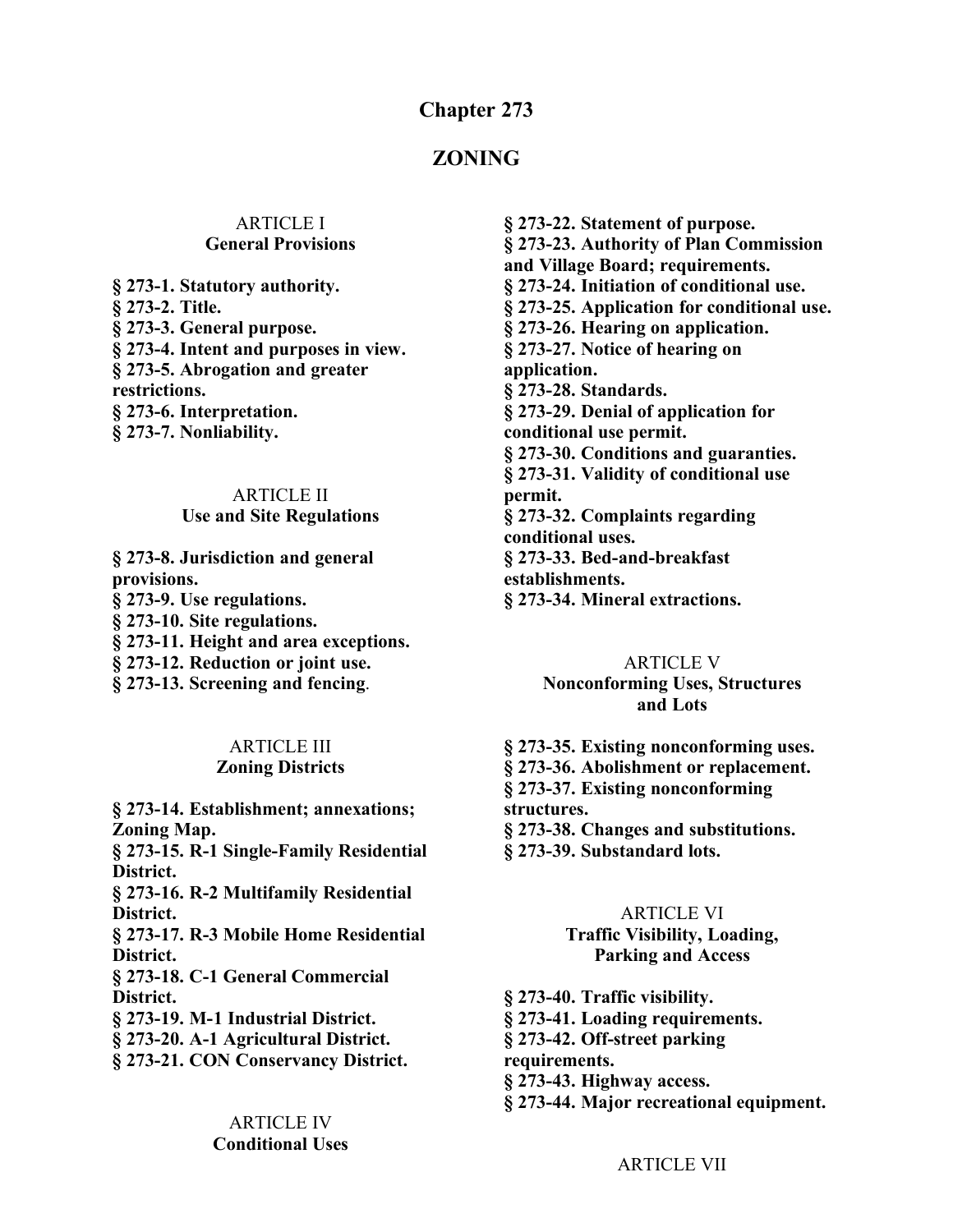#### **Signs and Billboards**

**§ 273-45. Purpose. § 273-46. Definitions. § 273-47. Sign permit; exceptions. § 273-48. Permitted signs; restrictions. § 273-49. Dangerous and abandoned signs; violations. § 273-50. Variances or exceptions. § 273-51. Construction and maintenance regulations for signs. § 273-52. Specific requirements. § 273-53. Nonconforming signs. § 273-54. Wind pressure and dead load requirements. § 273-55. Abandoned billboards and signs.**

#### ARTICLE VIII

#### **Performance Standards for Industrial Developments**

**§ 273-56. Intent. § 273-57. Noise. § 273-58. Vibration. § 273-59. External lighting. § 273-60. Odor. § 273-61. Particulate emissions. § 273-62. Visible emissions. § 273-63. Hazardous pollutants.**

#### ARTICLE IX **Signal-Receiving Antennas**

**§ 273-64. Purpose. § 273-65. Definitions. § 273-66. Installation standards.**

**§ 273-67. Enforcement.**

#### ARTICLE X

**Accessory Uses and Structures; Fences and Hedges**

**§ 273-68. General regulations for accessory uses or structures. § 273-69. Outside storage of firewood. § 273-70. Fences and hedges. § 273-71. Swimming pools.**

# ARTICLE XI

#### **Mobile Homes**

**§ 273-72. Establishment of districts; intent. § 273-73. Definitions. § 273-74. Mobile home occupancy outside parks. § 273-75. Permits for construction, alterations or extension. § 273-76. Mobile home park licenses. § 273-77. Inspection of mobile home parks. § 273-78. Notices, hearings and orders. § 273-79. Site suitability. § 273-80. Responsibilities of park management. § 273-81. Responsibilities of park occupants.**

# ARTICLE XII

## **Administration**

- **§ 273-82. General administrative system.**
- **§ 273-83. Zoning Administrator.**
- **§ 273-84. Role of specific village officials**
- **in zoning administration.**
- **§ 273-85. Zoning permit.**
- **§ 273-86. Site plan approval.**
- **§ 273-87. Violations and penalties**.

#### ARTICLE XIII **Amendments**

**§ 273-88. Authority. § 273-89. Initiation of changes or amendments. § 273-90. Procedure for changes or amendments. § 273-91. Protest.**

#### ARTICLE XIV **Appeals**

**§ 273-92. Appeals to Zoning Board of Appeals. § 273-93. Hearing on appeals. § 273-94. Decisions of Board of Appeals. § 273-95. Variations.**

**§ 273-96. Review by court of record.**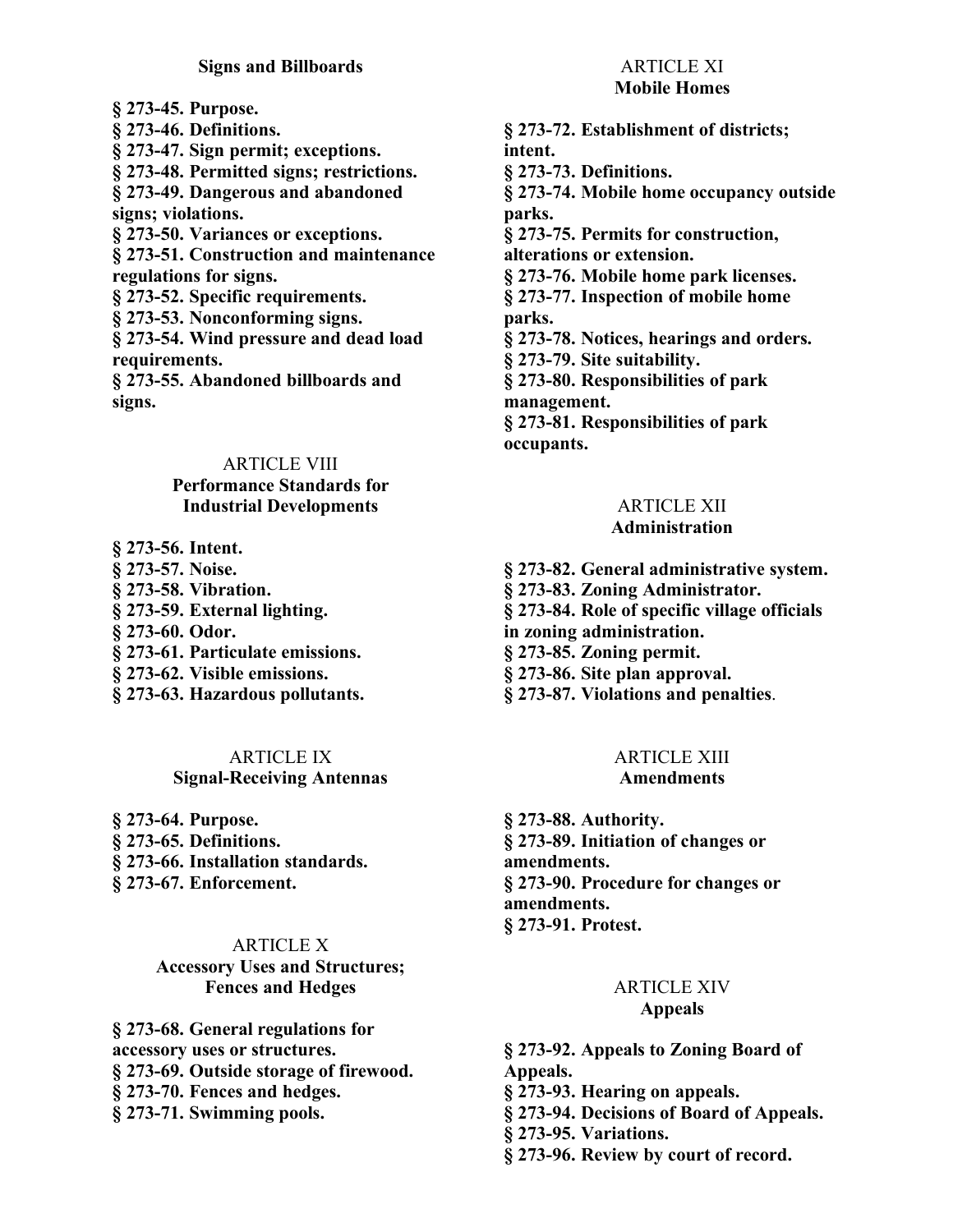#### **Terminology**

ARTICLE XV

**§ 273-97. Definitions and word usage.**

#### **[HISTORY: Adopted by the Village Board of the Village of Albany 5-11-1992 as Title 13, Ch.1 of the 1992 Code. Amendments noted where applicable.]**

#### GENERAL REFERENCES

Zoning Board of Appeals -- See Ch. 16, § 16-2. Plan Commission -- See Ch. 16, § 16-3. Building construction -- See Ch. 86. Erosion control -- See Ch. 122. Nuisances -- See Ch. 194. Utilities -- See Ch. 249. Floodplain zoning -- See Ch. 270. Shoreland-wetland zoning -- See Ch. 271. Subdivision of land -- See Ch. 272.

#### ARTICLE I

#### General Provisions

#### **§ 273-1. Statutory authority.**

 This chapter is adopted under the authority granted by W.S.A. ss. 62.23(7) and 87.30, and amendments thereto.

#### **§ 273-2. Title.**

 This chapter shall be known as, referred to and cited as the "Zoning Code, Village of Albany, Wisconsin" and is hereinafter referred to as this "code" or "chapter."

#### **§ 273-3. General purpose.**

 The purpose of this chapter is to promote the comfort, health, safety, morals, prosperity, aesthetics and general welfare of the people of the Village of Albany, Wisconsin.

#### **§ 273-4. Intent and purposes in view.**

 The general intent and purposes in view of this chapter are to regulate and restrict the use of all structures, lands and waters and to:

A. Promote and protect the comfort, public health, safety, morals, prosperity, aesthetics and general welfare of the people.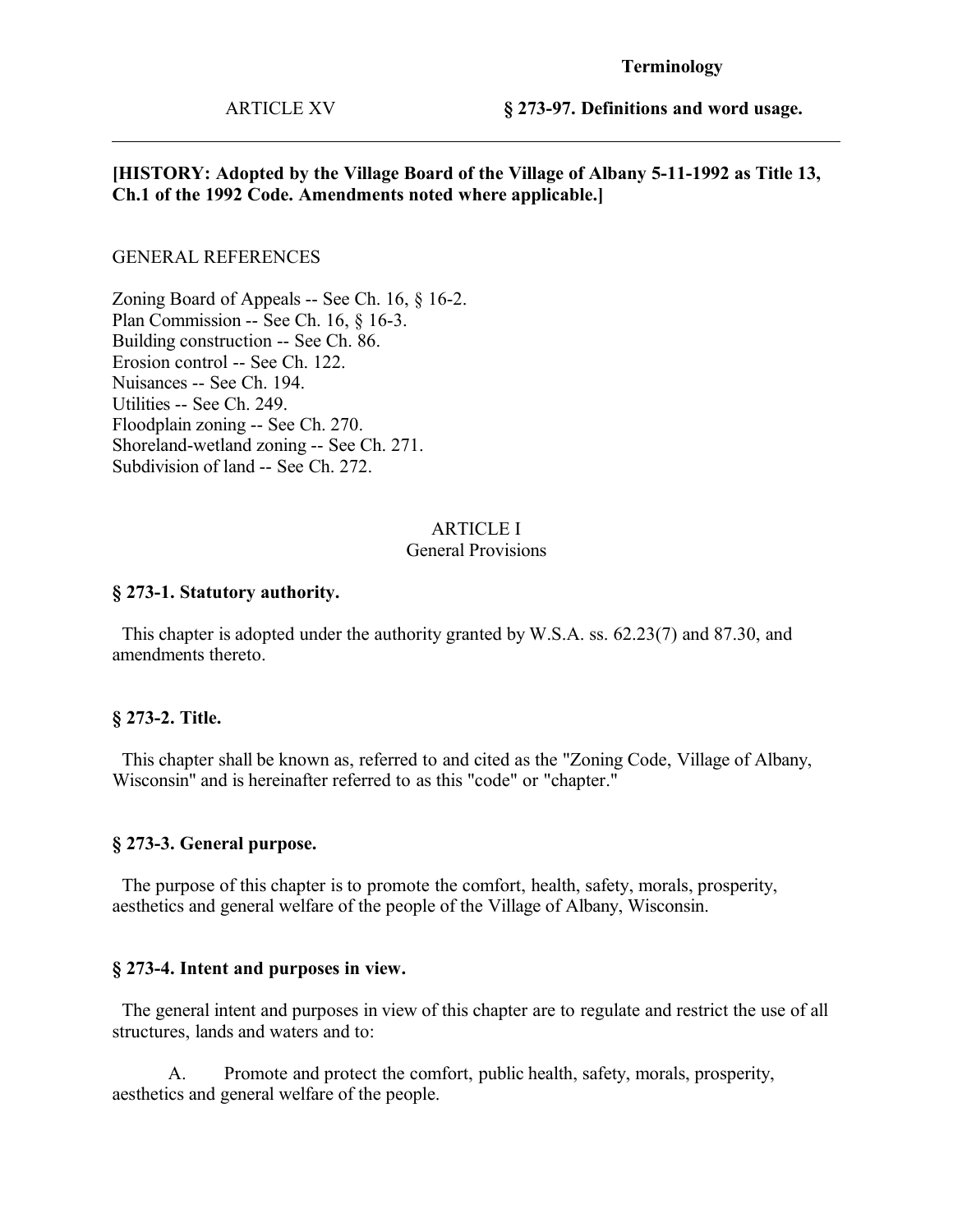B. Divide the village into zones or districts, restricting and regulating therein the location, erection, construction, reconstruction, alteration and use of buildings, structures and land for residence, business and manufacturing and other specified uses.

C. Protect the character and the stability of the residential, business, manufacturing and other districts within the village and to promote the orderly and beneficial development thereof.

D. Regulate lot coverage, the intensity of use of lot areas and the size and location of all structures so as to prevent overcrowding and to provide adequate sunlight, air, sanitation and drainage.

E. Regulate population density and distribution so as to avoid sprawl or undue concentration and to facilitate the provision of adequate public services, utilities and other public requirements.

F. Regulate parking, loading and access so as to lessen congestion in and promote the safety and efficiency of streets and highways.

G. Secure safety from fire, panic, flooding, pollution, contamination and other dangers.

H. Stabilize and protect existing and potential property values and encourage the most appropriate use of land throughout the village.

I. Preserve and protect the beauty of the Village of Albany.

J. Prohibit uses, buildings or structures incompatible with the character of development or intended uses within specified zoning districts.

K. Provide for the elimination of nonconforming uses of land, buildings and structures which are adversely affecting the character and value of desirable development in each district.

L. Prevent and control erosion, sedimentation and other pollution of the surface and subsurface waters.

M. Further the maintenance of safe and healthful water conditions.

N. Prevent flood damage to persons and property and minimize expenditures for flood relief and flood control projects.

O. Provide for and protect a variety of suitable commercial and industrial sites.

P. Protect the traffic-carrying capacity of existing and proposed arterial streets and highways.

Q. Implement those municipal, county, watershed and regional comprehensive plans or components of such plans adopted by the Village of Albany.

R. Provide for the administration and enforcement of this chapter.

S. Provide penalties for the violation of this chapter.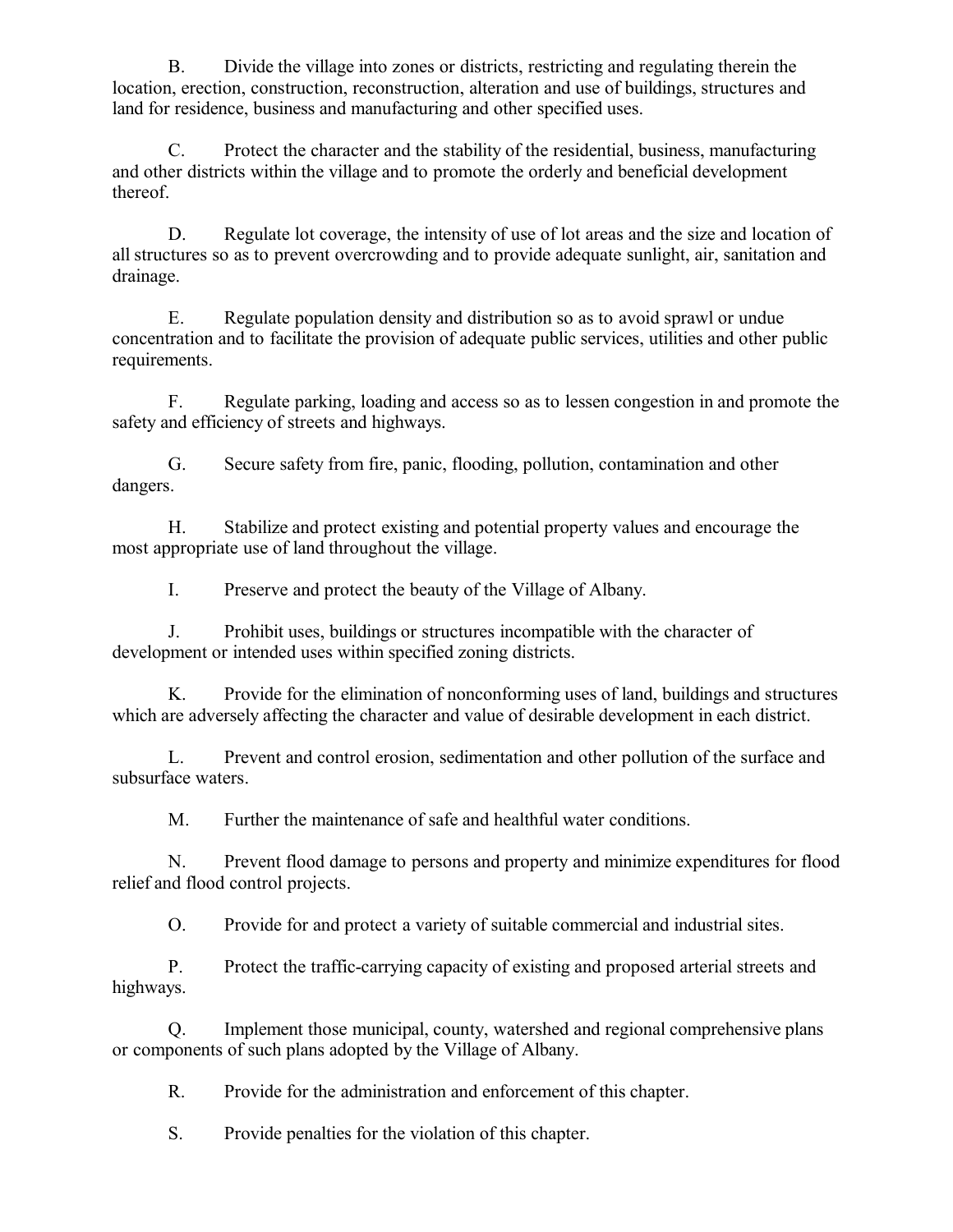#### **§ 273-5. Abrogation and greater restrictions.**

 It is not intended by this chapter to repeal, abrogate, annul, impair or interfere with any existing easements, covenants, deed restrictions, agreements, rules, regulations or permits previously adopted or issued pursuant to law. However, whenever this chapter imposes greater restrictions, the provisions of this chapter shall govern.

#### **§ 273-6. Interpretation.**

 In their interpretation and application, the provisions of this chapter shall be held to be minimum requirements and shall be liberally construed in favor of the village and shall not be construed to be a limitation or repeal of any other power now possessed by the Village of Albany.

#### **§ 273-7. Nonliability.**

A. If any application of this chapter to a particular structure, land or water is adjudged unconstitutional or invalid by a court of competent jurisdiction, such judgment shall not be applicable to any other structure, land or water not specifically included in said judgment.

B. The village does not guarantee, warrant or represent that only those areas designated as floodlands will be subject to periodic inundation and hereby asserts that there is no liability on the part of the Village Board, its agencies or employees for any flood damages, sanitation problems or structural damages that may occur as a result of reliance upon and conformance with this chapter.

#### ARTICLE II Use and Site Regulations

#### **§ 273-8. Jurisdiction and general provisions.**

A. Jurisdiction. The jurisdiction of this chapter shall apply to all structures, lands, water and air within the corporate limits of the Village of Albany.

B. Compliance. No new structure, new use of land, water or air or change in the use of land, water or air shall hereafter be permitted, and no structure or part thereof shall hereafter be located, erected, moved, reconstructed, extended, enlarged, converted or structurally altered without a zoning permit and without full compliance with the provisions of this chapter and all other applicable local, county and state regulations.

C. District regulations to be complied with. Except as otherwise provided, the use and height of buildings hereafter erected, converted, moved, enlarged or structurally altered and the use of any land shall be in compliance with the regulations established herein for the district in which such building or land is located.

D. Yard reduction or joint use.

(1) No lot, yard, parking area, building area or other space shall be reduced in area or dimension so as not to meet the provisions of this chapter. No part of any lot, yard, parking area or other space required for a structure or use shall be used for any other structure or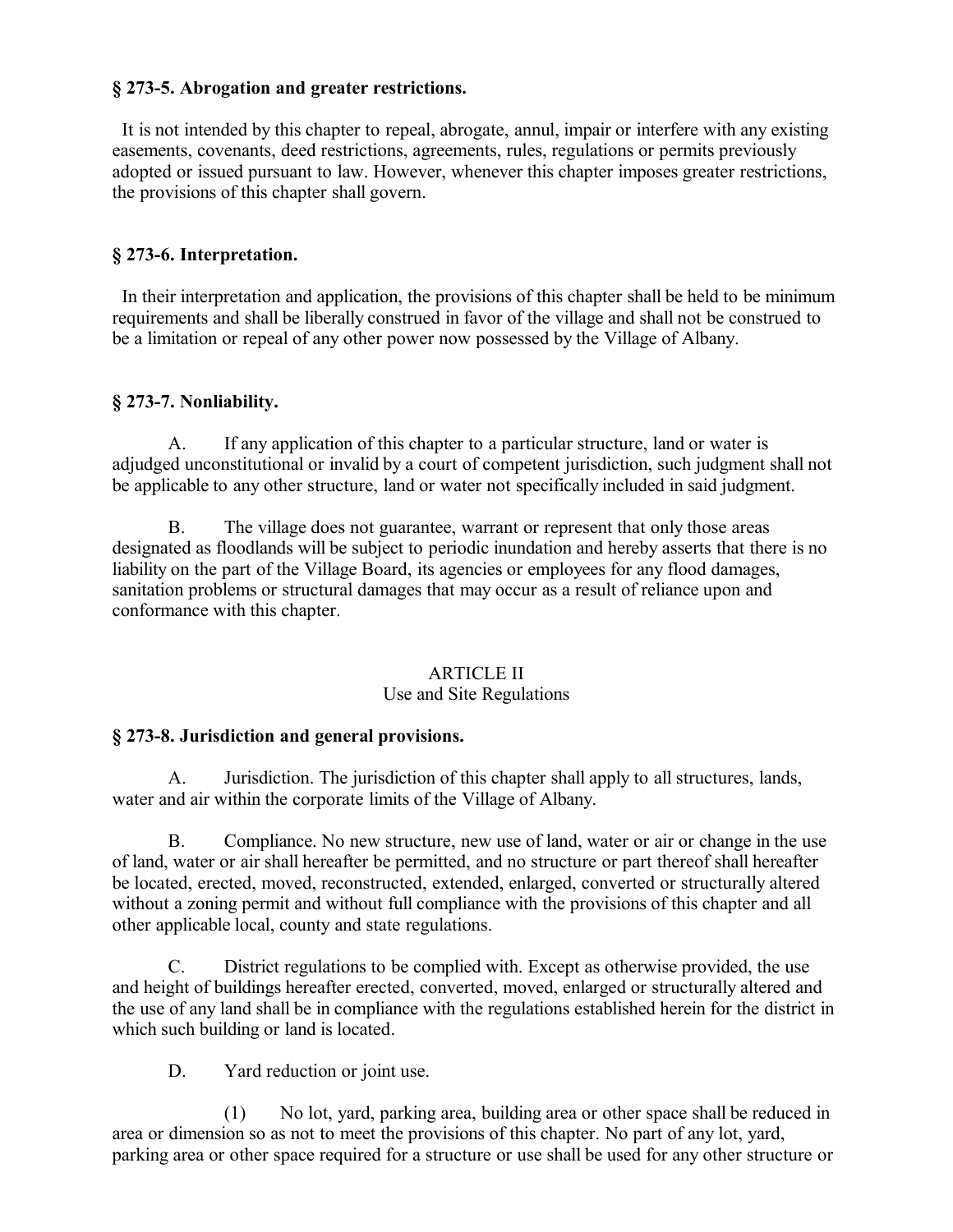use. Lots existing and of record prior to adoption of this chapter, but of substandard size, may be devoted to uses permitted in the district in which located.

(2) No part of a yard or other open space provided about any building for the purpose of complying with the provisions of this code shall be included as a part of a yard or other open space required for another building, except that if two or more substandard lots with continuous frontage have the same ownership as of the effective date of this chapter, the lots involved shall be considered to be an individual parcel for the purpose of this chapter.

E. One main building per lot. Every building hereafter erected, converted, enlarged or structurally altered shall be located on a lot, and in no case shall there be more than one main building on one lot.

F. Lots abutting more restrictive district. Any side yard, rear yard or court abutting a district boundary line shall have a minimum width and depth in the less restricted district equal to the average of the required minimum widths and depths for such yards and courts in the two districts which abut the district boundary line.

# **§ 273-9. Use regulations.**

Only the following uses and their essential services may be allowed in any district:

A. Permitted uses. Permitted uses, being the principal uses, specified for a district.

B. Accessory uses. Accessory uses and structures as specified are permitted in any district, but not until their principal structure is present or under construction. Any permanent, roofed structure serving as an accessory use, if attached to the principal building or located within five feet of the principal building, shall be considered a part of the principal building. If such structure is a building and is not attached to the principal building, it shall conform to the setback and other dimensional requirements of the district within which it is located. Residential accessory uses shall not involve the conduct of any business, trade or industry. Accessory uses include incidental repairs; storage; parking facilities; gardening; servant's, owner's, itinerant agricultural laborer's and watchman's quarters not for rent; private swimming pools; and private emergency shelters. There shall be no more than two accessory uses per lot unless an applicant has received permission from the Plan Commission to have more than two accessory uses.<sup>[1](#page-5-0)</sup>

C. Conditional uses.

(1) Conditional uses and their accessory uses are considered as special uses requiring, for their authorization, review, public hearing and approval by the Village Board in accordance with Article IV, Conditional Uses, of this chapter, excepting those existent at time of adoption of this chapter.

(2) Those existing uses which are classified as conditional uses for the district(s) in which they are located at the time of adoption of this code require no action by the Village Board for them to continue as valid conditional uses, and the same shall be deemed to be "regular" conditional uses.

(3) Proposed change from permitted use in a district to conditional use shall require review, public hearing and approval by the Village Board in accordance with Article IV, Conditional Uses.

<span id="page-5-0"></span><sup>1</sup>Editor's Note: Amended at time of adoption of Code (see Ch. 1, General Provisions, Art. I).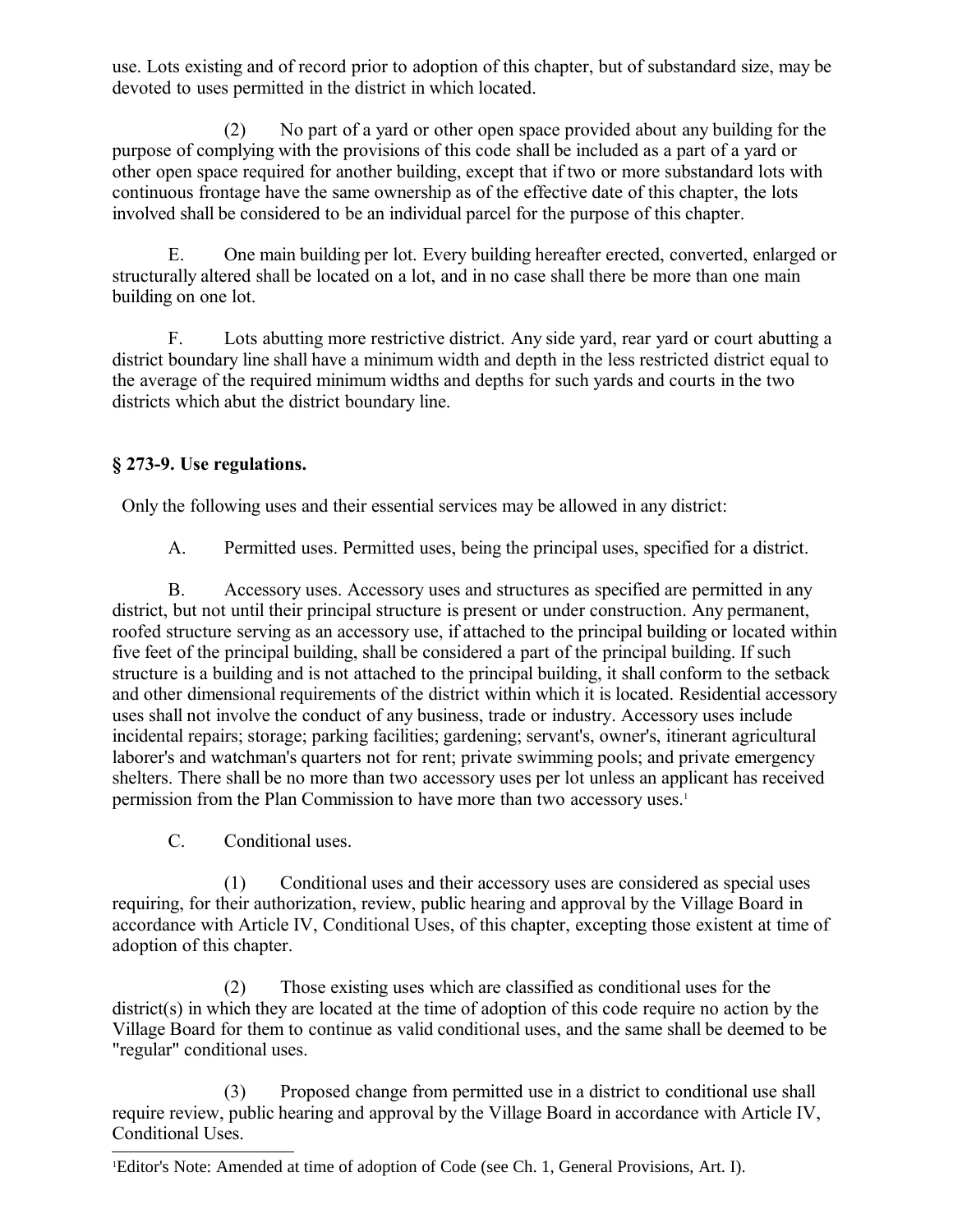(4) Conditional use(s), when replaced by permitted use(s), shall terminate. In such case(s), the reestablishment of any previous conditional use(s) or establishment of new conditional use(s) shall require review, public hearing and approval by the Village Board in accordance with Article IV, Conditional Uses.

(5) Conditional uses authorized by Village Board resolution shall be established for a period of time to a time certain or until a future happening or event at which the same shall terminate.

D. Uses not specified in code.

(1) Uses not specified in this chapter which are found by the Village Board to be sufficiently similar to specified permitted uses for a district shall be allowed by the Zoning Administrator.

(2) Uses not specified in this chapter and which are found sufficiently similar to specified conditional uses permitted for a district may be permitted by the Village Board after consideration and recommendation by the Plan Commission, public hearing and approval in accordance with Article IV, Conditional Uses.

E. Temporary uses. Temporary uses, such as real estate sales field offices or shelters for materials and equipment being used in the construction of a permanent structure, may be permitted by the Board of Appeals.

# **§ 273-10. Site regulations.**

A. Site suitability. No land shall be used or structure erected where the land is unsuitable for such use or structure by reason of flooding, concentrated runoff, inadequate drainage, adverse soil or rock formation, unfavorable topography or low bearing strength, erosion susceptibility or any other feature likely to be harmful to the health, safety, prosperity, aesthetics and general welfare of this community.

B. Street frontage. All lots shall abut upon a public street or other officially approved means of access, and each lot shall have a minimum frontage of 60 feet; however, to be buildable, the lot shall comply with the frontage requirements of the zoning district in which it is located.

C. Principal structures. All principal structures shall be located on a lot. Only one principal structure shall be located, erected or moved onto a lot. The Village Board may permit as a conditional use more than one principal structure per lot in any district where more than one such structure is needed for the orderly development of the parcel. Where additional structures are permitted, the Village Board, subject to the recommendation of the Plan Commission, may impose additional yard requirements, landscaping requirements or parking requirements, or require a minimum separation distance between principal structures.

D. Dedicated street. No zoning permit shall be issued for a lot which abuts a public street dedicated to only a portion of its proposed width and located on that side thereof from which the required dedication has not been secured.

E. Lots abutting more restrictive districts. Lots abutting more restrictive district boundaries shall provide side and rear yards not less than those required in the more restrictive abutting district. The street yard setbacks in the less restrictive district shall be modified for a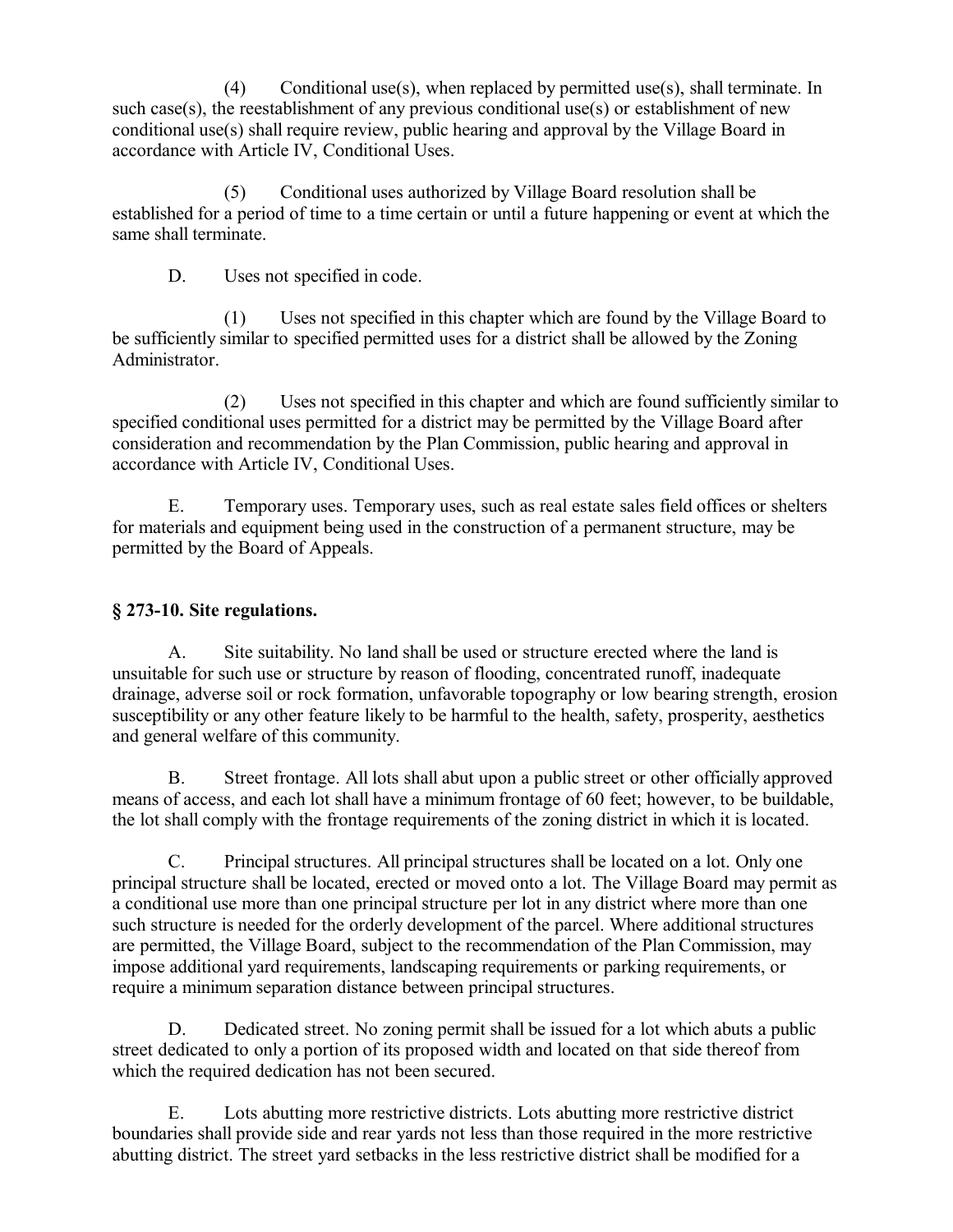distance of not less than 60 feet from the more restrictive district boundary line so such street yard setbacks shall be no less than the average of the street yards required in both districts.

F. Site suitability. No land shall be used or structure erected where the land is held unsuitable for such use or structure by the Village Board, upon the recommendation of the Plan Commission by reason of flooding, concentrated runoff, inadequate drainage, adverse soil or rock formation, unfavorable topography, low percolation rate or bearing strength, erosion susceptibility or any other feature likely to be harmful to the health, safety, prosperity, aesthetics and general welfare of this community. The Plan Commission, in applying the provisions of this section, shall, in writing, recite the particular facts upon which it bases its conclusion that the land is not suitable for certain uses. The applicant shall have an opportunity to present evidence contesting such unsuitability if he so desires. Thereafter, the Plan Commission may affirm, modify or withdraw its determination of unsuitability when making its recommendation to the Village Board.

G. Preservation of topography. In order to protect the property owner from possible damage due to change in the existing grade of adjoining lands and to aid in preserving and protecting the natural beauty and character of the landscape, no change in the existing topography of any land shall be made which would result in increasing any portion of the slope to a ratio greater than 11/2 horizontal to one vertical, within a distance of 20 feet from the property line, except with the written consent of the owner of the abutting property and with the approval of the Village Board, or which would alter the existing drainage or topography in any way as to adversely affect the adjoining property. In no case shall any slope exceed the normal angle of slippage of the material involved, and all slopes shall be protected against erosion.

H. Decks. For purposes of this chapter, decks and porches shall be considered a part of a building or structure.

I. Average street yards. The required street yards may be decreased in any residential district to the average of the existing street yards of the abutting structures on each side, but in no case less than 15 feet.

## **§ 273-11. Height and area exceptions.**

A. Height. The district height limitations stipulated elsewhere in this chapter may be exceeded, but such modifications shall be in accord with the following:

(1) Architectural projections. Spires, belfries, parapet walls, cupolas, domes, flues and chimneys are exempt from the height limitations of this chapter.

(2) Special structures. Radio and television receiving antennas are exempt from the height limitations of this chapter.

(3) Essential services. Utilities, water towers, electric power and communication transmission lines are exempt from the height limitations of this chapter.

(4) Communications structures. Radio and television transmission and relay towers, aerials and observation towers shall not exceed in height three times their distance from the nearest lot line.

(5) Agricultural structures. Barns, silos and windmills shall not exceed in height twice their distance from the nearest lot line.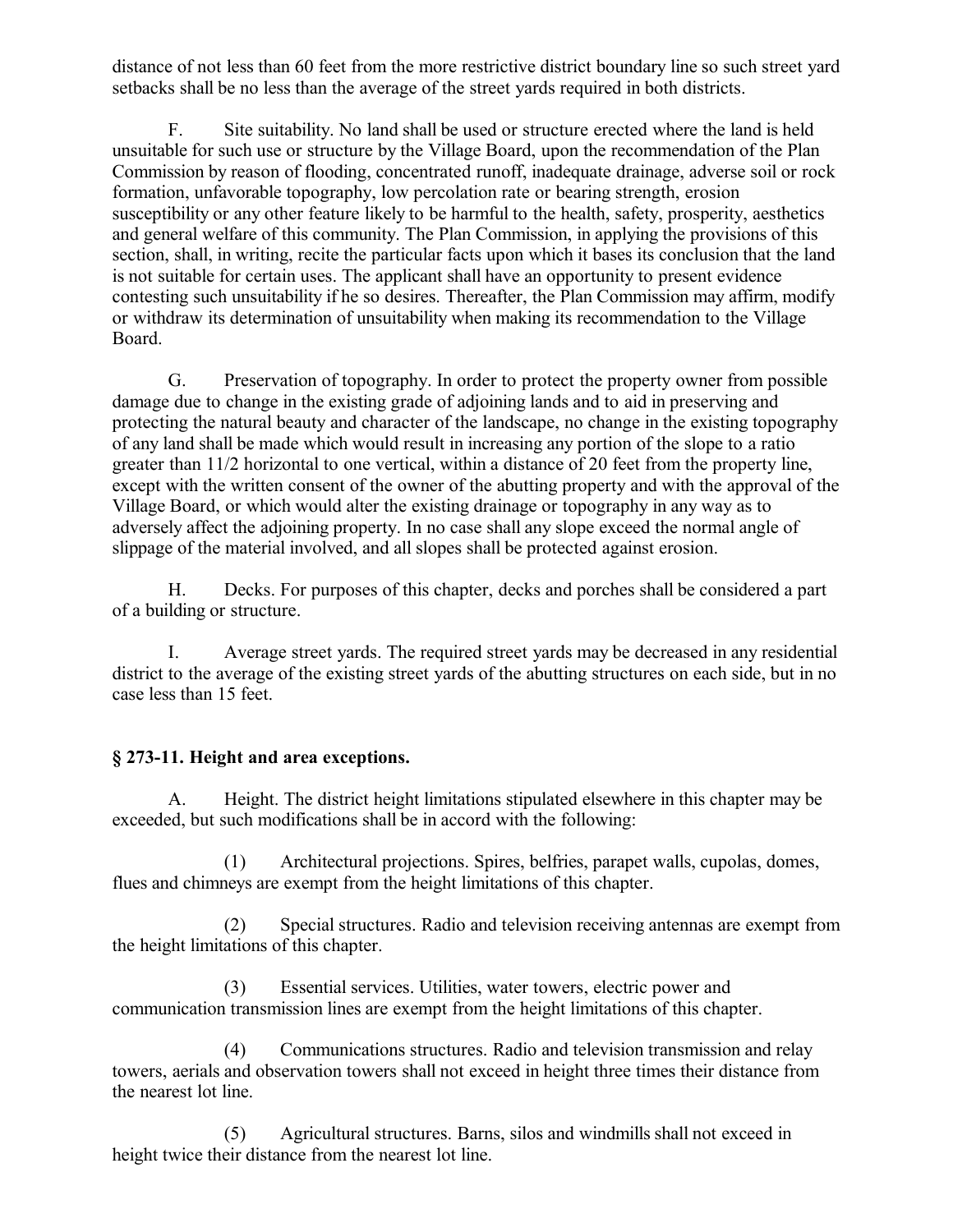(6) Public or semipublic facilities. Schools, churches, hospitals, governmental offices and stations may be erected to a height of 60 feet, provided that all required yards are increased not less than one foot for each foot the structure exceeds the district's maximum height requirement.

B. Yards. The yard requirements stipulated elsewhere in this chapter may be modified as follows:

(1) Uncovered stairs. Uncovered stairs, landings and fire escapes may project up to six feet into any yard, but shall not be closer than three feet to any lot line.

(2) Architectural projections. Chimneys, flues, sills, eaves, belt courses and ornaments may project into any required yard, but such projection shall not exceed two feet.

(3) Essential services. Essential service, utilities, electric power and communication transmission lines are exempt from the yard and distance requirements of this chapter.

(4) Landscaping. Landscaping and vegetation are exempt from the yard requirements of this chapter.

(5) Additions. Additions in the street yard of existing structures shall not project beyond the average of the existing street yards on the abutting lots or parcels.

## **§ 273-12. Reduction or joint use.**

 No lot, yard, parking area, building area or other space shall be reduced in area or dimensions so as not to meet the provisions of this chapter. No part of any lot, yard, parking area or other space required for a structure or use shall be used for any other structure or use.

## **§ 273-13. Screening and fencing.**

Screening or fencing, as required by this chapter, shall be subject to the following provisions:

A. Approval required. Any use or conditional use listed in this chapter requiring screening or fencing shall be permitted only when authorized by the Village Board and Plan Commission and subject to its approval of a screening or fencing plan for that particular use.

B. Objective. Planting or other suitable screening, including fences or freestanding walls, shall be required where deemed necessary for screening or enclosure purposes by the Village Board, upon the recommendation of the Plan Commission, such as around outdoor storage yards and industrial property lines, salvage yards, refuse disposal sites, quarries and mines, mobile home parks and trailer camps. Such provisions shall be required to the extent needed to provide for:

- (1) Screening of objectionable views.
- (2) Adequate shade.
- (3) Enclosure of storage materials.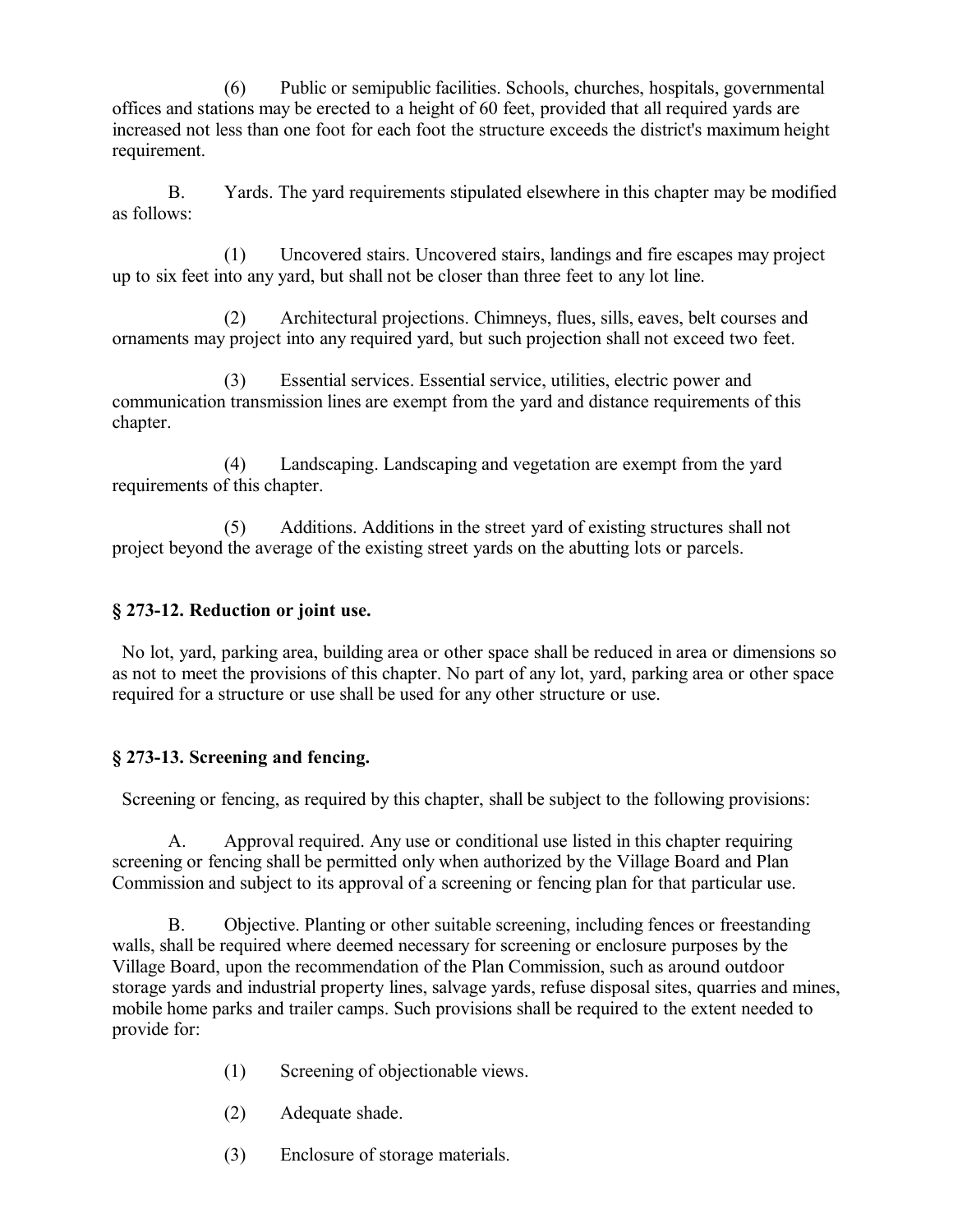- (4) Public health and safety.
- (5) A suitable setting for the particular use and other facilities.
- C. Extent.

(1) Screen planting. Adequate to screen objectionable views effectively within a reasonable time; in some cases temporary screening devices may be required until suitable screen planting can be achieved.

(2) Other planting. For mobile home parks and trailer camps, other planting should be adequate in size, quantity and character to other improvements, to provide adequate privacy and pleasant outlook for living units, to minimize reflected glare and to afford summer shade.

(3) Existing planting. Acceptable as required planting to the extent that it is equivalent, suitable and preserved in good condition.

(4) Fences and walls. Appropriately designed for the function intended and shall be substantially constructed to withstand conditions of soil, weather and use.

D. Maintenance. All screenings, fences and walls required by this chapter shall be maintained so as not to prove an objectionable view by themselves.

# ARTICLE III

# Zoning Districts

#### **§ 273-14. Establishment; annexations; Zoning Map.**

A. Establishment.

(1) For the purpose of this chapter, the village is hereby divided into the following seven zoning districts:

- (a) R-1 Single-Family Residential District.
- (b) R-2 Multifamily Residential District.
- (c) R-3 Mobile Home Residential District.
- (d) C-1 General Commercial District.
- (e) M-1 Industrial District.
- (f) A-1 Agricultural District.
- (g) CON Conservancy District.

(2) Boundaries of these districts are hereby established as shown on a map entitled "Zoning Map, Village of Albany, Wisconsin," which is retained in the office of the Village Clerk-Treasurer and is hereby adopted by reference. Such boundaries shall be construed to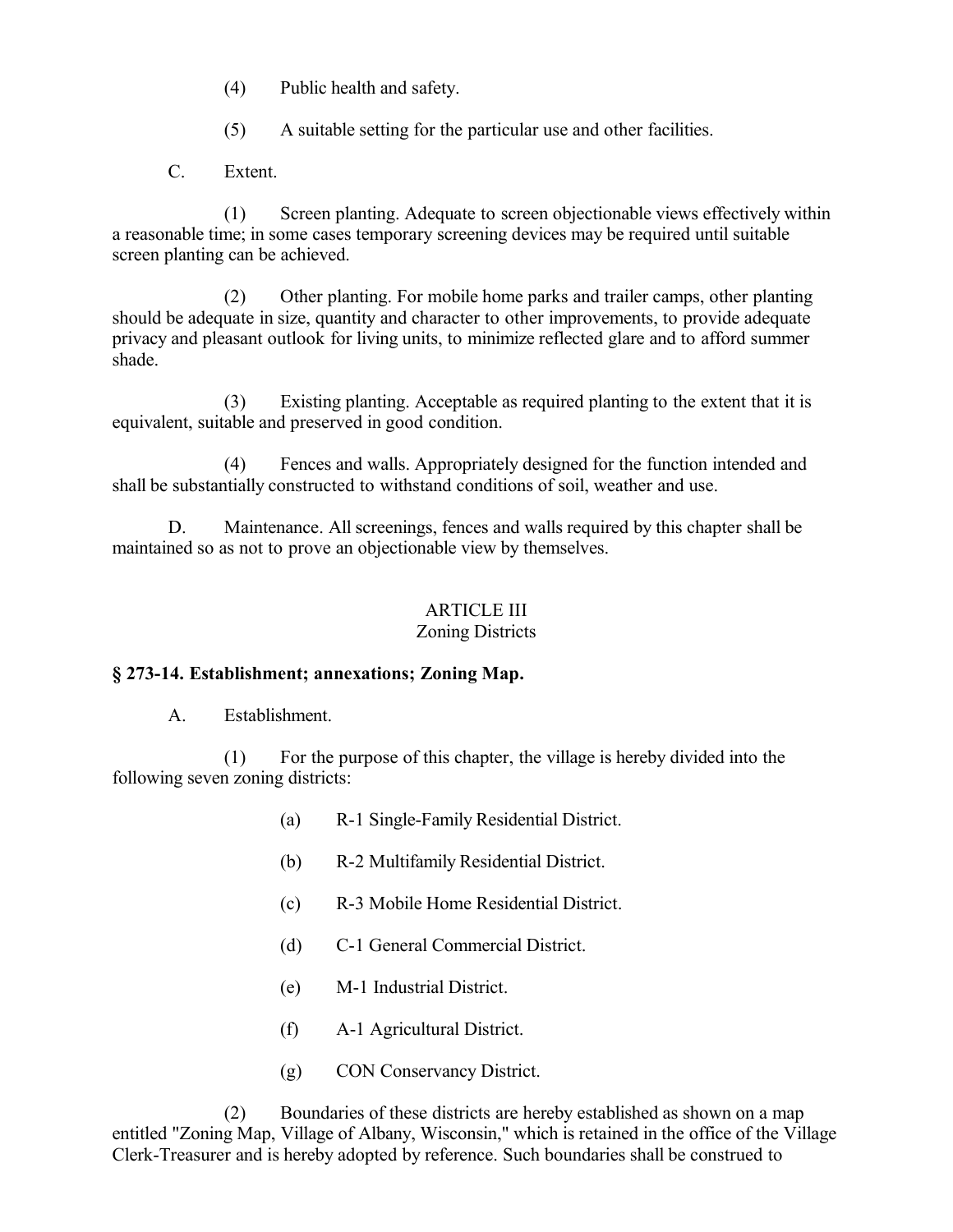follow: corporate limits; United States public land survey lines; lot or property lines; center lines of streets, highways, alleys, easements and railroad rights-of-way, or such lines extended, unless otherwise noted on the Zoning Map.

(3) Vacation of public streets and alleys shall cause the land vacated to be automatically placed in the same district as the abutting side to which the vacated land reverts.

B. Annexations. Annexations to or consolidations with the village subsequent to the effective date of this chapter shall be placed in the A-1 Agricultural District, unless an annexation ordinance temporarily places the land in another district. Definite boundaries and regulations will be recommended by the Plan Commission and adopted by the Village Board, such adoption to be completed within 90 days of the annexation.

C. Zoning Map. A certified copy of the Zoning Map shall be adopted and approved with the text as part of this chapter and shall bear upon its face the attestation of the Village President and Clerk-Treasurer and shall be available to the public in the office of the Village Clerk-Treasurer. Changes thereafter to the districts shall not be effective until entered and attested to on this certified copy.

# **§ 273-15. R-1 Single-Family Residential District.**

A. Purpose. The R-1 Single-Family Residential District is intended to provide a quiet, pleasant and relatively spacious living area protected from traffic hazards and the intrusion of incompatible land uses.

B. Permitted uses. The following uses are permitted in this District:

- (1) Single-family dwellings.
- (2) Horticulture and gardening, but not including commercial greenhouses.

(3) Telephone, telegraph and power transmission towers, poles and lines, including transformers, substations, equipment housings and other necessary appurtenant equipment and structures (excludes service garages and storage yards).

(4) Water storage facilities and their accessory structures.

(5) Private garages, carports and paved parking areas when located on the same lot and not involving the conduct of a business, except as a permitted household occupation or conditional use, provided that no such garages shall be erected prior to the erection of the principal building to which it is accessory.

C. Conditional uses. The following uses are permitted as conditional uses within this District:

(1) Two-family dwellings.

(2) Farm buildings on an existing farm, provided that the buildings in which farm animals are kept shall be at least 100 feet from the nearest residence on a nonfarm lot.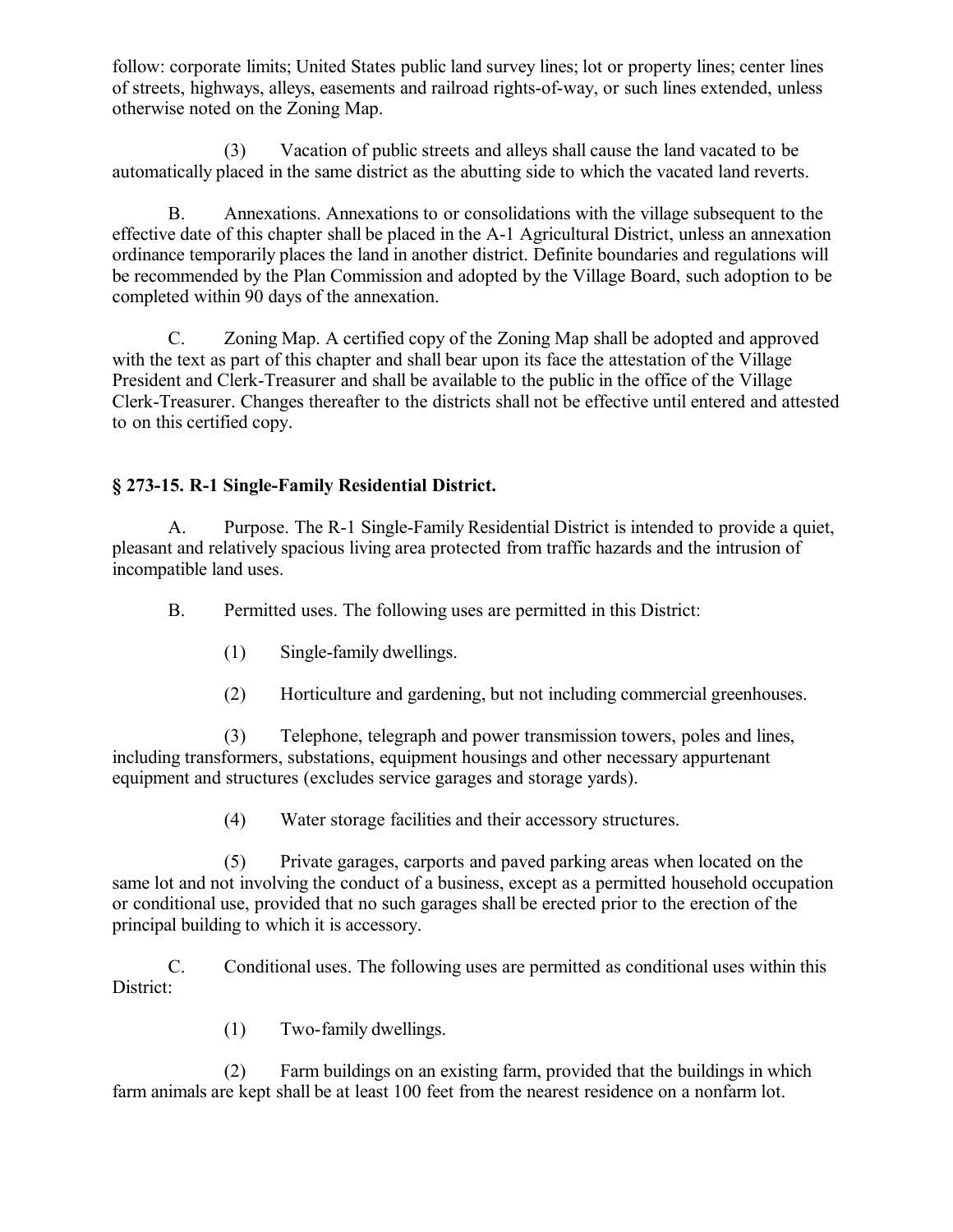(3) Permitted home occupations and professional offices when incidental to the principal residential use, situated in the same building, and carried on by the residential occupant, subject to the following conditions:

(a) Such use shall not occupy more than 20% of the classified floor area of the principal building in which it is located.

(b) Such use shall not employ more than one person not a resident on the premises.

(c) Any off-street parking area shall be maintained reasonably dustless and adequately screened from adjoining residential properties.

(d) Such use shall not include the conduct of any retail or wholesale business on the premises, nor the removal of sand, gravel, stone, topsoil or peat moss for commercial purposes.

(e) Such use shall not include the operation of any machinery, tools or other appliances or the outside storage of materials or other operational activity, any of which would create a nuisance or be otherwise incompatible to the surrounding residential area.

(4) Public park and recreation areas, cemeteries, churches, schools, historic sites, public museum and municipal buildings (except sewage plants, incinerators, warehouses, garages, shops and storage yards).

(5) Rooms for up to four paying guests or boarders.

(6) Restricted commercial use under certain stipulations and at the discretion of the Albany Plan Commission and Albany Village Board. Stipulations for permit include, but are not restricted to, the following: type of business to be established, type of building, area, size, noise levels, traffic, parking availability, health and safety, utilities and neighbor concerns. When property is sold, the conditional use is null and void to the new owner. [Added 12-12-1994 by Ord. No. 03-94]

D. District requirements. Within the R-1 District, the following standards shall apply:

(1) Maximum building height: 35 feet.

(2) Minimum front yard setback from highway or street right-of-way: 25 feet. (Note: More restrictive standards may be imposed by state and county regulations in certain circumstances where lots abut on state or county highways.)

- (3) Minimum rear yard setback:
	- (a) Principal buildings: 25 feet.
	- (b) Accessory buildings: three feet.
- (4) Minimum side yard setback:
	- (a) Principal buildings: nine feet on each side.
	- (b) Accessory buildings: three feet on each side.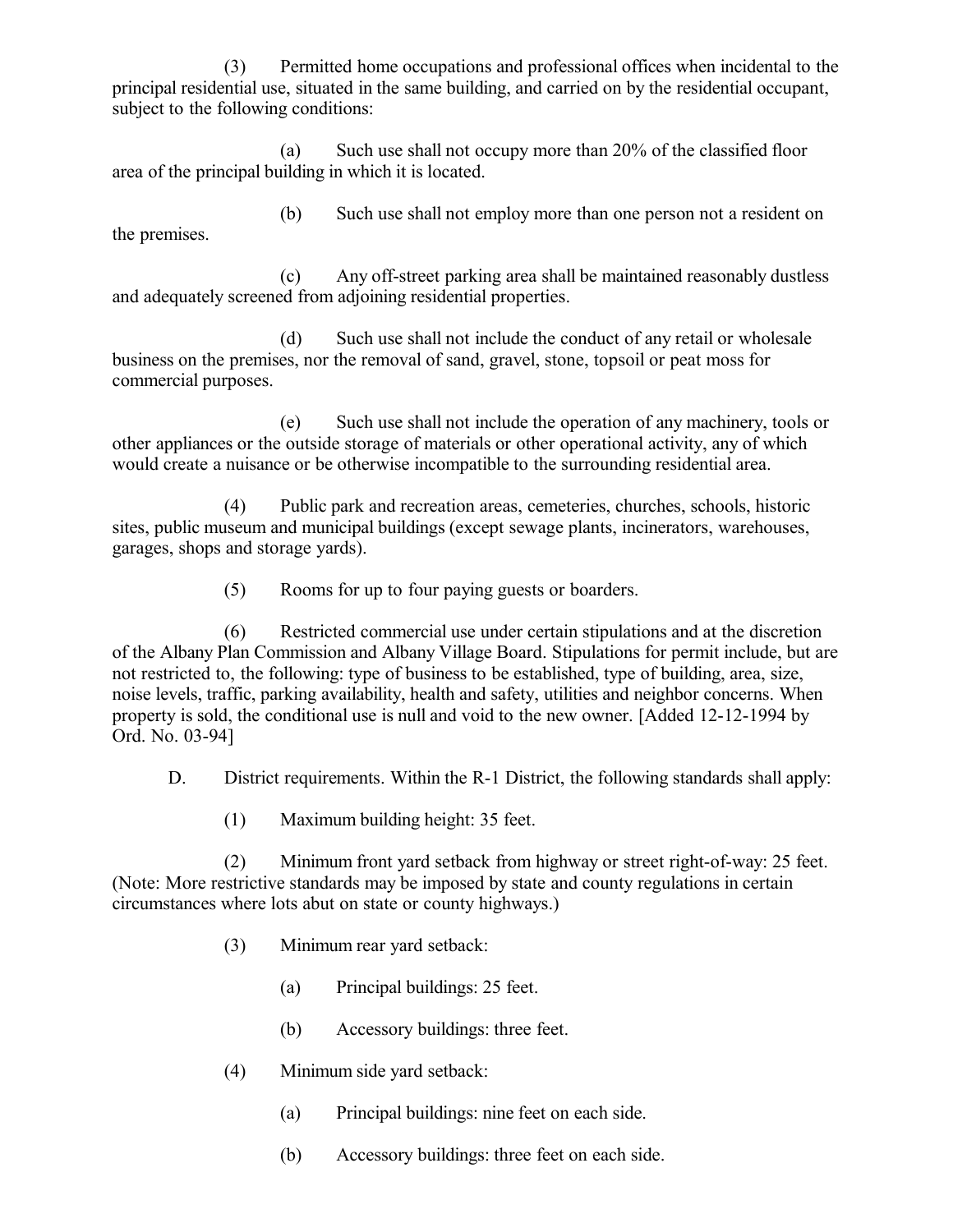(5) Minimum lot width: 60 feet. In no case shall a lot be less than 90 feet in width at the building setback line.<sup>[2](#page-12-0)</sup>

- (6) Minimum lot area for single-family: 7,200 square feet.
- (7) Minimum lot area for two-family: 10,500 square feet.
- (8) Minimum floor area for single-family: 900 square feet.
- (9) Minimum floor area per family for two-family: 600 square feet.

## **§ 273-16. R-2 Multifamily Residential District.**

A. Purpose. The R-2 Multifamily Residential District is intended to provide a living area that is pleasant but not so spacious as the R-1 District.

B. Permitted uses. The following uses are permitted in this District:

- (1) Multiple family residential units.
- (2) Single- and two-family dwellings.

(3) Public park and recreation areas, churches, schools, historic sites and public museums.

(4) Horticulture and gardening, but not including commercial greenhouses.

(5) Telephone, telegraph and power transmission towers, poles and lines, including transformers, substations, equipment housings and other necessary appurtenant equipment and structures (excludes service garages and storage yards).

(6) Water storage facilities and their accessory structures.

(7) Private garages, carports and paved parking areas when located on the same lot and not involving the conduct of a business, except as a permitted household occupation or conditional use, provided that no such garages shall be erected prior to the erection of the principal building to which it is necessary.

C. Conditional uses. The following uses are permitted as conditional uses within the R-2 District:

(1) Rooming and boarding houses.

(2) Public buildings, except sewage plants, garbage incinerators, warehouses, garages, shops and storage yards.

- (3) Cemeteries.
- (4) Libraries, museums and art galleries.

<span id="page-12-0"></span><sup>&</sup>lt;sup>2</sup> Editor's Note: Amended at time of adoption of Code (see Ch. 1, General Provisions, Art. I).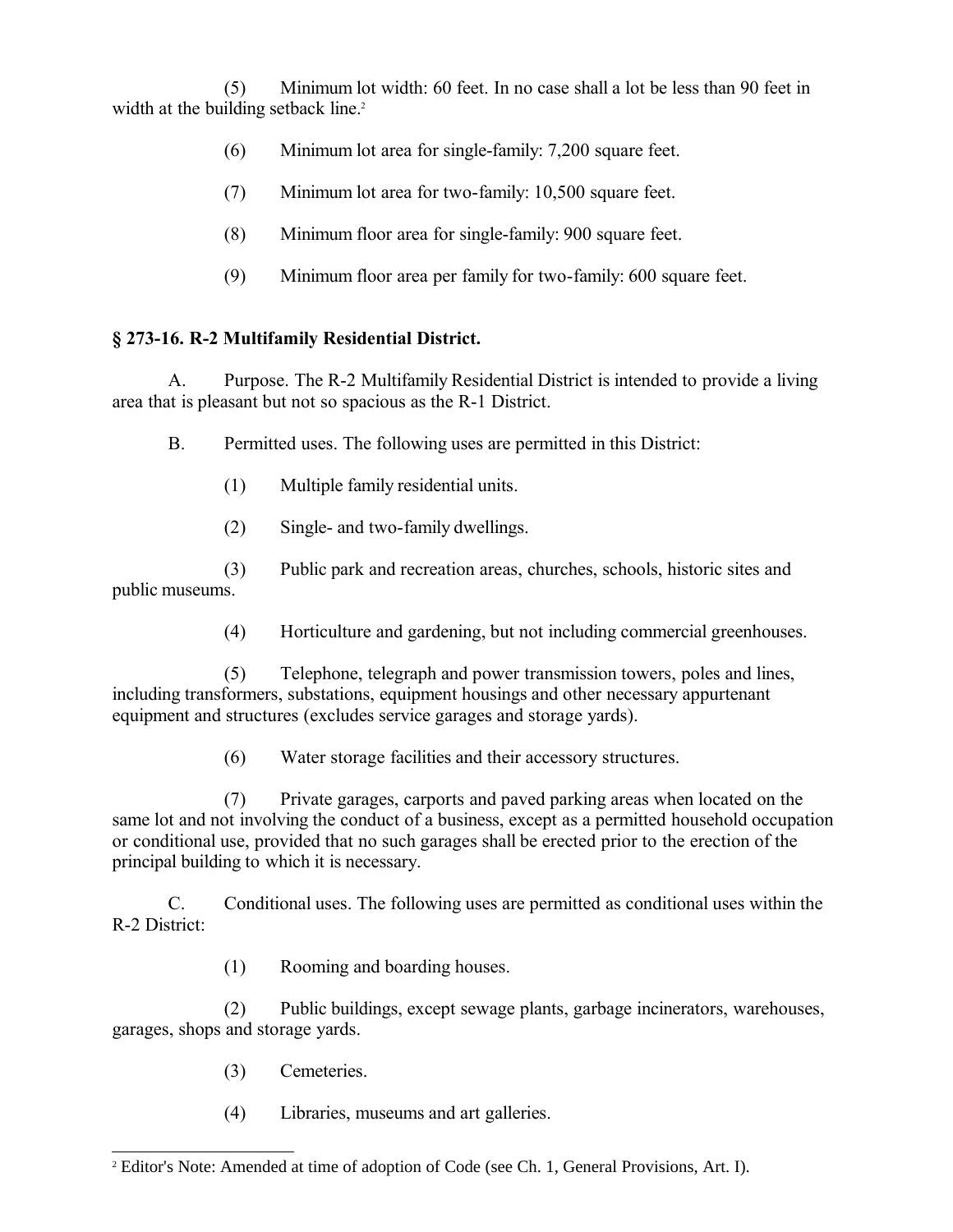(5) Hospitals and clinics.

(6) Funeral homes.

(7) Uses customarily incidental to any of the above uses, provided that no such use generates traffic or noise that would create a public or private nuisance.

(8) Permitted home occupations and professional offices when incidental to the principal residential use, situated in the same building and carried on by the residential occupant, subject to the conditions set forth under  $\S 272-15C(3)$ .

D. District requirements. Within the R-2 District, the following standards shall apply:

(1) Maximum building height: 35 feet.

(2) Minimum front yard setback: 25 feet from street right-of-way line. (Note: More restrictive standards may be imposed by county and state regulations in certain circumstances where lots front on county and state highways.)

- (3) Minimum rear yard setback:
	- (a) Principal building: 25 feet.
	- (b) Accessory buildings: three feet.
- (4) Minimum side yard setback:
	- (a) Single- or two-family building: nine feet on each side.
	- (b) Multifamily building: 15 feet on each side.
	- (c) Accessory buildings: five feet on each side.

(5) Minimum lot width: 65 feet. In no case shall a lot be less than 90 feet in width at the building setback line.<sup>[3](#page-13-0)</sup>

- (6) Minimum lot area for single-family unit: 7,000 square feet.
- (7) Minimum lot area for two-family unit: 10,000 square feet.
- $(8)^4$  $(8)^4$  Minimum lot area for multifamily unit: 15,000 square feet.
	- (a) Efficiency: 2,000 square feet per unit.
	- (b) One-bedroom unit: 2,500 square feet.
	- (c) Two-bedroom unit: 3,000 square feet.
- (9) Minimum floor area for single-family home: 900 square feet.
- (10) Minimum floor area per family for multifamily unit: 600 square feet.

<span id="page-13-0"></span><sup>&</sup>lt;sup>3</sup> Editor's Note: Amended at time of adoption of Code (see Ch. 1, General Provisions, Art. I).

<span id="page-13-1"></span><sup>4</sup>Editor's Note: Amended at time of adoption of Code (see Ch. 1, General Provisions, Art. I).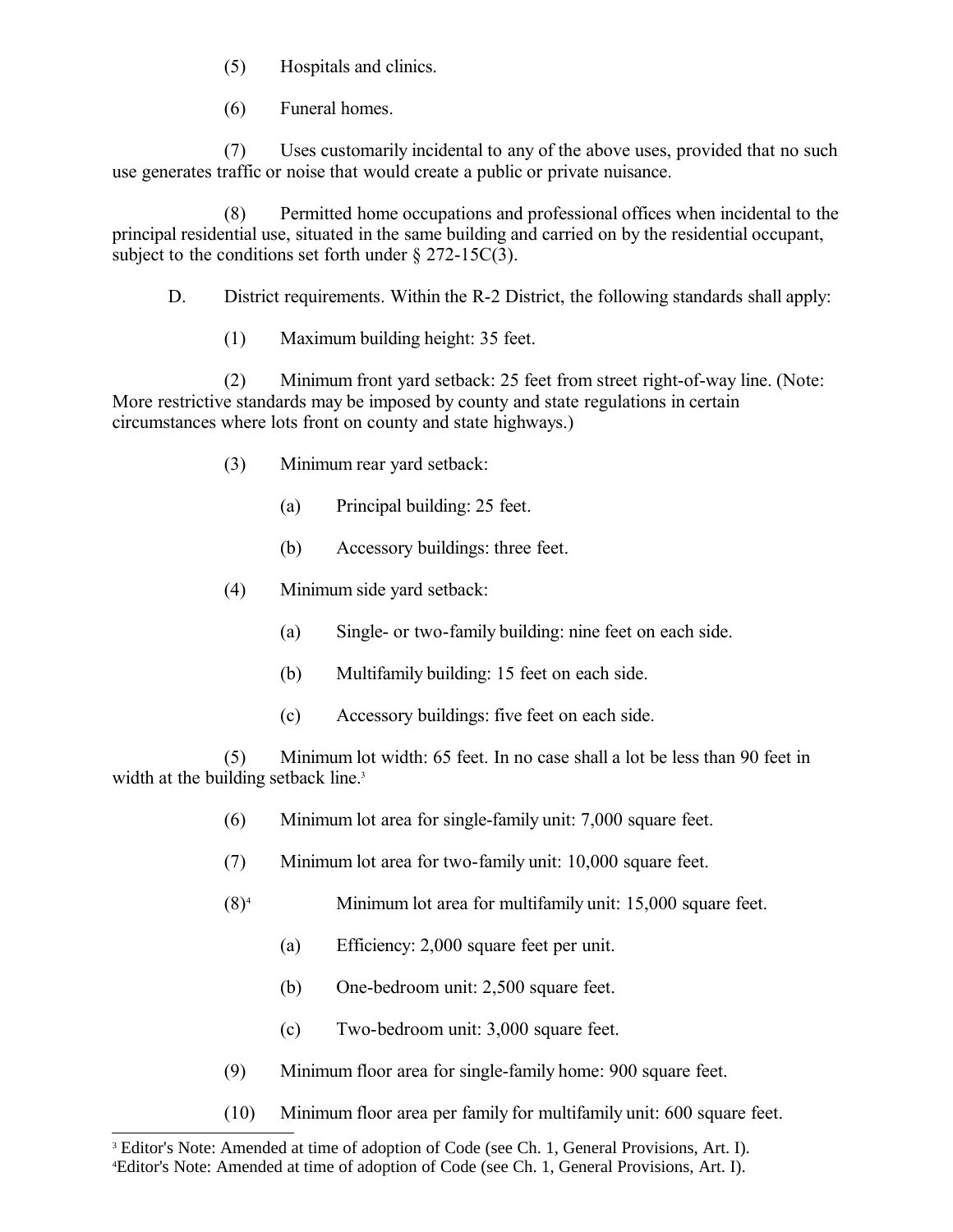## **§ 273-17. R-3 Mobile Home Residential District.**

A. Purpose. The R-3 Mobile Home Residential District is intended to provide a living area for mobile homes in the village.

B. Permitted uses.

(1) Mobile home parks are permitted in this District.

(2) Refer to other provisions of this chapter for regulations regarding location of mobile homes.<sup>[5](#page-14-0)</sup>

## **§ 273-18. C-1 General Commercial District.**

A. Purpose. The C-1 General Commercial District is intended to provide for the orderly and attractive grouping, at convenient locations, of retail stores, shops, offices and establishments serving the daily needs of the area.

B. Permitted uses. Community service facilities, such as but not limited to the following, are permitted in this District:

(1) Art and school supply stores, automotive sales, servicing and repairs.

(2) Automotive parts sales, including incidental service and repair; provided, however, that all vehicles are in operative condition.

- (3) Antique shops.
- (4) Apartment hotels.
- (5) Appliance stores.
- (6) Barbershops and beauty parlors.
- (7) Banks and other financial institutions, including loan and finance

companies.

- (8) Business offices.
- (9) Candy and ice cream stores.
- (10) Caterers.
- (11) Clothing repair shops.
- (12) Clinics.
- (13) Clubs.

<span id="page-14-0"></span><sup>5</sup> Editor's Note: See Article XI, Mobile Homes.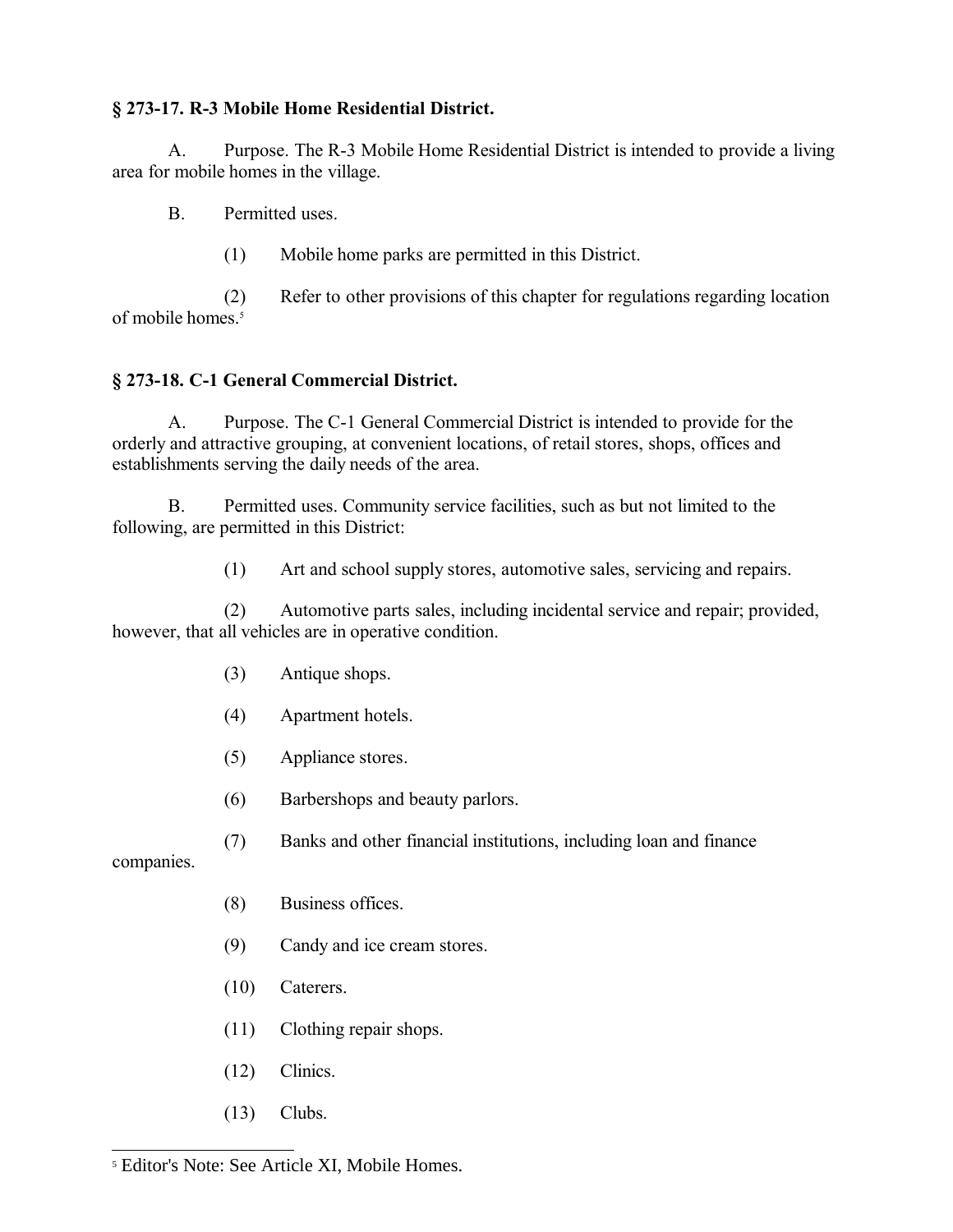- (14) Cocktail lounges and taverns.
- (15) Commercial schools.
- (16) Confectioneries.
- (17) Delicatessens.
- (18) Dental clinics.
- (19) Department stores.
- (20) Drugstores.
- (21) Electrical supply.
- (22) Florist shops.
- (23) Food lockers.
- (24) Furniture stores.
- (25) Gasoline stations.
- (26) Grocery stores.
- (27) Heating supply.
- (28) Hotels.
- (29) Ice delivery stations.
- (30) Insurance and real estate agencies.
- (31) Jails.
- (32) Jewelry stores.
- (33) Liquor stores.
- (34) Lumberyards.
- (35) Medical clinics.
- (36) Newspaper offices and light service printers.
- (37) Opticians and optical stores.
- (38) Paint stores, retail only.
- (39) Parking facilities.
- (40) Photographic studios.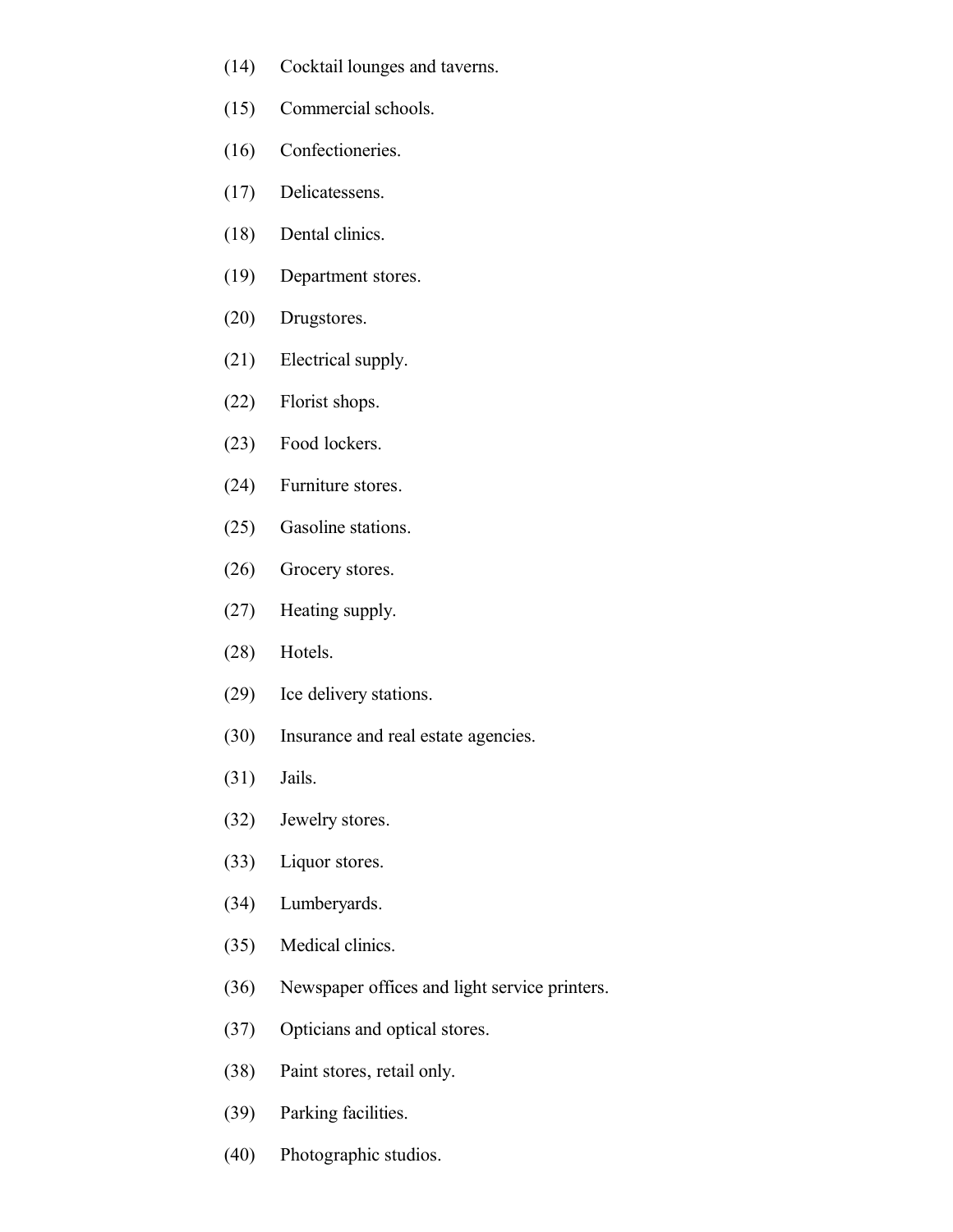- (41) Professional offices.
- (42) Restaurants.
- (43) Retail (general) stores.
- (44) Small animal hospitals.
- (45) Theaters and places of amusement.
- (46) Tourist information and hospitality centers.
- (47) Undertaking establishments.
- (48) Upholsterer's shops.
- (49) Utility company offices.
- (50) Variety stores.
- (51) Existing residences.

(52) Such accessory uses as are customary in connection with the foregoing uses and which are incidental thereto.

C. Conditional uses. Other uses similar in character with the approved uses and the manufacture or treatment of products clearly incidental to the conduct of a retail business on the premises are permitted as conditional uses within the C-1 District, provided that no nuisance shall be afforded to the public through noise, the discharge of exhaust gases from motor-driven equipment, unpleasant odors, smoke, steam, harmful vapors, obnoxious materials, unsightly conditions, obstruction of passage of the public street or sidewalk or other conditions generally regarded as nuisances. These uses shall be subject to the consideration of the Village Board with regard to such matters.

D. Additional conditions. Uses permitted in the C-1 District are subject to the following conditions:

(1) Dwelling units are not permitted below the second floor and business uses are not permitted on any floor above the ground floor, except in those buildings or structures where dwelling units are not established.

(2) All business establishments shall be retail or service establishments dealing directly with consumers. All goods produced on the premises shall be sold at retail on the premises where produced.

(3) All business, servicing or processing, except for off-street parking or loading, shall be conducted within completely enclosed buildings.

E. [Amended 5-13-1996 by Ord. No. 01-96] District requirements. All new commercial development will conform to the following standards:

- (1) Maximum building height: 45 feet.
- (2) Minimum front yard setback: 25 feet.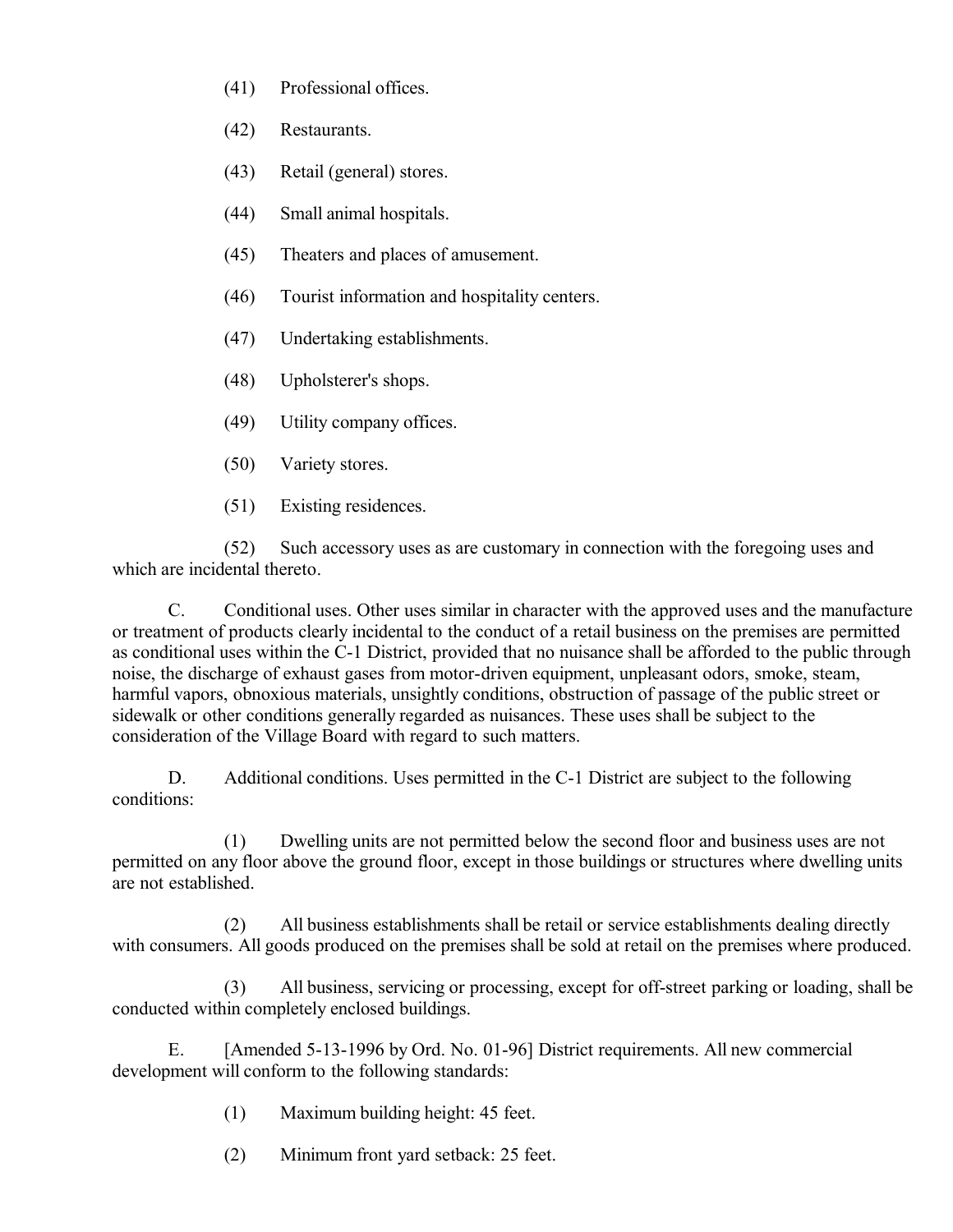- (3) Minimum rear yard setback: 25 feet.
- (4) Minimum lot width: 75 feet.

## **§ 273-19. M-1 Industrial District.**

A. Purpose. This District is intended to provide for any manufacturing or industrial operation which, on the basis of actual physical and operational characteristics, would not be detrimental to the surrounding area or to the village as a whole by reason of noise, dirt, dust, smoke, odor, traffic, physical appearance or other similar factors, and subject to such regulatory controls as will reasonably ensure compatibility in this respect.

- B. Permitted uses. The following are permitted uses in this District:
	- (1) Bottling of soft drinks or milk, or distribution stations.
	- (2) Building material sales and storage.
	- (3) Builder's or contractor's plan or storage yard.
	- (4) Lumberyard, including mill work.
	- (5) Open yard for storage and sale of feed or fuel.

(6) Automobile repair garage doing major repair, including tire retreading or recapping, battery service and repair.

(7) The manufacture, compounding, processing, packaging or treatment of such products as bakery goods, candy, cosmetics, pharmaceuticals, toiletries and food products.

(8) The manufacture, compounding, assembling or treatment of articles or merchandise from the following material:

- (a) Canvas.
- (b) Cellophane.
- (c) Cloth.
- (d) Fiber.
- (e) Glass.
- (f) Leather.
- (g) Paper.
- (h) Plastics.
- (i) Precious and semiprecious metals or stone.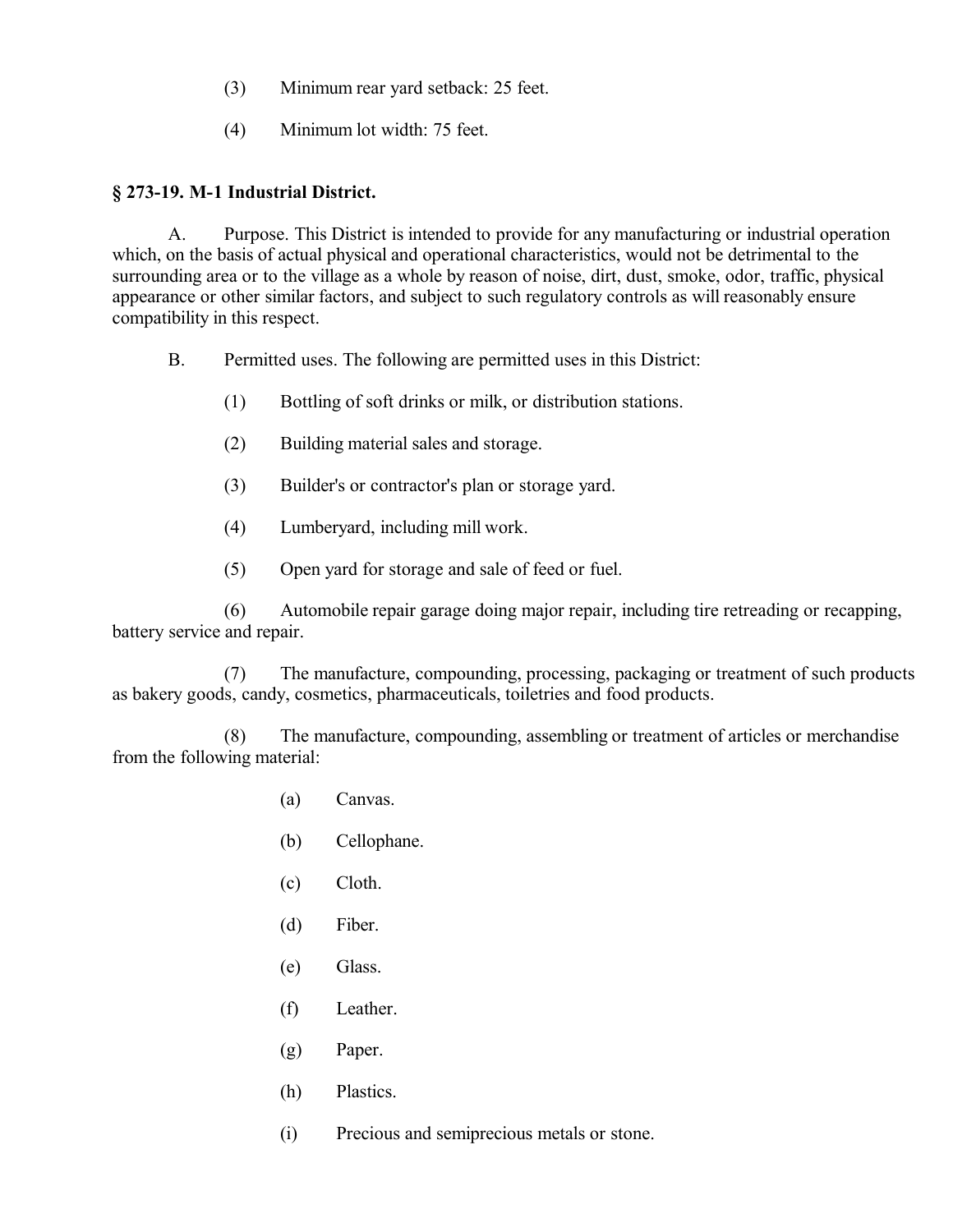- (j) Rubber.
- (k) Textiles.
- (l) Wood.
- (m) Yard.
- (n) Metal products.

(9) The manufacture or assembly of electric appliances, electronic instruments and devices, phonographs, radio and television sets, electric and neon signs, refrigerators and stoves.

- (10) Trucking or motor freight terminals.
- C. Prohibited uses. The following uses are specifically prohibited in the Industrial District:

(1) Residential, educational or institutional uses, except a dwelling for a watchman or caretaker employed on the premises and members of his family.

(2) Uses in conflict with any laws of the state or any ordinances of the village governing nuisances.

- (3) Abattoirs, except for slaughter of poultry.
- (4) Acid manufacture.
- (5) Cement, lime, gypsum or plaster of paris manufacture.
- (6) Distillation of bones.
- (7) Explosives, manufacture or storage.
- (8) Fat rendering.
- (9) Fertilizer manufacture.
- (10) Garbage, rubbish, offal or dead animal reduction or dumping.
- (11) Glue manufacture.
- (12) Junkyards.
- (13) Petroleum refining.
- (14) Smelting of tin, copper, zinc or iron ores.
- (15) Stockyards.
- D. District requirements. Within the M-1 District, the following standards shall apply:
	- (1) Maximum building height: 35 feet.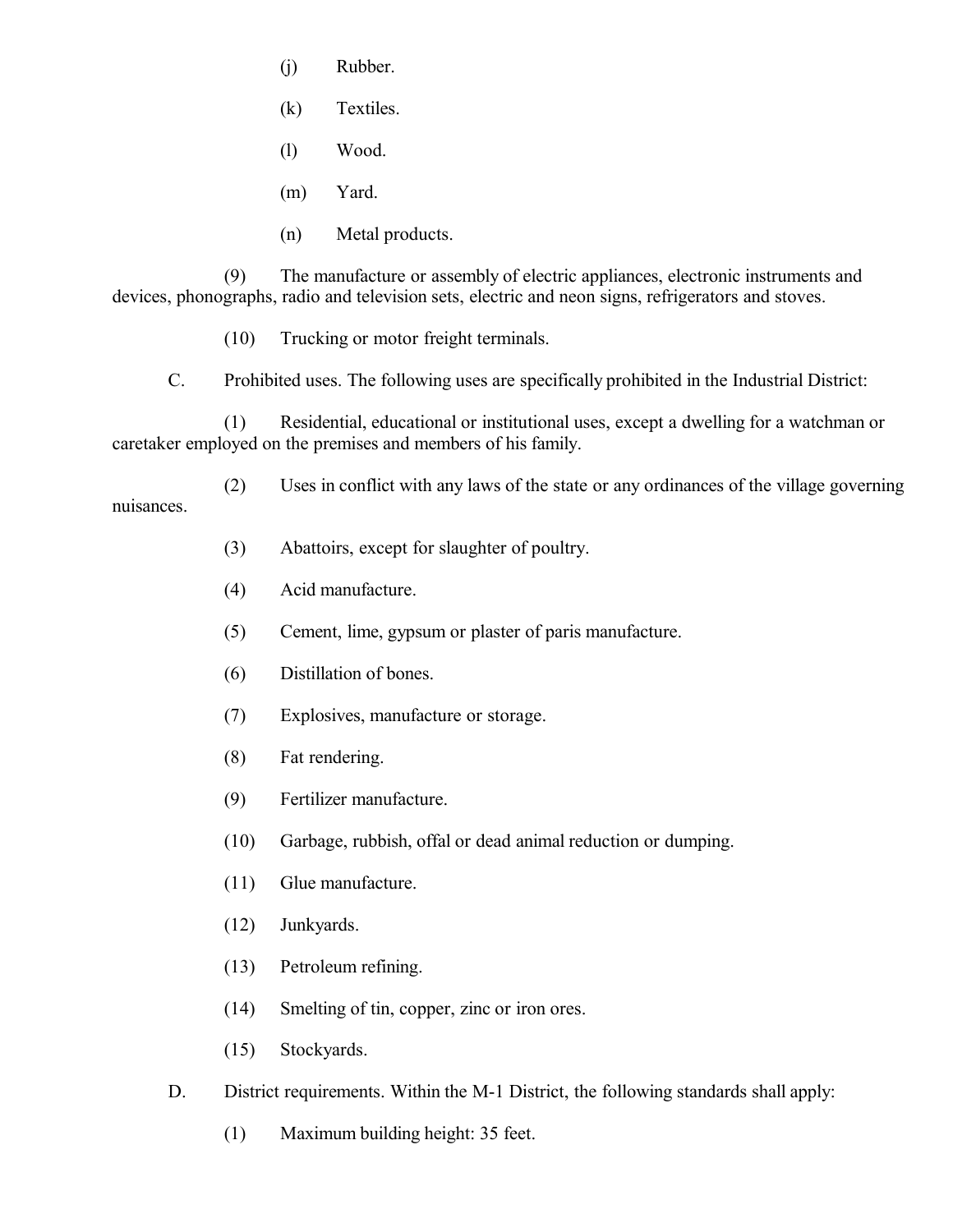- (2) Minimum front yard setback: 30 feet from street right-of-way line.
- (3) Minimum rear yard setback: 40 feet.
- (4) Minimum side yard setback: 20 feet.
- (5) Minimum lot width: 100 feet (measured at building line).
- E. Industrial Park Covenants are on file in the village office for reference.<sup>[6](#page-19-0)</sup>

# **§ 273-20. A-1 Agricultural District.**

A. Purpose. This District provides for the continuation of general agriculture and related uses in those areas not contiguous to existing urban development. The intent is to conserve areas with adequate soil types, drainage and topography for farming and to prevent uneconomical scattering of residential, commercial and industrial development in such areas.

B. Permitted uses. The following uses are permitted in this District:

(1) General farming and dairying, provided that buildings in which farm animals are kept shall be at least 100 feet from the nearest residential or commercial district.

(2) Forestry, grazing, hatcheries, orchards, paddocks, poultry raising, stables and truck farming.

(3) In-season roadside stands for the sale of farm products produced on the premises, and up to two unlighted signs not larger than eight square feet each advertising such sale.

(4) Farm dwellings for those resident owners and workers actually engaged in the principal permitted uses.

(5) Uses customarily incidental to any of the above uses, including residential uses incidental to any of the above uses.

(6) Telephone buildings (provided that there is no service garage or storage yard), telephone, telegraph and power transmission towers, poles and lines, including transformers, substations, relay and repeater stations, equipment housings and other necessary appurtenant equipment and structures.

(7) Public park and recreation areas.

C. Conditional uses. The following uses are authorized by a conditional use permit:

(1) Single-family residence on parcels not less than 15,000 square feet in area, provided that it is determined that this smaller lot is to provide a site for housing accommodations for a member of the family of the property owner.

- (2) Mineral extraction.
- (3) Residential uses existing at the time of the creation of this District.
- D. District requirements. Within this District, the following standards shall apply:

<span id="page-19-0"></span><sup>6</sup>Editor's Note: Added at time of adoption of Code (see Ch. 1, General Provisions, Art. I).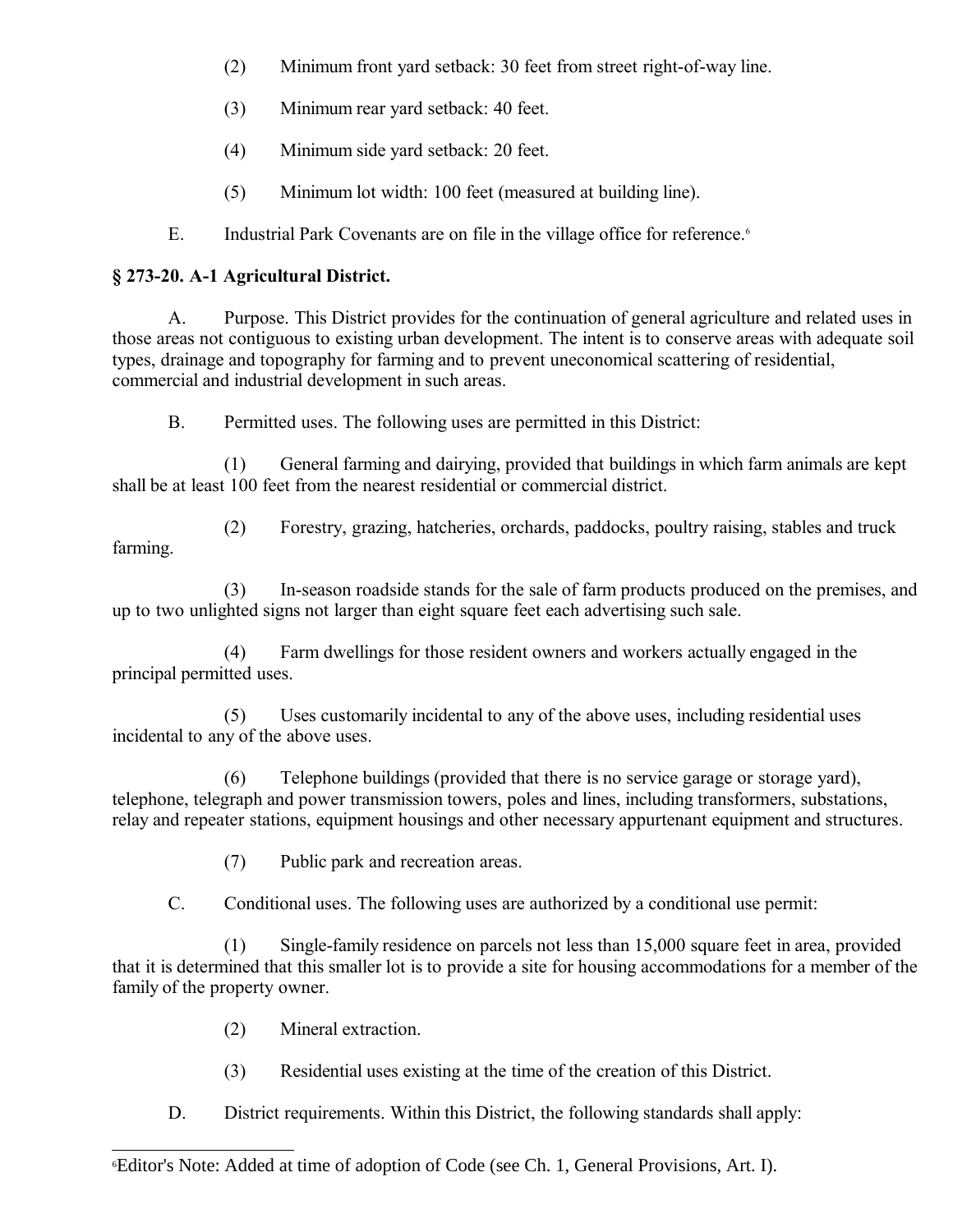- (1) Maximum building height: 35 feet residential.
- (2) Minimum front yard setback: 50 feet from street right-of-way line.
- (3) Minimum rear yard setback: 50 feet.
- (4) Minimum side yard setback:
	- (a) Principal buildings: 20 feet.
	- (b) Accessory buildings: 10 feet.
	- (c) Minimum lot width: 500 feet.
	- (d) Minimum lot area: 10 acres.
	- (e) Minimum floor area, residences: 900 square feet.

## **§ 273-21. CON Conservancy District.**

A. Purpose. This District is intended to preserve the natural state of scenic areas in the village and to prevent the uncontrolled, uneconomical spread of residential or other development and to help to discourage intensive development of marginal lands so as to prevent hazards to public and private property.

B. Permitted uses. The following uses of land are permitted in this District:

- (1) Forestry and the management of woodlands.
- (2) Wildlife preserves.

(3) The management of wildlife, including waterfowl, fish and other similar lowland animals, and nonresidential buildings used solely in conjunction with such activities.

- (4) Hunting, fishing and trapping.
- (5) Park and recreation areas.
- (6) Hiking trails and bridle paths.
- (7) Preservation of areas of scenic, historic or scientific value.
- (8) Uses similar and customarily incidental to any of the above uses.

C. District requirements. There are no setback, lot size and other dimensional standards applicable in the Conservancy District.

## ARTICLE IV Conditional Uses

## **§ 273-22. Statement of purpose.**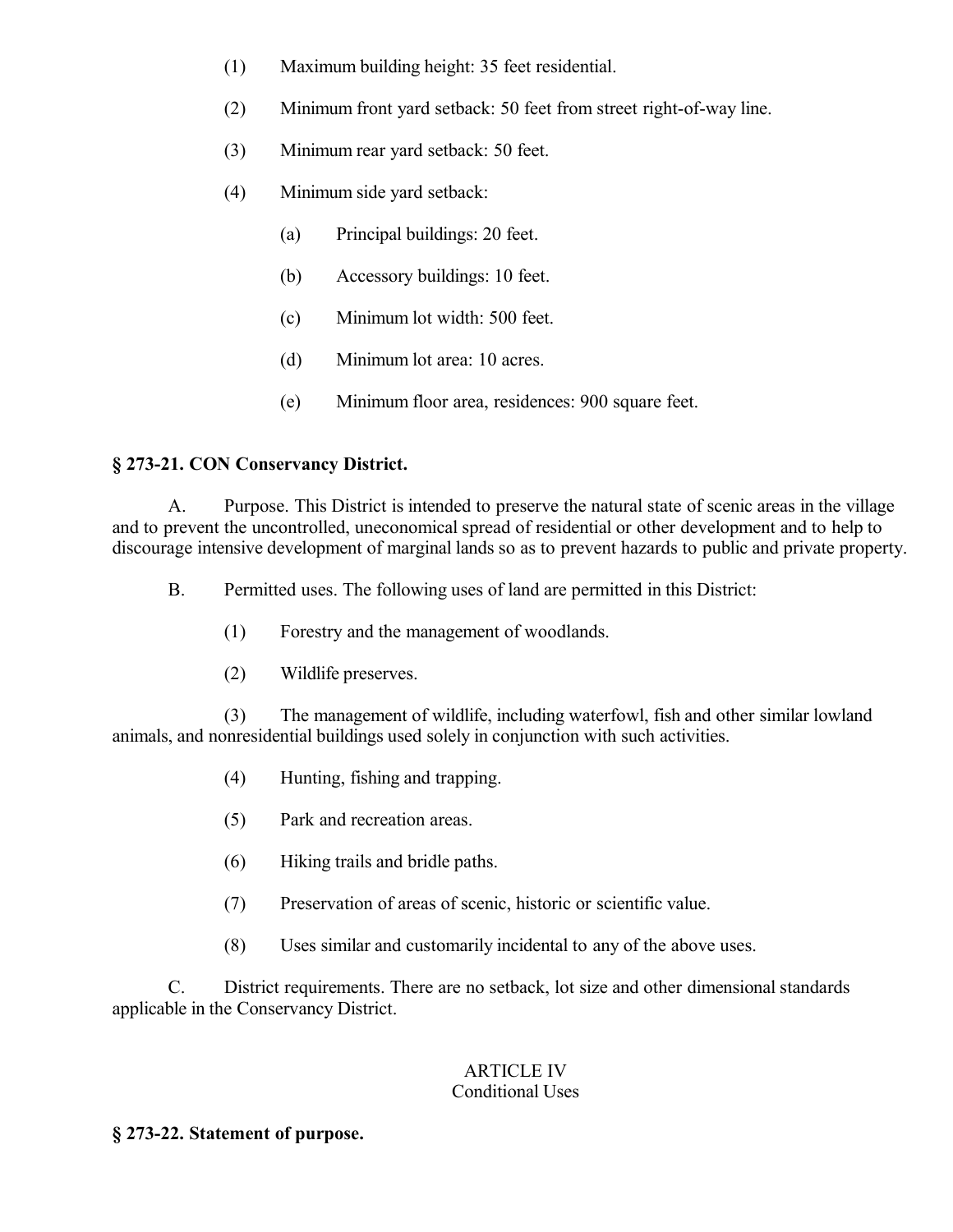The development and execution of this article is based upon the division of the village into districts, within which districts the use of land and buildings, and bulk and location of buildings and structures in relation to the land, are mutually compatible and substantially uniform. However, there are certain uses which, because of their unique characteristics, cannot be properly classified as unrestricted permitted uses in any particular district or districts, without consideration, in each case, of the impact of those uses upon neighboring land or public facilities, and of the public need for the particular use of a particular location. Such uses, nevertheless, may be necessary or desirable to be allowed in a particular district, provided that due consideration is given to location, development and operation of such uses. Such uses are classified as conditional uses.

#### **§ 273-23. Authority of Plan Commission and Village Board; requirements.**

A. The Village Board may, by resolution, authorize the Village Clerk-Treasurer to issue a conditional use permit for either regular or limited conditional use after review, public hearing and advisory recommendation from the Plan Commission, provided that such conditional use and involved structure(s) are found to be in accordance with the purpose and intent of this chapter and are further found to be not hazardous, harmful, offensive or otherwise adverse to the environment or the value of the neighborhood or the community. In the instance of the granting of limited conditional use, the Village Board in its findings shall further specify the delimiting reason(s) or factors which resulted in issuing limited rather than regular conditional use. Such Board resolution, and the resulting conditional use permit, when, for limited conditional use, shall specify the period of time for which effective, if specified, the name of the permittee, the location and legal description of the affected premises. Prior to the granting of a conditional use, the Commission shall make findings based upon the evidence presented that the standards herein prescribed are being complied with.<sup>[7](#page-21-0)</sup>

B. Any development within 500 feet of the existing or proposed rights-of-way of freeways, expressways and within 1/2 mile of their existing or proposed interchange or turning lane rights-of-way shall be specifically reviewed by the highway agency that has jurisdiction over the traffic way. The Plan Commission shall request such review and await the highway agency's recommendation for a period not to exceed 20 days before taking final action.

C. Conditions such as landscaping, architectural design, type of construction, construction commencement and completion dates, sureties, lighting, fencing, planting screens, operation control, hours of operation, improved traffic circulation, deed restrictions, highway access restrictions, increased yards or parking requirements may be required by the Village Board upon its finding that these are necessary to fulfill the purpose and intent of this chapter.

D. Compliance with all other provisions of this chapter, such as lot width and area, yards, height, parking, loading, traffic, highway access and performance standards, shall be required of all conditional uses.

## **§ 273-24. Initiation of conditional use.**

 Any person, firm, corporation or organization having a freehold interest or a possessionary interest entitled to exclusive possession or a contractual interest which may become a freehold interest or an exclusive possessory interest, and which is specifically enforceable in the land for which a conditional use is sought, may file an application to use such land for one or more of the conditional uses provided for in this article in the zoning district in which such land is located.

## **§ 273-25. Application for conditional use.**

<span id="page-21-0"></span><sup>7</sup>Editor's Note: Amended at time of adoption of Code (see Ch. 1, General Provisions, Art. I).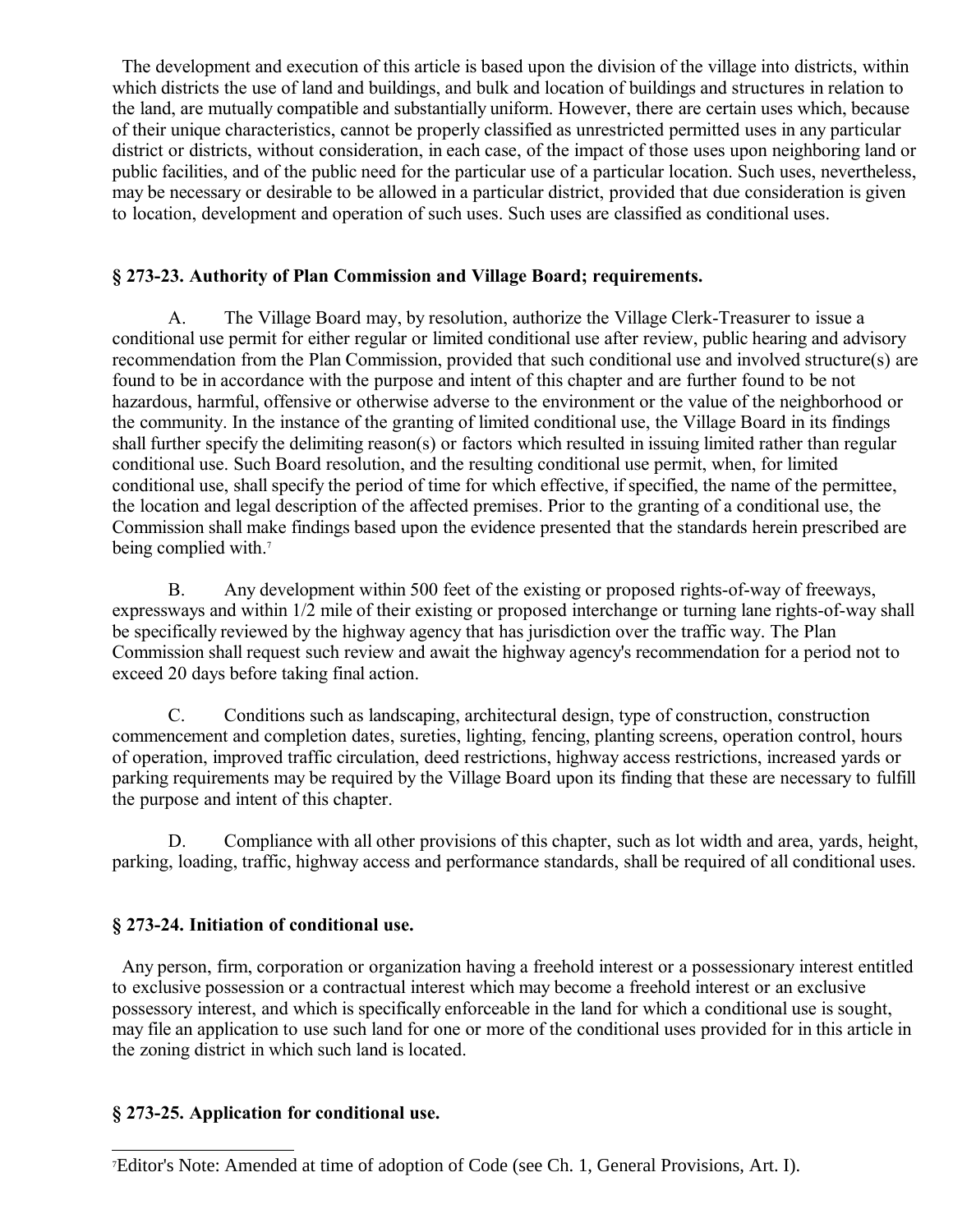An application for a conditional use shall be filed on a form prescribed by the village. The application shall be accompanied by a plan showing the location, size and shape of the lot(s) involved and of any proposed structures, and the existing and proposed use of each structure and lot, and shall include a statement, in writing, by the applicant and adequate evidence showing that the proposed conditional use shall conform to the standards set forth in § 273-28 hereinafter. The Plan Commission may require such other information as may be necessary to determine and provide for an enforcement of this chapter, including a plan showing contours and soil types; high-water mark and groundwater conditions; bedrock, vegetative cover, specifications for areas of proposed filling, grading and lagooning; location of buildings, parking areas, traffic access, driveways, walkways, open spaces and landscaping; plans of buildings, sewage disposal facilities, water supply systems and arrangements of operations. A nonrefundable fee of \$25, plus publication and report costs, shall be paid at the time of application.

## **§ 273-26. Hearing on application.**

 All requests for conditional uses shall be to the Plan Commission, or the Plan Commission can, on its own motion, apply conditional uses when applications for rezoning come before it. Nothing in this chapter shall prohibit the Village Board, on its own motion, from referring the request for conditional use to the Plan Commission. Upon receipt of the application and statement referred to in § 273-25 above, the Plan Commission shall hold a public hearing on each application for a conditional use at such time and place as shall be established by such Commission. The hearing shall be conducted and a record of the proceedings shall be preserved in such a manner and according to such procedures as the Plan Commission shall, by rule, prescribe from time to time.

#### **§ 273-27. Notice of hearing on application.**

A. Hearing. Notice of the time, place and purpose of such hearing shall be given by publication of a Class 2 notice under the Wisconsin Statutes in the official village newspaper. Notice of the time, place and purpose of such public hearing shall also be sent to the applicant, the Zoning Administrator, members of the Village Board and Plan Commission and the owners of record as listed in the office of the Village Assessor who are owners of property in whole or in part situated within 100 feet of the boundaries of the properties affected, said notice to be sent at least 10 days prior to the of date such public hearing.

B. Report of Plan Commission. The Plan Commission shall report its advisory recommendations to the Village Board within 30 days after a matter has been referred to it. If such action has not been reported by the Plan Commission within 30 days, the Village Board can act without such recommendation.

## **§ 273-28. Standards.**

 No application for a conditional use shall be recommended for approval by the Plan Commission or granted by the Village Board unless such Commission and Board shall find all of the following conditions are present:

A. That the establishment, maintenance or operation of the conditional use will not be detrimental to or endanger the public health, safety, morals, comfort or general welfare.

B. That the uses, values and enjoyment of other property in the neighborhood for purposes already permitted shall be in no foreseeable manner substantially impaired or diminished by the establishment, maintenance or operation of the conditional use, and the proposed use is compatible with the use of adjacent land.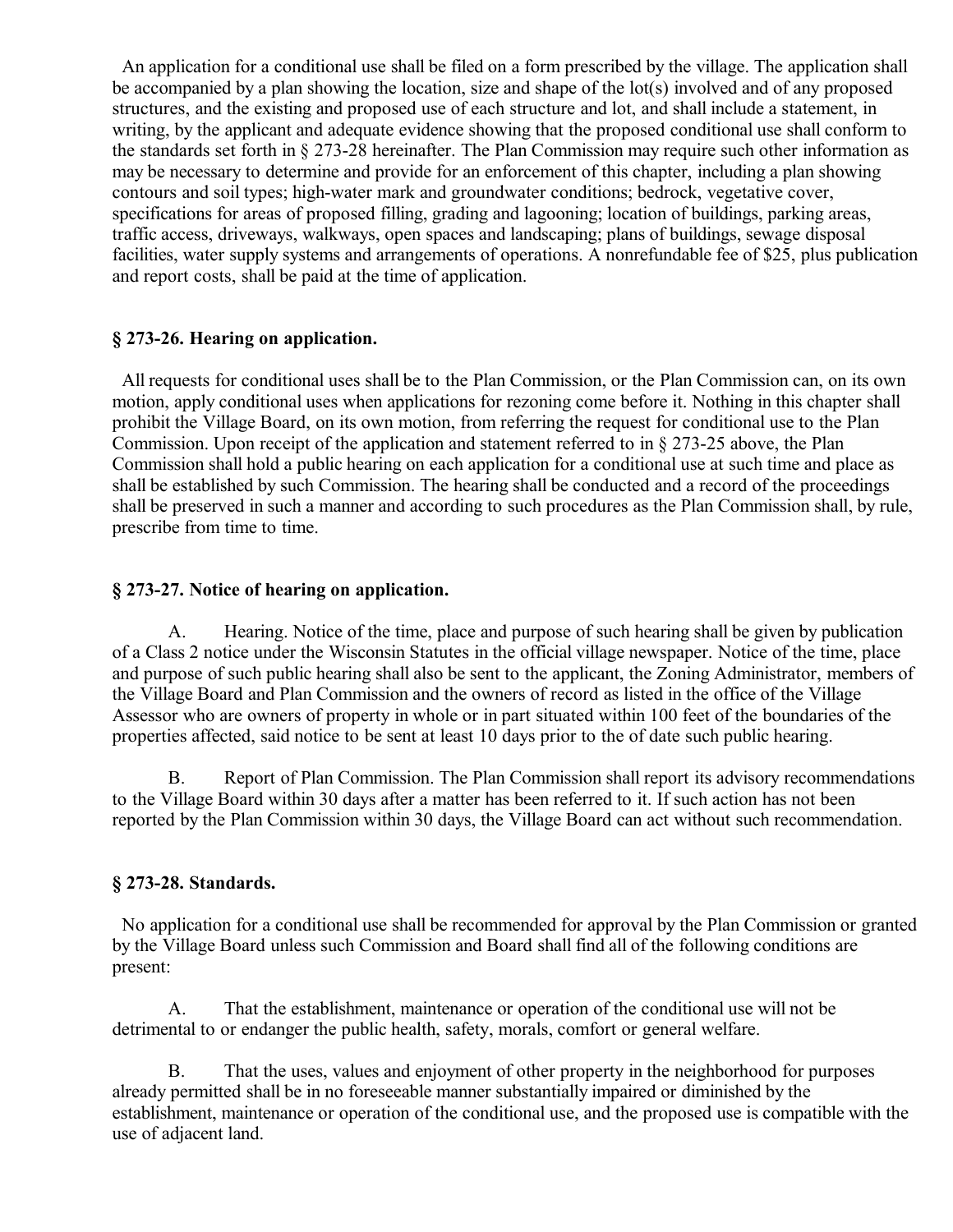C. That the establishment of the conditional use will not impede the normal and orderly development and improvement of the surrounding property for uses permitted in the district.

D. That adequate utilities, access roads, drainage and other necessary site improvements have been or are being provided.

E. That adequate measures have been or will be taken to provide ingress and egress so designed as to minimize traffic congestion in the public streets.

F. That the conditional use shall, except for yard requirements, conform to all applicable regulations of the district in which it is located.

G. That the proposed use does not violate floodplain regulations governing the site.<sup>[8](#page-23-0)</sup>

H. That when applying the above standards to any new construction of a building or an addition to an existing building, the Plan Commission and Board shall bear in mind the statement of purpose for the zoning district such that the proposed building or addition at its location does not defeat the purposes and objective of the zoning district.

I. That in addition to passing upon a conditional use permit, the Plan Commission and Board shall also evaluate the effect of the proposed use upon:

- (1) The maintenance of safe and healthful conditions.
- (2) The prevention and control of water pollution, including sedimentation.
- (3) Existing topographic and drainage features and vegetative cover on the site.
- (4) The location of the site with respect to floodplains and floodways of rivers and

streams.

(5) The erosion potential of the site based upon degree and direction of slope, soil type and vegetative cover.

- (6) The location of the site with respect to existing or future access roads.
- (7) The need of the proposed use for a shoreland location.
- (8) Its compatibility with uses on adjacent land.

(9) The amount of liquid wastes to be generated and the adequacy of the proposed disposal systems.

## **§ 273-29. Denial of application for conditional use permit.**

When an advisory recommendation of denial of a conditional use application is made, the Plan Commission shall furnish the applicant, in writing when so requested, those standards that are not met and enumerate reasons the Commission has used in determining that each standard was not met.

## **§ 273-30. Conditions and guaranties.**

<span id="page-23-0"></span>8Editor's Note: See Ch. 270, Floodplain Zoning.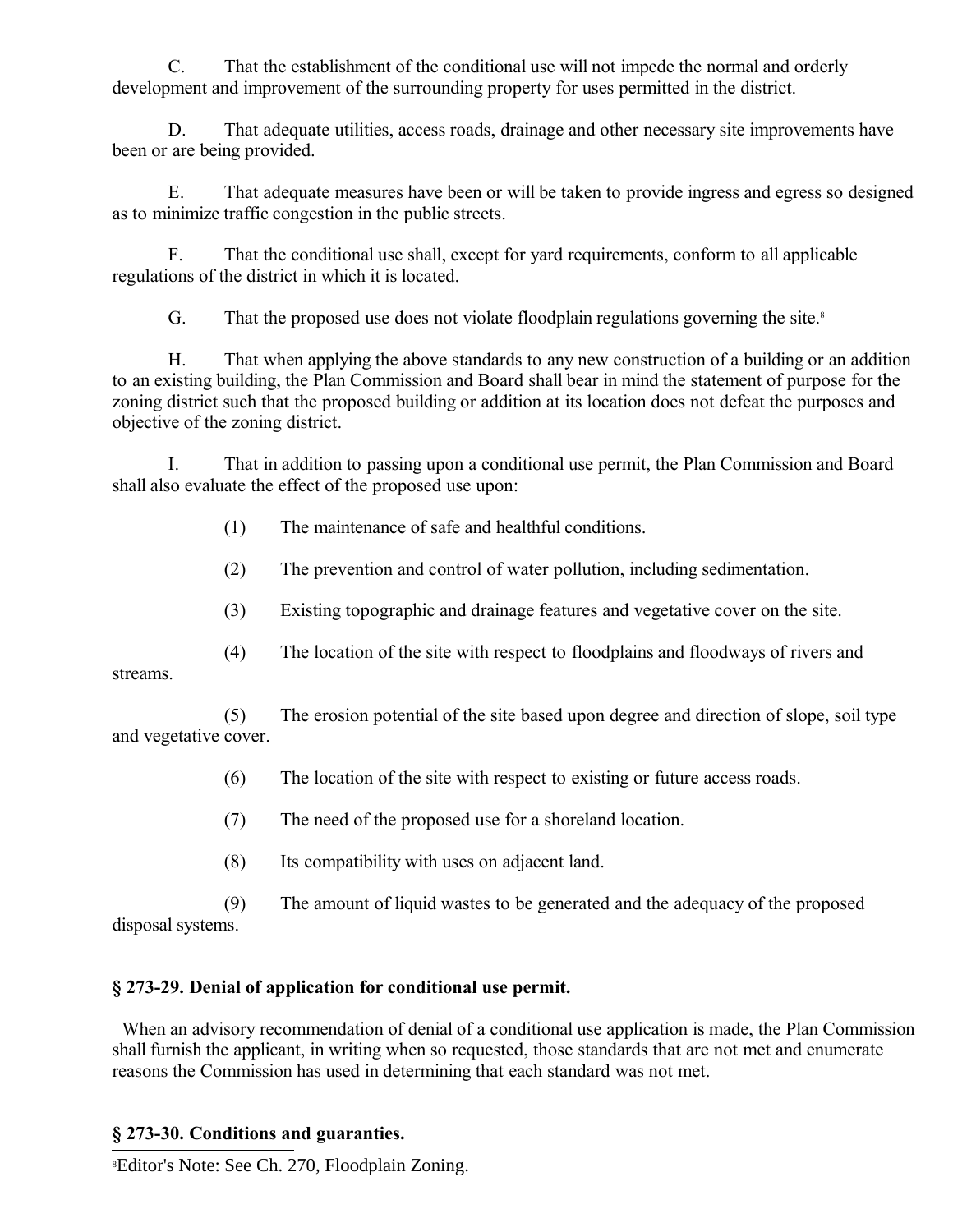The following conditions shall apply to all conditional uses:

A. Conditions. Prior to the granting of any conditional use, the Village Board may stipulate such conditions and restrictions upon the establishment, location, construction, maintenance and operation of the conditional use as deemed necessary to promote the public health, safety and general welfare of the community and to secure compliance with the standards and requirements specified in § 273-28 above. In all cases in which conditional uses are granted, the Board shall require such evidence and guaranties as it may deem necessary as proof that the conditions stipulated in connection therewith are being and will be complied with. Such conditions may include specifications for, without limitation because of, specific enumeration.

- (1) Landscaping;
- (2) Type of construction;
- (3) Construction commencement and completion dates;
- (4) Sureties;
- (5) Lighting;
- (6) Fencing;
- (7) Operational control;
- (8) Hours of operation;
- (9) Traffic circulation;
- (10) Deed restrictions;
- (11) Access restrictions;
- (12) Setbacks and yards;
- (13) Type of shore cover;
- (14) Specified sewage disposal and water supply systems;
- (15) Planting screens;
- (16) Piers and docks;
- (17) Increased parking;
- (18) Duration of conditional use; or
- (19) Any other requirements necessary to fulfill the purpose and intent of this chapter.

B. Site review. In making its recommendation, the Plan Commission shall evaluate each application and may request assistance from any source which can provide technical assistance. The Commission shall review the site, existing and proposed structures, architectural plans, neighboring uses,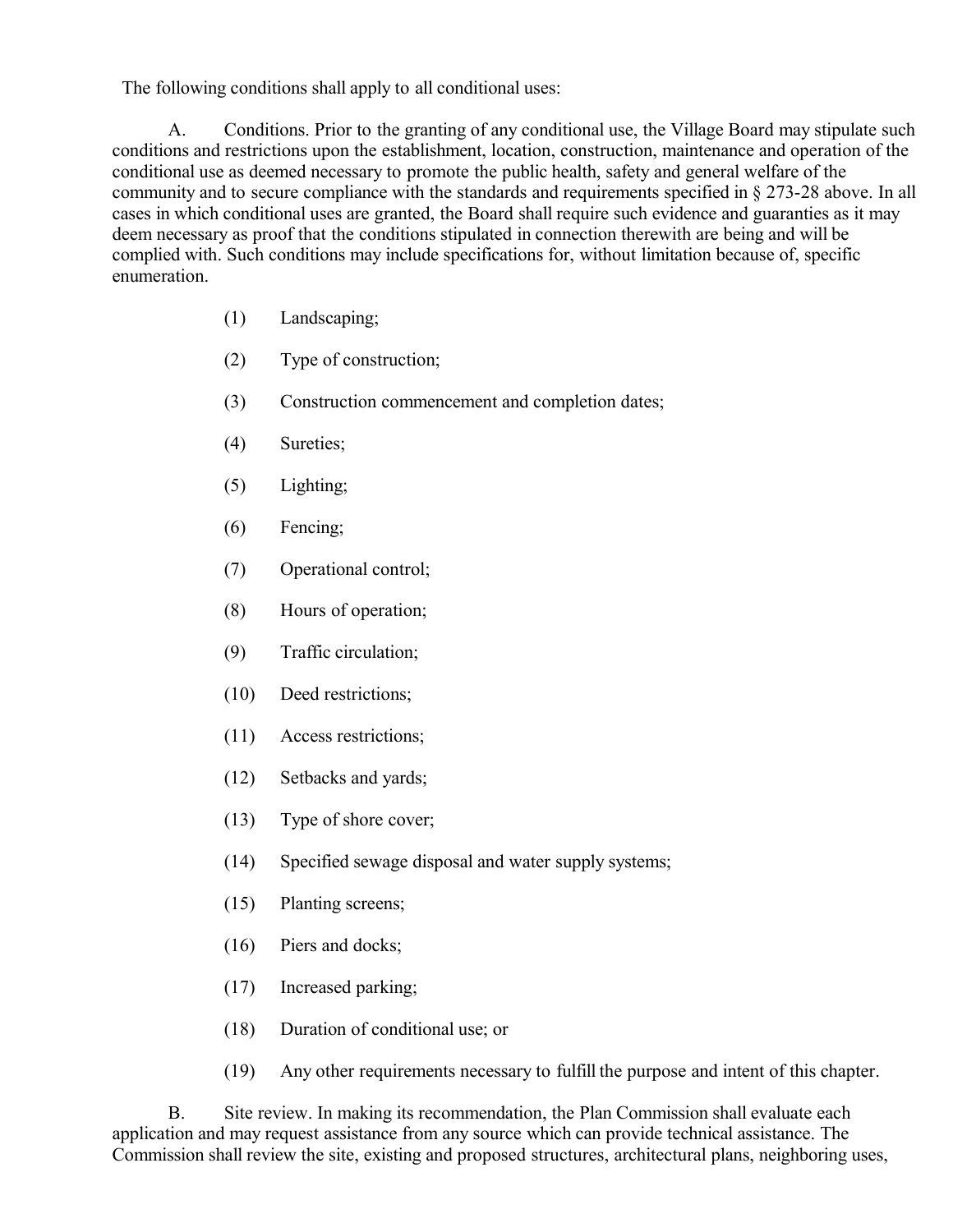parking areas, driveway locations, highway access, traffic generation and circulation, drainage, sewerage and water systems and the proposed operation/use.

C. Alteration of conditional use. No alteration of a conditional use shall be permitted unless approved by the Village Board after recommendation from the Plan Commission.

D. Architectural treatment. Proposed architectural treatment will be in general harmony with surrounding uses and the landscape. To this end, the Village Board may require the use of certain general types of exterior construction materials and/or architectural treatment.

E. Sloped sites; unsuitable soils. Where slopes exceed 6% and/or where a use is proposed to be located on areas indicated as having soils which are unsuitable or marginal for development, on-site soil tests and/or construction plans shall be provided which clearly indicate that the soil conditions are adequate to accommodate the development contemplated and/or that any inherent soil condition or slope problems will be overcome by special construction techniques. Such special construction might include, among other techniques, terracing, retaining walls, oversized foundations and footings, drain tile, etc.

F. Conditional uses to comply with other requirements. Conditional uses shall comply with all other provisions of this chapter, such as lot width and area, yards, height, parking and loading.

## **§ 273-31. Validity of conditional use permit.**

 Where the Village Board has approved or conditionally approved an application for a conditional use, such approval shall become null and void within 12 months of the date of the Board's action unless the use is commenced, construction is underway or the current owner possesses a valid building permit under which construction is commenced within six months of the date of issuance and which shall not be renewed unless construction has commenced and is being diligently prosecuted. Approximately 45 days prior to the automatic revocation of such permit, the Zoning Administrator shall notify the holder by certified mail of such revocation. The Board may extend such permit for a period of 90 days for justifiable cause, if application is made to the Village Board at least 30 days before the expiration of said permit.

#### **§ 273-32. Complaints regarding conditional uses.**

 The Village Board shall retain continuing jurisdiction over all conditional uses for the purpose of resolving complaints against all previously approved conditional uses. Such authority shall be in addition to the enforcement authority of the Zoning Administrator to order the removal or discontinuance of any unauthorized alterations of an approved conditional use and the elimination, removal or discontinuance of any violation of a condition imposed prior to or after approval or violation of any other provision of this chapter. Upon written complaint by any citizen or official and after seeking an advisory recommendation from the Plan Commission, the Village Board shall initially determine whether said complaint indicates a reasonable probability that the subject conditional use is in violation of either one or more of the standards set forth in § 273-28 above, a condition of approval or other requirement imposed hereunder. Upon reaching a positive initial determination, a hearing shall be held upon notice as provided in § 273-27 above. Any person may appear at such hearing and testify in person or be represented by an agent or attorney. The Village Board may, in order to bring the subject conditional use into compliance with the standards set forth in § 273-28 or conditions previously imposed by the Village Board, modify existing conditions upon such use and impose additional reasonable conditions upon the subject conditional use. In the event that no reasonable modification of such conditional use can be made in order to assure that § 273-28A and B will be met, the Village Board may revoke the subject conditional approval and direct the Zoning Administrator and the Village Attorney to seek elimination of the subject use. Following any such hearing, the decision of the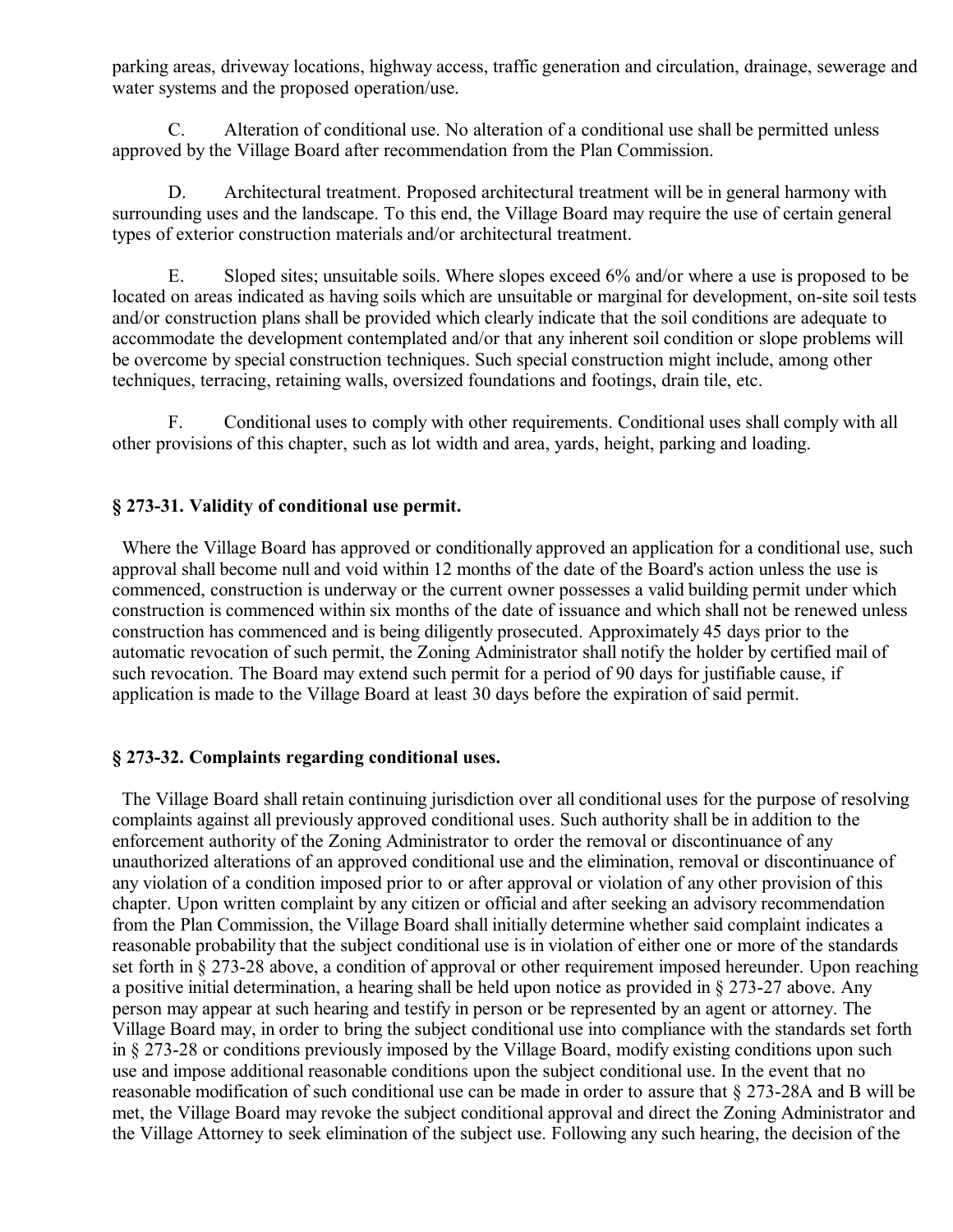Village Board shall be furnished to the current owner of the conditional use, in writing, stating the reasons therefor.

## **§ 273-33. Bed-and-breakfast establishments.**

A. As conditional use. Bed-and-breakfast establishments shall be considered conditional uses and may be permitted in residence districts pursuant to this article.

B. Definition. "Bed-and-breakfast establishment" means any place of lodging that provides four or fewer rooms for rent for more than 10 nights in a twelve-month period, is the owner's personal residence, is occupied by the owner at the time of rental and in which the only meal served to guests is breakfast.

C. State standards. Bed-and-breakfast establishments shall comply with the standards of Chapter HSS 197, Wis. Adm. Code.

# **§ 273-34. Mineral extractions.**

 Mineral extraction operations, including washing, crushing or other processing, are conditional uses and may be permitted in the Agricultural District, provided that:

A. The application for the conditional use permit shall include: an adequate description of the operation; a list of equipment, machinery and structures to be used; the source, quantity and disposition of water to be used; and a topographic map of the site showing existing contours with minimum vertical contour interval of five feet, trees, proposed and existing access roads, the depth of all existing and proposed excavations and a restoration plan.

B. The restoration plan provided by the applicant shall contain proposed contours after filling, depth of the restored topsoil, type of fill, planting or reforestation, restoration commencement and completion dates. The applicant shall furnish the necessary fees to provide for the village's inspection and administrative costs and the necessary sureties which will enable the village to perform the planned restoration of the site in the event of default by the applicant. The amount of such sureties shall be based upon cost estimates prepared by the Village Engineer, and the form and type of such sureties shall be approved by the Village Attorney.

C. The conditional use permit shall be in effect for a period not to exceed two years and may be renewed upon application for a period not to exceed two years. Modifications or additional conditions may be imposed upon application for renewal.

D. The Village Board shall particularly consider the effect of the proposed operation upon existing streets, neighboring development, proposed land use, drainage, water supply, soil erosion, natural beauty, character and land value of the locality and shall also consider the practicality of the proposed restoration of the site.

#### ARTICLE V Nonconforming Uses, Structures and Lots

## **§ 273-35. Existing nonconforming uses.**

A. The lawful nonconforming use of a structure or land, including but not limited to fences, parking and zoning setbacks existing at the time of the adoption or amendment of this chapter, may be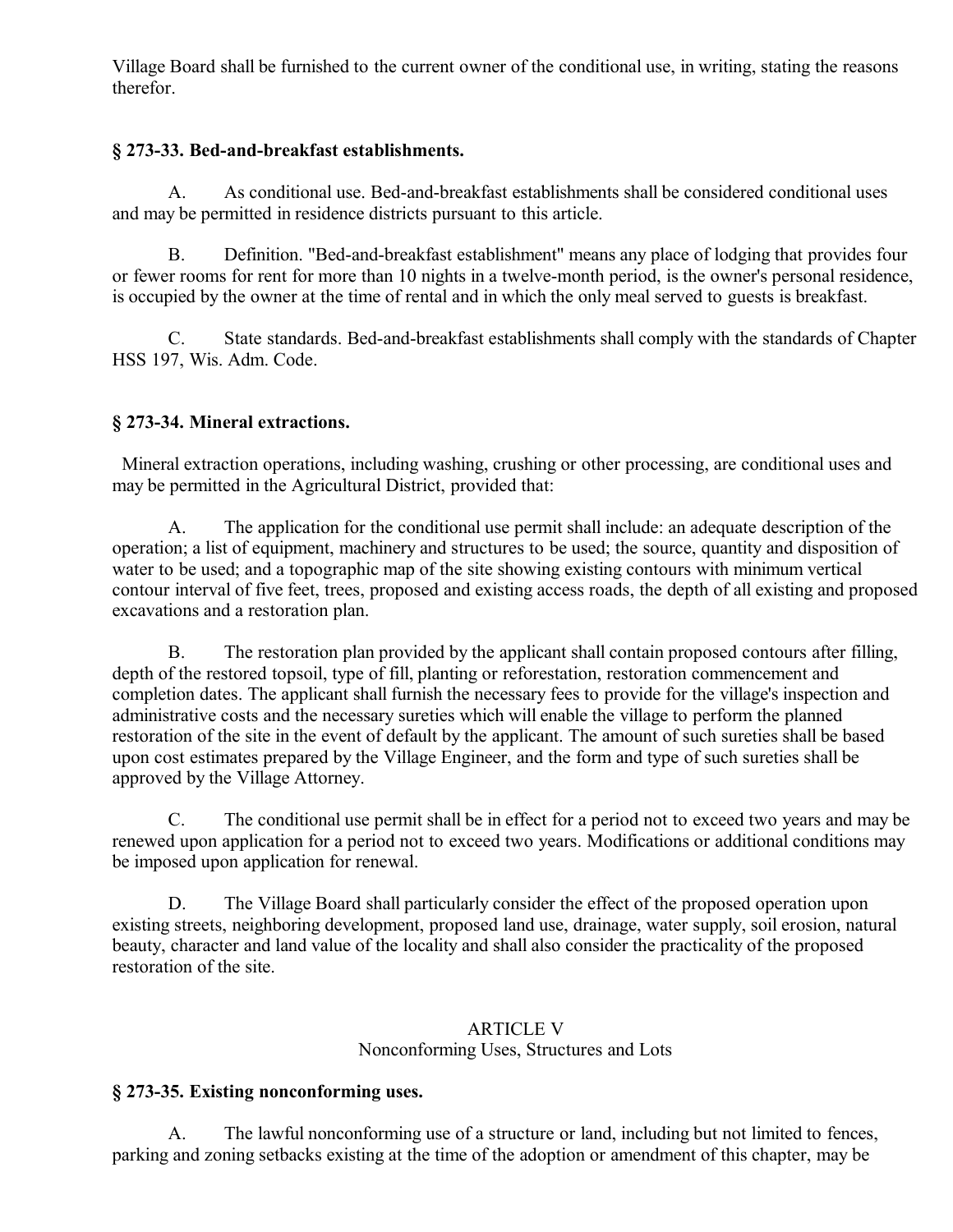continued although the use does not conform with the provisions of this chapter. However, only that portion of the land in actual use may be so continued and the structure may not be extended, enlarged, reconstructed, substituted, moved or structurally altered except when required to do so by law or order or so as to comply with the provisions of this chapter.

B. If no structural alterations are made, a nonconforming use of a building may be changed to any use permitted in the same use district as that in which the use existing is permitted according to the provisions of this chapter, provided that when a use district is changed, any existing, nonconforming use in such changed district may be continued or changed to a use permitted in the same use district as that in which the existing use is permitted, provided that all other regulations governing the new use are complied with.

C. Total lifetime structural repairs or alterations shall not exceed 50% of the village's assessed value of the structure at the time of its becoming a nonconforming use unless it is permanently changed to conform to the use provisions of this chapter.

D. Substitution of new equipment may be permitted by the Zoning Board of Appeals if such equipment will reduce the incompatibility of the nonconforming use with the neighboring uses.

## **§ 273-36. Abolishment or replacement.**

A. Termination. If such nonconforming use is discontinued or terminated for a period of six months, any future use of the structure or land shall conform to the provisions of this chapter.

B. Building destroyed by fire. Where a building located in a district restricted against its use has been destroyed by fire or other calamity to the extent of not more than 50% of its value assessed by the village, the same may be rebuilt; but where such a building is destroyed to the extent of more than 50% of its assessed value, a permit may be granted for its reconstruction within 12 months from the date of such fire or other calamity, except any public utility located in a restricted district shall be permitted to rebuild, alter or enlarge in any business or industrial district as the interest of the public demands.

## **§ 273-37. Existing nonconforming structures.**

 The lawful nonconforming structure existing at the time of the adoption or amendment of this chapter may be continued although its size or location does not conform with the lot width, lot area, yard, height, parking and loading and access provisions of this chapter. However, it shall not be extended, enlarged, reconstructed, moved or structurally altered except when required to do so by law or order or so as to comply with the provisions of this chapter.

## **§ 273-38. Changes and substitutions.**

 Once a nonconforming use or structure has been changed to conform, it shall not revert back to a nonconforming use or structure. Once the Zoning Board of Appeals has permitted the substitution of a more restrictive nonconforming use for an existing nonconforming use, the substituted use shall lose its status as a legal nonconforming use and become subject to all the conditions required by the Zoning Board of Appeals.

## **§ 273-39. Substandard lots.**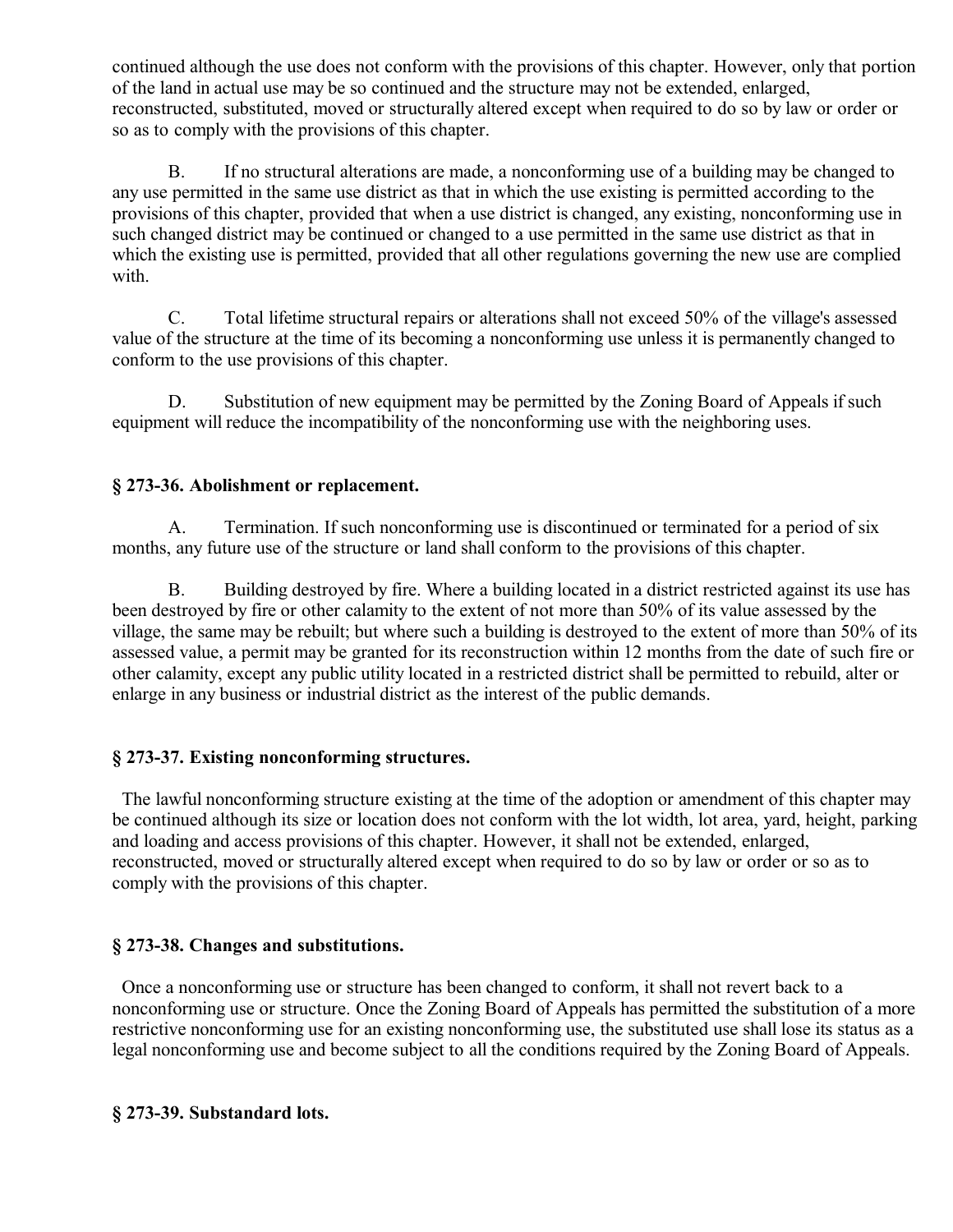A. In any residential district, a one-family detached dwelling and its accessory structures may be erected on any legal lot or parcel, provided that such lot or parcel was of record in the County Register of Deeds' office before the effective date or amendment of this chapter.

B. Such lot or parcel shall be in separate ownership from abutting lands. If abutting lands and the substandard lot are owned by the same owner, the substandard lot shall not be sold or used without full compliance with the provisions of this chapter. If in separate ownership, all the district requirements shall be complied with insofar as practical, but shall not be less than the following:

- (1) Lot.
	- (a) Width: minimum 60 feet.[9](#page-28-0)
	- (b) Area: minimum 4,000 feet.
- (2) Building.
	- (a) Area: minimum 850 square feet.
	- (b) Height: maximum 30 feet.
- (3) Yards.
	- (a) Front: minimum 25 feet; the second front yard on corner lots shall be not less

than 10 feet.

- (b) Rear: minimum 25 feet.
- (c) Side: minimum 16% of the frontage, but not less than five feet.

#### ARTICLE VI Traffic Visibility, Loading, Parking and Access

# **§ 273-40. Traffic visibility.**

A. No obstructions, such as structures, fences, parking or vegetation, shall be permitted in any district between the heights of 21/2 feet and 10 feet above the plane through mean curb grades within the triangular space formed by any two existing or proposed intersecting street or alley right-of-way lines and a line joining points on such lines located a minimum of 15 feet from their intersection.

B. In the case of arterial streets intersecting with other arterial streets or railways, the corner cutoff distances establishing the triangular vision clearance space shall be increased to 50 feet.

## **§ 273-41. Loading requirements.**

A. Loading space requirements. On every lot on which a business, trade or industrial use is hereafter established, space with access to a public street or alley shall be provided as indicated below for the loading and unloading of vehicles off the public right-of-way:

<span id="page-28-0"></span><sup>9</sup>Editor's Note: Amended at time of adoption of Code (see Ch. 1, General Provisions, Art. I).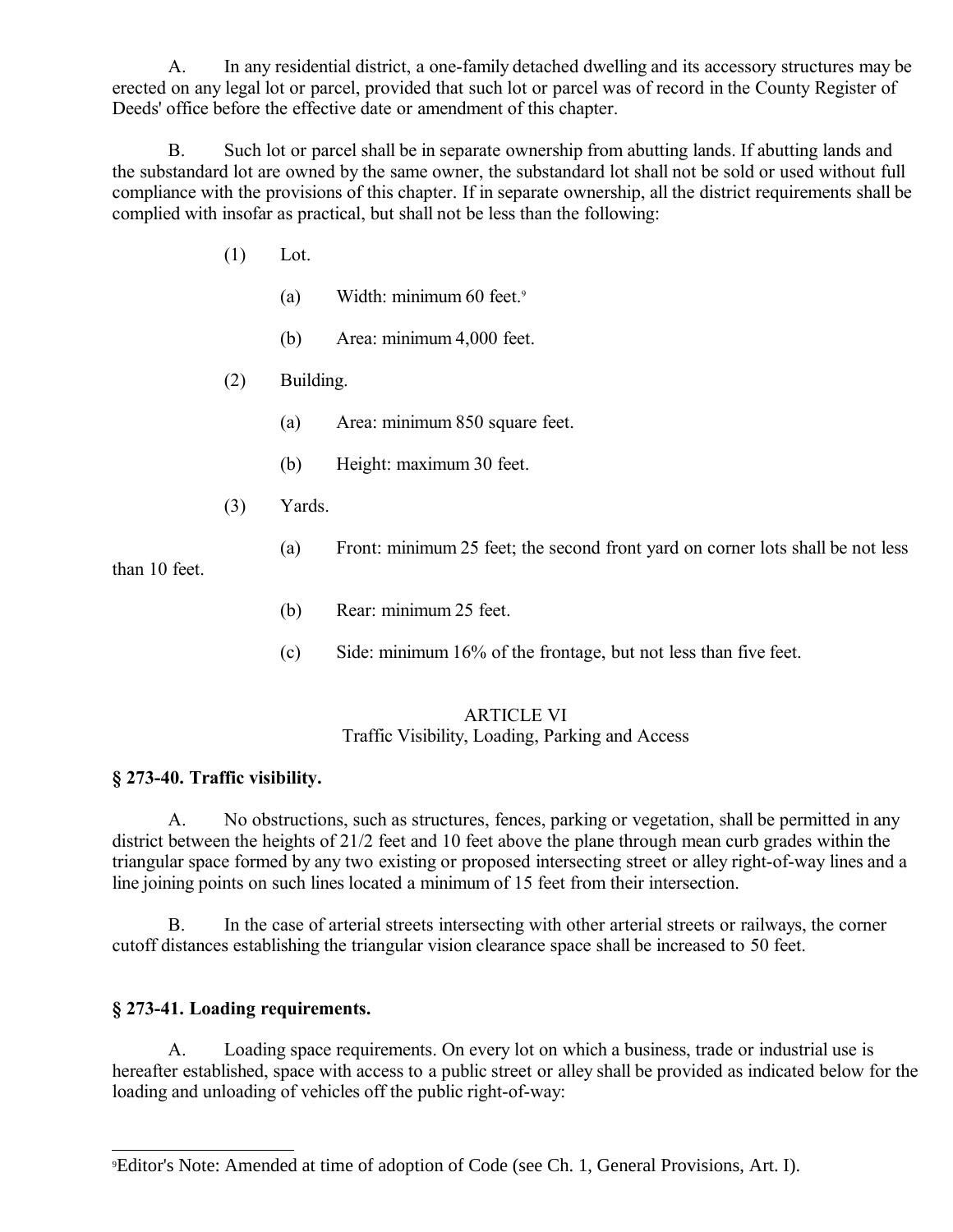| <b>Use</b>                | <b>Floor Area</b><br>(square feet) | <b>Loading Space</b> |
|---------------------------|------------------------------------|----------------------|
| Retail, wholesale         | 2,000 to 10,000                    |                      |
| warehouse, service        | 10,000 to 20,000                   | 2                    |
| manufacturing and         | 20,000 to 40,000                   | 3                    |
| industrial establishments | 40,000 to 60,000                   | 4                    |
|                           | Each additional 50,000             |                      |
| Offices, hospitals,       | 5,000 to 10,000                    |                      |
| places of public          | 10,000 to 50,000                   | 2                    |
| assembly                  | 50,000 to 100,000                  | 3                    |
|                           | Each additional 25,000             |                      |

B. Multiple or mixed uses. Where a building is devoted to more than one use or for different uses and where the floor area for each use is below the minimum required for a loading space but the aggregate floor area of such uses is above such a minimum, then off-street loading space shall be provided as if the entire building were devoted to that use in the building for which the most loading spaces are required.

C. Location. Required off-street loading spaces shall be located on the same lot with the principal use requiring such space. No loading space shall be located within 30 feet of the nearest point of intersection of two streets or require any vehicle to back into a public street.

D. Design standards. Each off-street loading space shall have a width of at least 12 feet, a length of at least 45 feet and a vertical clearance of at least 14 feet. Dimensions for loading spaces in connection with funeral homes shall be reduced to 10 feet in width, 25 feet in length and eight feet in vertical clearance. Every loading space shall be sufficiently screened in the form of a solid fence or shrubbery to protect neighboring residences.

E. Surfacing. All open off-street loading berths shall be improved with a compacted macadam base, not less than seven inches thick, surfaced with not less than two inches of asphalt or treated with some comparable all-weather dustless material.

F. Repair and service. No motor vehicle repair work or service of any kind shall be permitted in conjunction with loading facilities provided in any residence district.

G. Utilization. Space allocated to any off-street loading berth shall not, while so allocated, be used to satisfy the space requirements for any off-street parking facilities or portions thereof.

H. Central loading. Central loading facilities may be substituted for loading berths on the individual zoning lots, provided that the following conditions are fulfilled:

(1) Each zoning lot served shall have direct access to the central loading area without crossing streets or alleys at-grade.

(2) Total berths provided shall meet the requirements based on the sum of the several types of uses served. (Areas of types of uses may be totaled before computing number of loading berths.)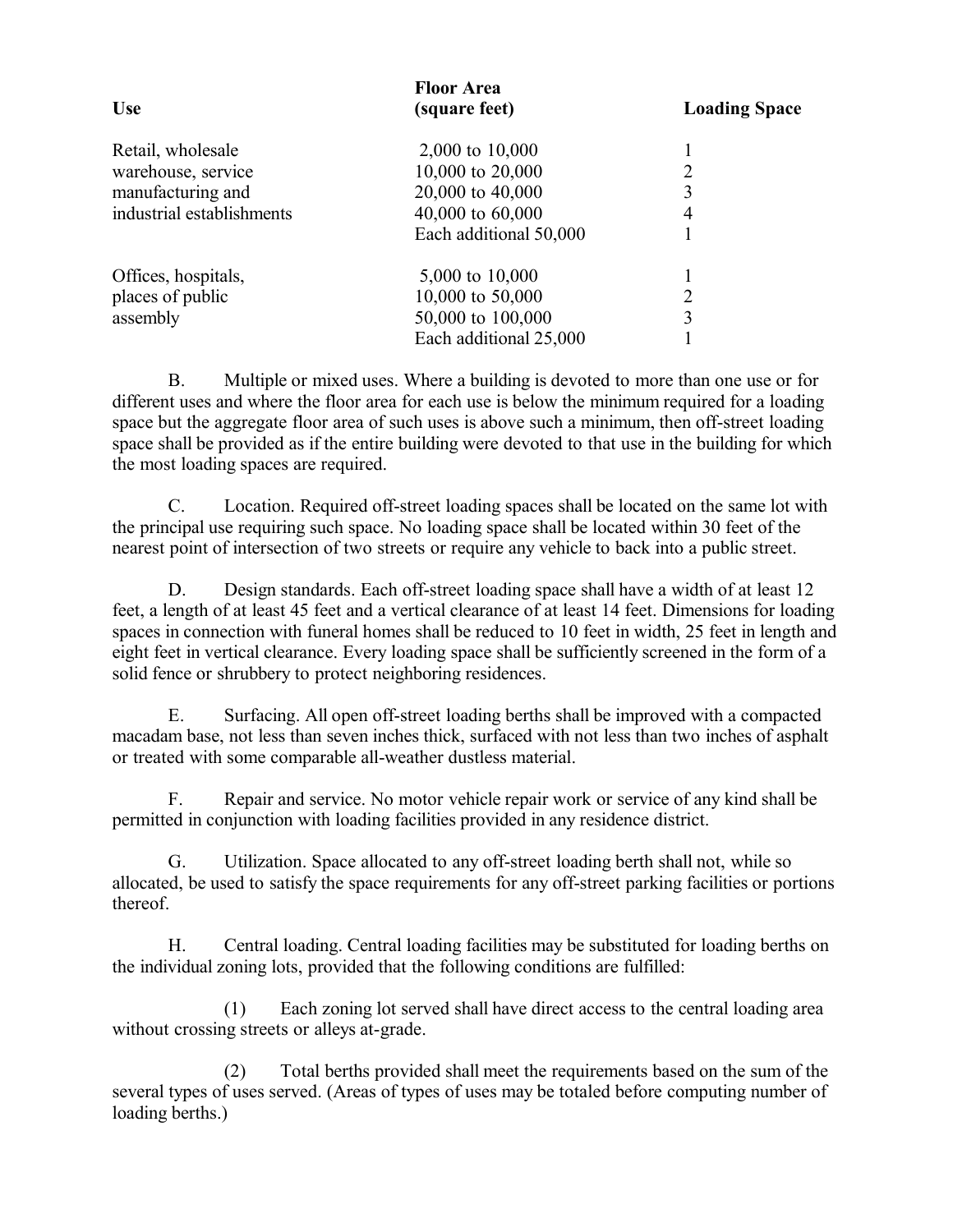(3) No zoning lot served shall be more than 300 feet removed from the central loading area.

(4) The tunnel or ramp connecting the central loading area with the zoning lot served shall be not less than seven feet in width and have a clearance of not less than seven feet.

# **§ 273-42. Off-street parking requirements.**

 All new parking lots and all alterations of existing lots shall be subject to the approval of the Village Board, after a recommendation from the Plan Commission. Requests for said parking lots shall be accompanied with detailed plans on landscaping, parking layout, drainage provisions and driveway locations. In all districts, except those areas which are located within the fire zone as designated on the Official Map, there shall be provided, at the time any use or building is erected, enlarged, extended or increased, off-street parking stalls for all vehicles in accordance with the following:

A. Access. Adequate access to a public street shall be provided for each parking space.

B. Design standards. Each required off-street parking space shall be at least 180 square feet, have a stall width of at least 10 feet and a stall length of at least 18 feet. No parking area of more than four spaces shall be designed as to require any vehicle to back into a public street. Large expanses of unchanneled parking areas shall be avoided by interior landscaping and safety islands.

C. Location.

(1) Off-street parking shall be on the same lot as the principal use or not over 400 feet from the principal use.

(2) Off-street parking is permitted in all yards of all districts except in the front yards of single-family and two-family residence districts, but shall not be closer than five feet to a side lot line, right-of-way line or rear lot line or 25 feet to a residential district lot line.

(3) Off-street parking in the single-family residence and two-family residence districts is permitted in the front yard in the driveway, even though closer than five feet to a side lot line, provided that the driveway conforms to the requirements in § 273-43.

D. Surfacing. All off-street parking areas, except a single parking space accessory to a single-family dwelling, shall be surfaced with an all-weather material, such as compacted stone, gravel or blacktop. All off-street parking areas shall be graded and surfaced so as to be properly drained. Any parking area for more than five vehicles shall have the aisles and spaces clearly marked, except parking areas serving single-family dwellings.

E. Additional requirements.

(1) Special residential requirements. Those parking areas for five or more vehicles if adjoining a residential use shall be screened from such use by a solid wall, fence, evergreen planting of equivalent visual density or other effective means, built and maintained at a minimum height of five feet. Where a solidly constructed decorative fence is provided along the interior lot line, the minimum setback for the parking area shall be five feet from said lot line. Said fence shall be located a minimum of one foot from said lot line.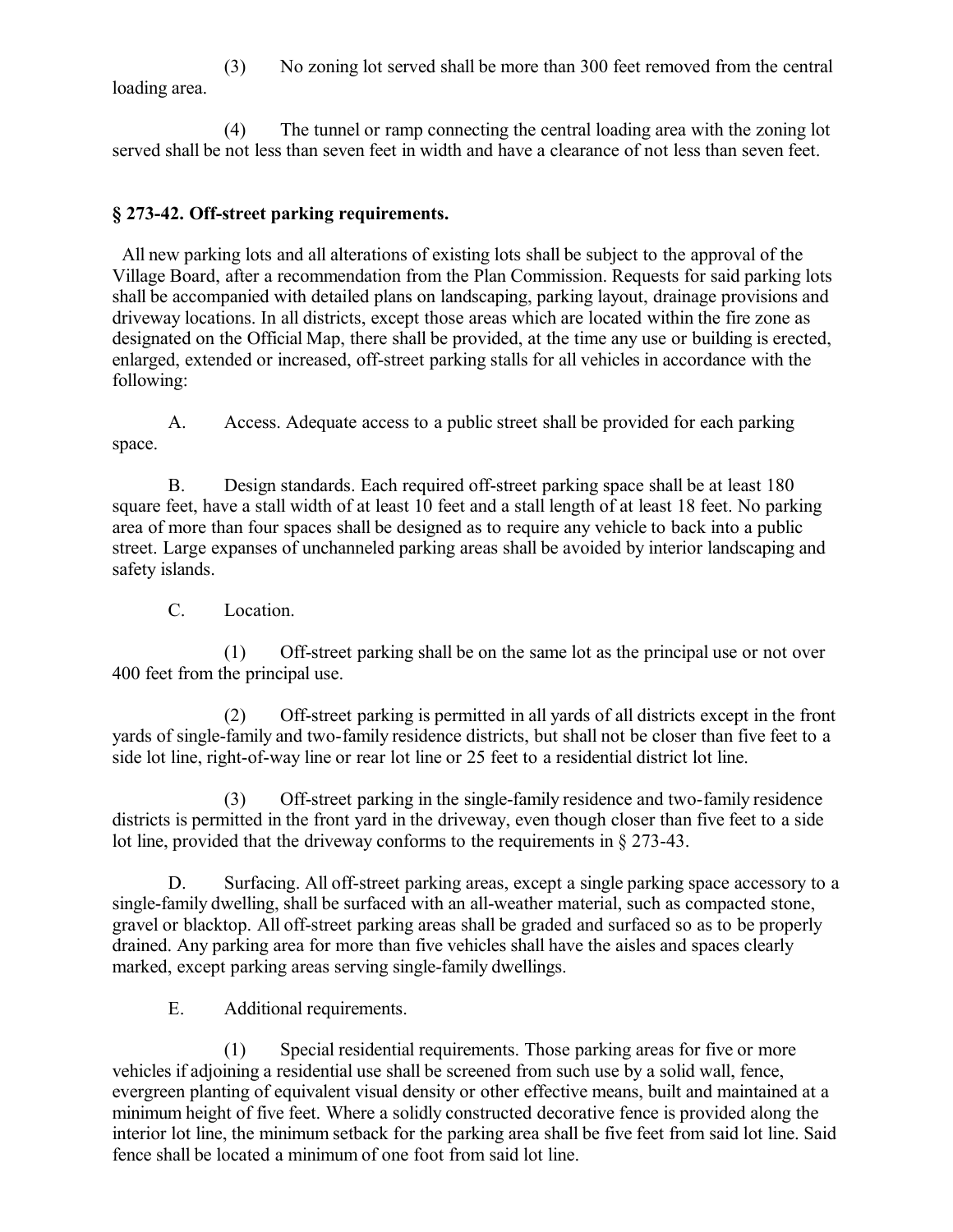(2) Repair and service. No motor vehicle repair work or service of any kind shall be permitted in association with parking facilities provided in residence districts.

(3) Lighting. Any lighting used to illuminate off-street parking areas shall be directed away from residential properties and public streets in such a way as not to create a nuisance. However, in no case shall such lighting exceed three footcandles measured at the lot line.

(4) Street setback area. No parking shall be permitted between the street rightof-way line and the building setback line prevailing in the zone in which the proposed parking area is to be located. The resulting open area shall be planted in grass or otherwise landscaped to create a permanent green area.

F. Curbs. Curbs or barriers shall be installed a minimum of four feet from a property line so as to prevent the parked vehicles from extending over any lot lines.

G. Number of parking stalls required.

(1) Single-family dwelling and mobile homes: two stalls for each dwelling unit.

(2) Multifamily dwellings: 11/2 stalls for each dwelling unit.

(3) Hotels and motels: one stall for each guest room plus one stall for each three employees.

(4) Hospitals, clubs, lodges, dormitories, lodging and boarding houses: one stall for each two beds plus one stall for each three employees.

(5) Sanitariums, institutions, rest and nursing homes: one stall for each five beds plus one stall for each three employees.

(6) Medical and dental clinics: three stalls for each doctor.

(7) Churches, theaters, auditoriums, community centers, vocational and night schools and other places of public assembly: one stall for each five seats.

(8) Secondary and elementary schools: one stall for each 10 seats in an auditorium or one for each 17 classroom seats, whichever is greater.

(9) Restaurants, bars, places of entertainment, repair shops, retail and service stores: one stall for each 150 square feet of floor area.

(10) Manufacturing and processing plants, laboratories and warehouses: one stall for each three employees.

(11) Funeral homes: one stall for each four seats.

(12) Bowling alleys: five stalls for each alley.

(13) Central business district parking stalls: Parking stalls are not required to be provided in the Central Business District, except in the C-1 District on Cincinnati Street between Fourth and Mechanic (STH 59) Streets.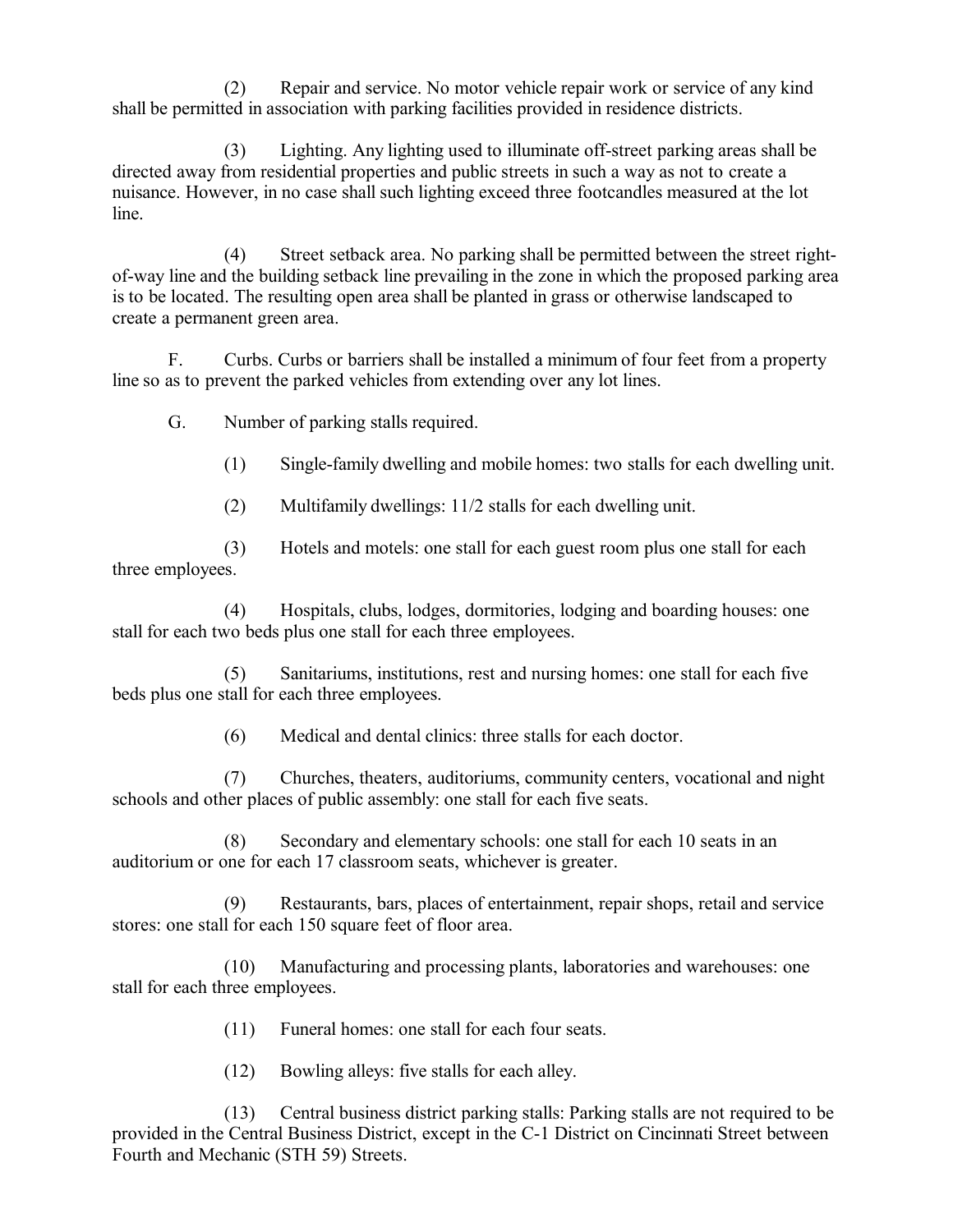H. Uses not listed. In the case of structures or uses not mentioned, the provision for a use which is similar shall apply. Floor space or area shall mean the gross floor area inside the exterior walls, where floor space is indicated above as a basis for determining the amount of offstreet parking required.

I. Combined uses. Combinations of any of the above uses shall provide the total of the number of stalls required for each individual use. Two or more uses may provide required offstreet parking spaces in a common parking facility less than the sum of the spaces required for each use individually, provided that such uses are not operated during the same hours. A written agreement satisfactory to the Village Attorney shall accompany any joint use arrangement.

J. Handicapped parking requirements. In addition to any other requirements relating to parking spaces contained in this Code, the provisions contained in W.S.A. ss. 101.13, 346.503 and 346.56, and any Wisconsin Administrative Code sections adopted pursuant thereto, are hereby adopted by reference and made applicable to all parking facilities whenever constructed.

K. Changes in buildings or use. Whenever a building or use is changed, structurally altered or enlarged to create a need for an increase of 25% or more in the number of existing parking spaces, such spaces shall be provided on the basis of the enlargement or change. Whenever a building or use is enlarged to the extent of 50% or more in the floor area, said building or use shall then comply with the parking requirements set forth in the district in which it is located.

## L. Off-lot parking.

(1) Required off-street parking spaces shall be located on the same lot with the principal use, or when this requirement cannot be met, such parking spaces may be located off-lot, provided that the parking spaces are located in the same district. Off-lot parking spaces shall also be held in fee simple ownership by the owner of the use requiring such parking or be leased or rented through a written agreement satisfactory to the Village Attorney.

(2) Off-lot parking spaces for residential uses shall be within 250 feet of the principal entrance or the entrance for the individual occupants for whom the spaces are reserved, while the farthest portions of a parking lot for all other uses shall be within 300 feet of the entrance of the establishment.

(3) Accessory parking may be located in residential districts, provided that said lots or property are immediately adjacent to a commercial, business or industrial zoning district.

(4) All off-street parking lots adjoining lots zoned for residential use shall have a minimum setback of 10 feet from any interior lot line, except if the adjoining lot is used for legally conforming parking purposes.

## **§ 273-43. Highway access.**

A. Highway access. No direct private access shall be permitted to the existing or proposed rights-of-way of expressways, nor to any controlled access arterial street, without permission of the highway agency that has access control jurisdiction. No direct public or private access shall be permitted to the existing or proposed rights-of-way of freeways, interstate highways and their interchanges or turning lanes nor to intersecting or interchanging streets within 1,500 feet of the most remote end of the taper of the turning lanes (such as exit and entrance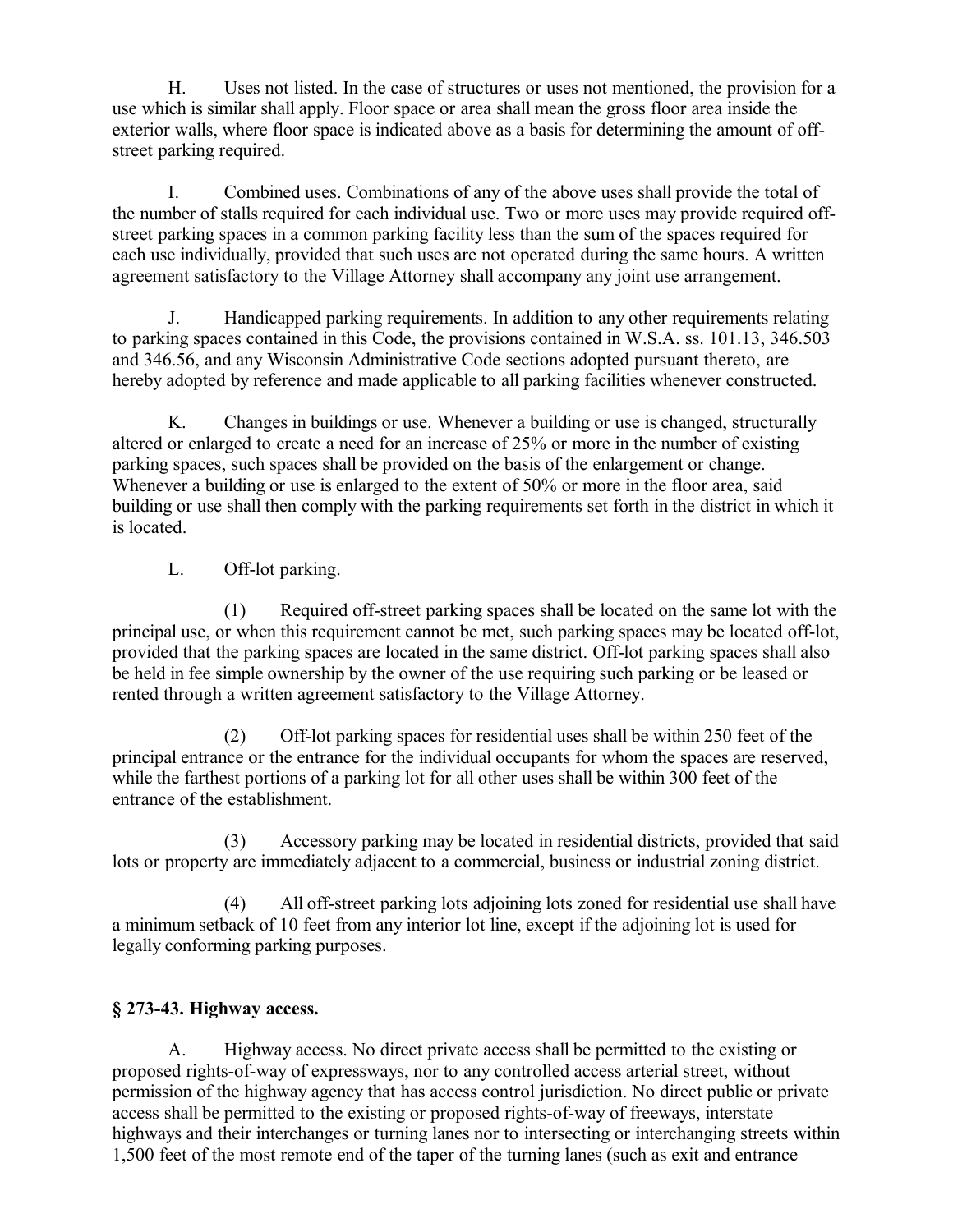ramps). No driveway openings shall be permitted within 100 feet of the intersection of an arterial street right-of-way line.

B. Access barriers, such as curbing, fencing, ditching, landscaping or other topographic barriers, shall be erected to prevent unauthorized vehicular ingress or egress to the above specified streets or highways.

C. Temporary access to the above rights-of-way may be granted by the Zoning Administrator after review and recommendation by the highway agencies having jurisdiction. Such access permit shall be temporary, revocable and subject to any conditions required and shall be issued for a period not to exceed 12 months.

## **§ 273-44. Major recreational equipment.**

 The parking, storage or use of major recreational equipment shall not be subject to the provisions of this section, except that no major recreational equipment shall be parked or stored on any lot in a residential district except in a garage or carport or behind the nearest portion of a building to a street. Such equipment may be parked anywhere on residential premises for a period not to exceed 24 hours during loading or unloading. No such equipment shall be used for living or housekeeping purposes when parked or stored on a residential lot, or in any location not approved for such use.

#### ARTICLE VII **Signs and Billboards**

## **§ 273-45. Purpose.**

 The purpose of this article is to establish minimum standards to safeguard life and property and promote public welfare and community aesthetics by regulating the appearance, construction, location and maintenance of all signs and billboards.

## **§ 273-46. Definitions.**

As used in this article, the following terms shall have the meanings indicated:

AWNING -- A temporary hood or cover which projects from the wall of the building, which can be retracted, folded or collapsed against the face of a supporting structure.

BILLBOARD -- A sign which advertises goods, products or facilities or services not necessarily on the premises where the sign is located or directs persons to a different location from where the sign is located.

BLANKETING -- The unreasonable obstruction of view of a sign caused by the placement of another sign.

DIRECTLY ILLUMINATED SIGN -- Any sign designed to give any artificial light directly through any transparent or translucent material from a source of light originating within or on such sign.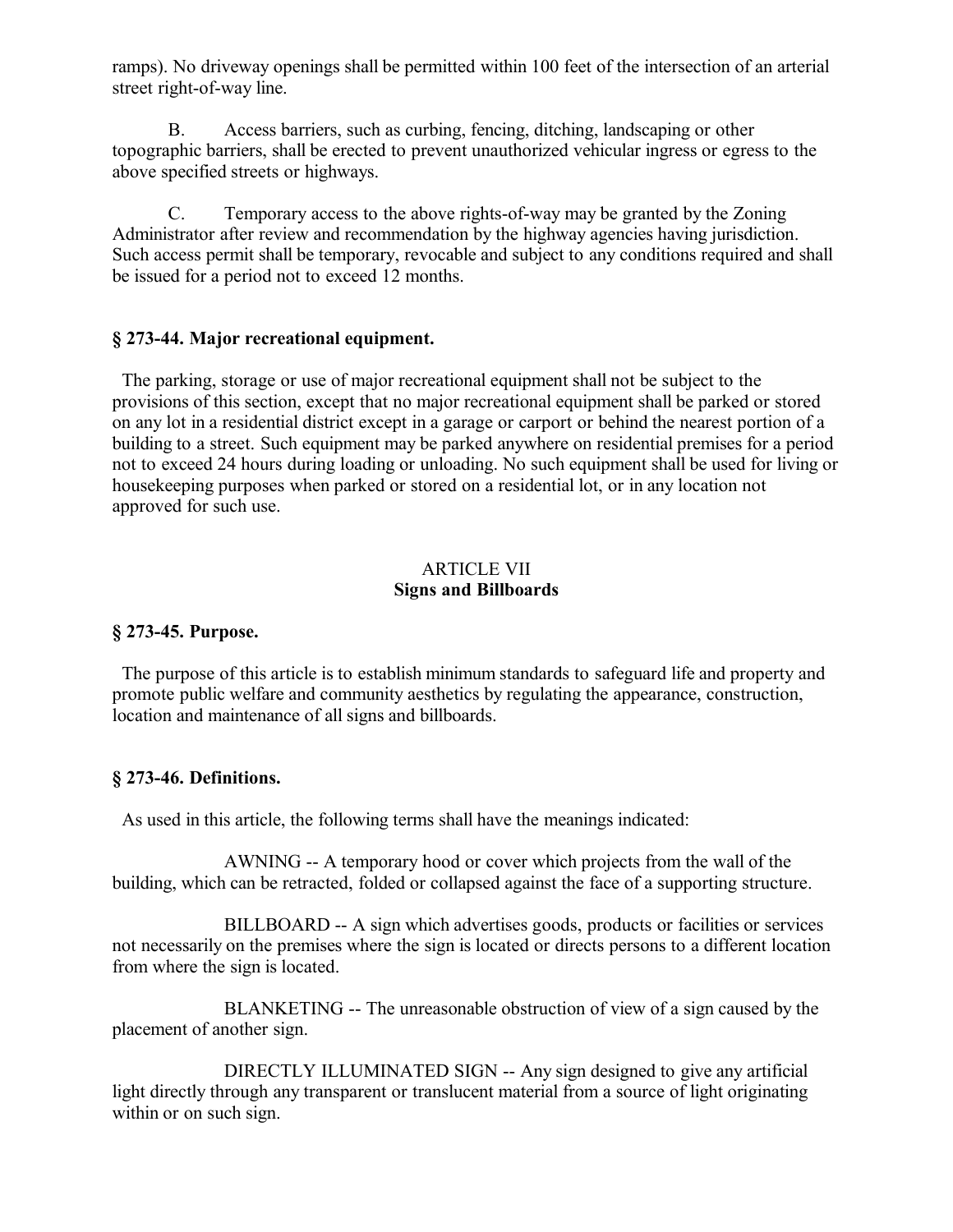DIRECTORY SIGN -- Any sign on which the names and locations of occupants or the use of a building is given. This shall include offices and church directories.

ELECTRONIC MESSAGE UNIT SIGN -- Any sign whose message may be changed by electronic process, including such messages as copy, art, graphics, time, date, temperature, weather or information concerning civic, charitable or the advertising of products or services for sale on the premises. This also includes traveling or segmented message displays.

FLASHING SIGN -- Any directly or indirectly illuminated sign on which artificial light is not maintained stationary and constant in intensity and color at all times when in use.

GROUND SIGN AND/OR POLE SIGN -- Any sign which is supported by structures or supports in or upon the ground and independent of support from any building. (Also referred to as "freestanding sign.")

IDENTIFICATION SIGN -- Any sign which carries only the name of the firm, major enterprise, institution or principal products offered for sale on the premises, or combination of these.

INDIRECTLY ILLUMINATED SIGN -- A sign that is illuminated from a source outside of the actual sign.

MARQUEE -- A permanent roof-like structure projecting beyond a building wall at an entrance to a building or extending along and projecting beyond the building's wall, and generally designed and constructed to provide protection against weather.

MARQUEE SIGN -- Any sign attached to and made part of a marquee.

NONCONFORMING SIGN -- Any sign which does not conform to the regulations of this article.

PORTABLE SIGN -- Any sign not permanently attached to the ground which is designed to be easily moved from one location to another.

PROJECTING SIGN -- Any sign extending more than 18 inches but less than six feet from the face of a wall or building.

REAL ESTATE SIGN -- Any sign which is used to offer for sale, lease or rent the property upon which the sign is placed.

ROOF SIGN -- Any sign erected upon or over the roof or parapet of any building.

SIGN -- Shall include anything that promotes, calls attention or invites patronage (or anything similar to the aforementioned) to a business, location or product.

TEMPORARY SIGN -- Any sign intended to be displayed for a short period of time, including real estate, political or construction site signs, and banners, decorative-type displays or anything similar to the aforementioned.

WALL SIGN -- Any sign attached to, erected on or painted on the wall of a building or structure and projecting not more than 18 inches from such wall.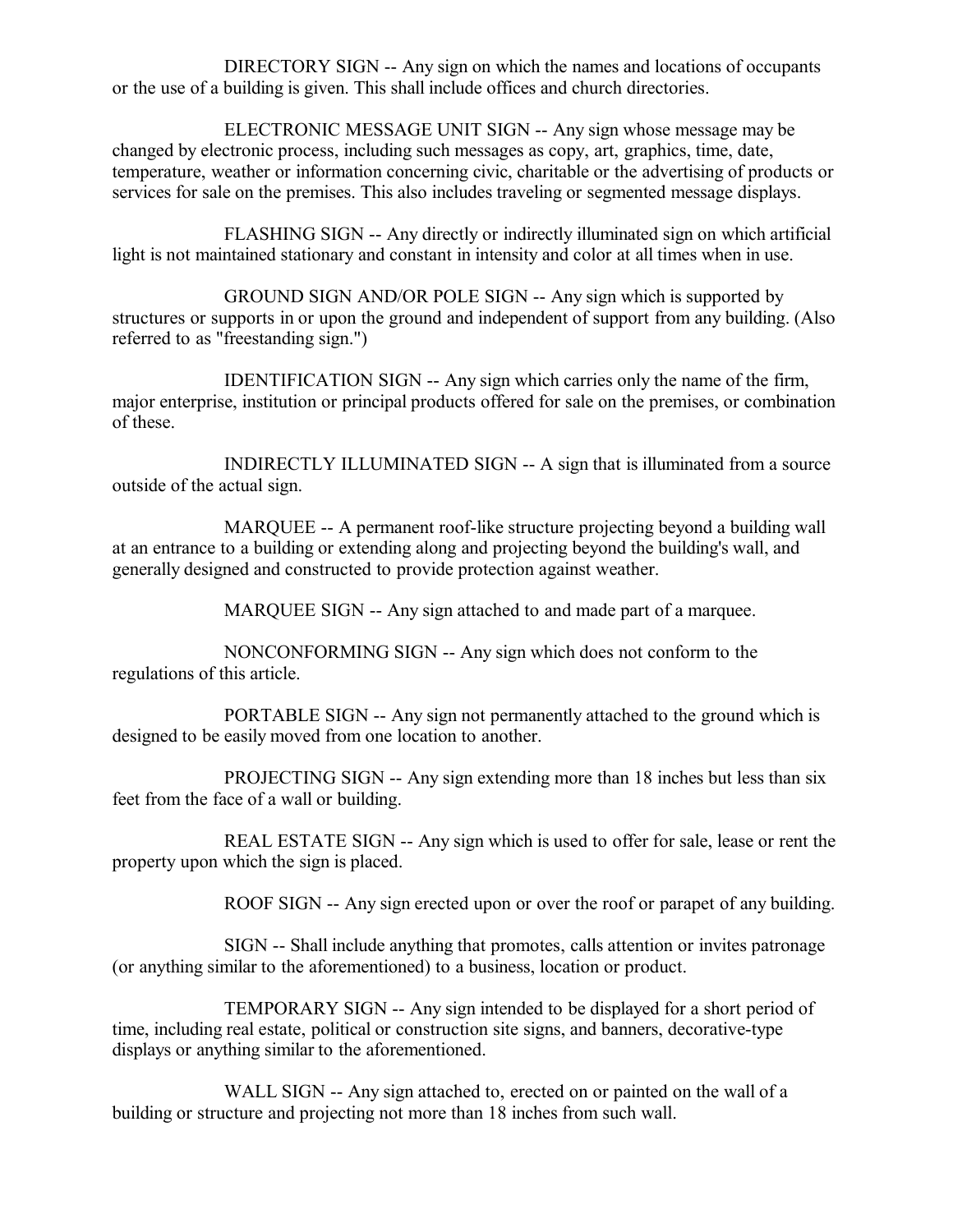WINDOW SIGN -- Any sign located completely within an enclosed building and visible from a public way.

# **§ 273-47. Sign permit; exceptions.**

A. Permit required. No sign shall hereafter be located, erected, moved, reconstructed, extended, enlarged, converted or structurally altered without a sign zoning permit except those signs excepted in Subsection B and without being in conformity with the provisions of this article. The sign shall also meet all the structural requirements of Chapter 86, Building Construction.

B. Signs permitted without zoning permit. The following signs are permitted in residential, conservancy and agricultural districts:

(1) Signs over show windows or doors of a nonconforming business establishment announcing without display or elaboration only the name and occupation of the proprietor, and not to exceed two feet in height and 10 feet in length.

(2) Real estate signs not to exceed eight square feet in area which advertise the sale, rental or lease of the premises upon which said signs are temporarily located.

(3) Name, occupation and warning signs not to exceed two square feet located on the premises.

(4) Bulletin boards for public, charitable or religious institutions not to exceed 12 square feet in area located on the premises.

(5) Memorial signs, tables, names of buildings and date of erection when cut into any masonry surface or when constructed of metal and affixed flat against a surface.

(6) Official signs, such as traffic control, parking restrictions, information and notices.

(7) Signs advertising a permitted home occupation or professional office. Such signs are permitted and shall not exceed six feet in gross area, and, if illuminated, shall be indirectly lighted. No more than one such sign for each use located on the premises shall be permitted.

# **§ 273-48. Permitted signs; restrictions.**

 The following signs are permitted in all commercial and industrial districts, subject to the following restrictions, and they shall relate only to the activity conducted on the same premises:

A. Wall signs. Wall signs placed against or painted on or applied to exterior walls of buildings shall not extend more than six inches outside of a building's wall surface, shall not exceed 500 square feet in area for any one premises and shall not exceed 20 feet in height above the mean center line street grade.

B. Projecting signs. Projecting signs fastened to, suspended from or supported by structures shall not exceed 100 square feet in area for any one premises; shall not extend more then six feet into any required yard; shall not extend into any public right-of-way; shall not be less than 10 feet from all side lot lines; shall not exceed a height of 20 feet above the mean center line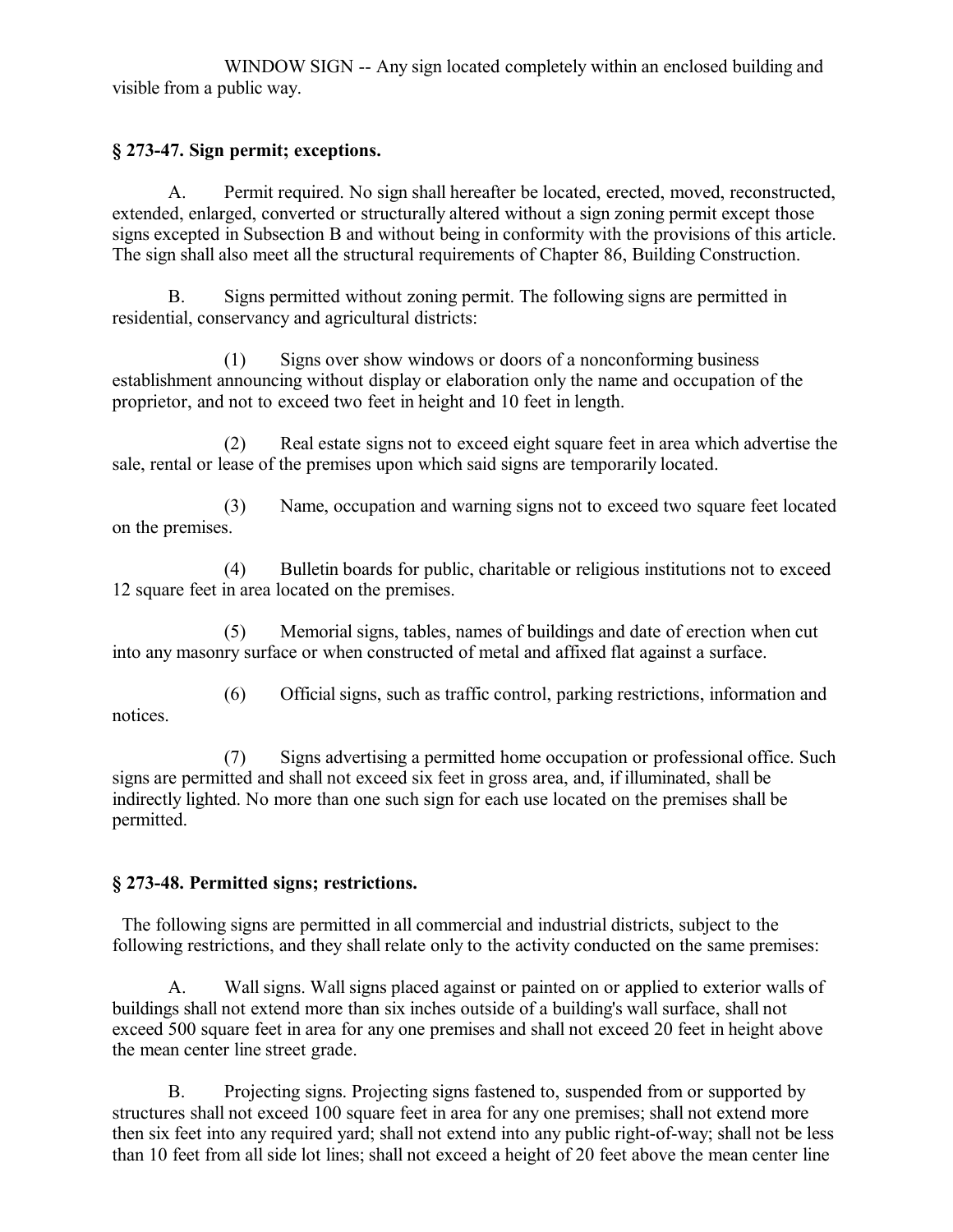street grade; and shall not be less than 10 feet above the sidewalk or 15 feet above a driveway or an alley.

C. Ground signs. Ground signs shall not exceed 10 feet in height above the mean center line street grade, shall meet all yard requirements for the district in which it is located and shall not exceed 300 square feet in area for any one premises.

D. Window signs. Window signs shall be placed only on the inside of commercial buildings and shall not exceed 25% of the glass area of the pane upon which the sign is displayed. Combinations of any of the above signs shall meet all the requirements for the individual sign.

## **§ 273-49. Dangerous and abandoned signs; violations.**

A. Removal. All signs shall be removed by the owner or lessee of the premises upon which the sign is located when a business which it advertises has not been conducted for a period of six months or when, in the judgment of the Building Inspector, such sign is so old, dilapidated or has become so out of repair as to be dangerous or unsafe, whichever occurs first. If the owner or lessee fails to remove it, the Village Board may remove the sign at cost of the owner, following adequate written notice. The owner may appeal the Village Board's decision to the Board of Appeals.

B. Alterations. Any sign which was erected before the adoption of this article shall not be rebuilt or relocated without conforming to all of the requirements of this article.

C. Violations. All signs constructed or maintained in violation of any of the provisions of this article are hereby declared public nuisances within the meaning of this Code. In addition to the above penalty provisions for violation of this chapter, the Village Board may bring an action to abate the nuisance in the manner set forth in the Wisconsin Statutes.

# **§ 273-50. Variances or exceptions.**

 Variances or exceptions to these sign regulations may be granted by the Board of Appeals, and decisions by the Village Board regarding signs may be appealed to the Board of Appeals.

### **§ 273-51. Construction and maintenance regulations for signs.**

A. Installation. All signs shall be properly secured, supported and braced and shall be kept in reasonable structural condition and shall be kept clean and well painted at all times. Bolts or screws shall not be fastened to window frames. Every sign and its framework, braces, anchors and other supports shall be constructed of such material and with such workmanship as to be safe and satisfactory to the Building Inspector.

B. General requirements.

(1) Awnings. The lowest part of any awning shall be seven feet above the sidewalk. Signs are allowed directly on the awning or hanging on the frame but not below seven feet.

(2) Animated signs. Signs with any moving parts, beacon lights or moving lights shall not be permitted, except revolving signs are permitted.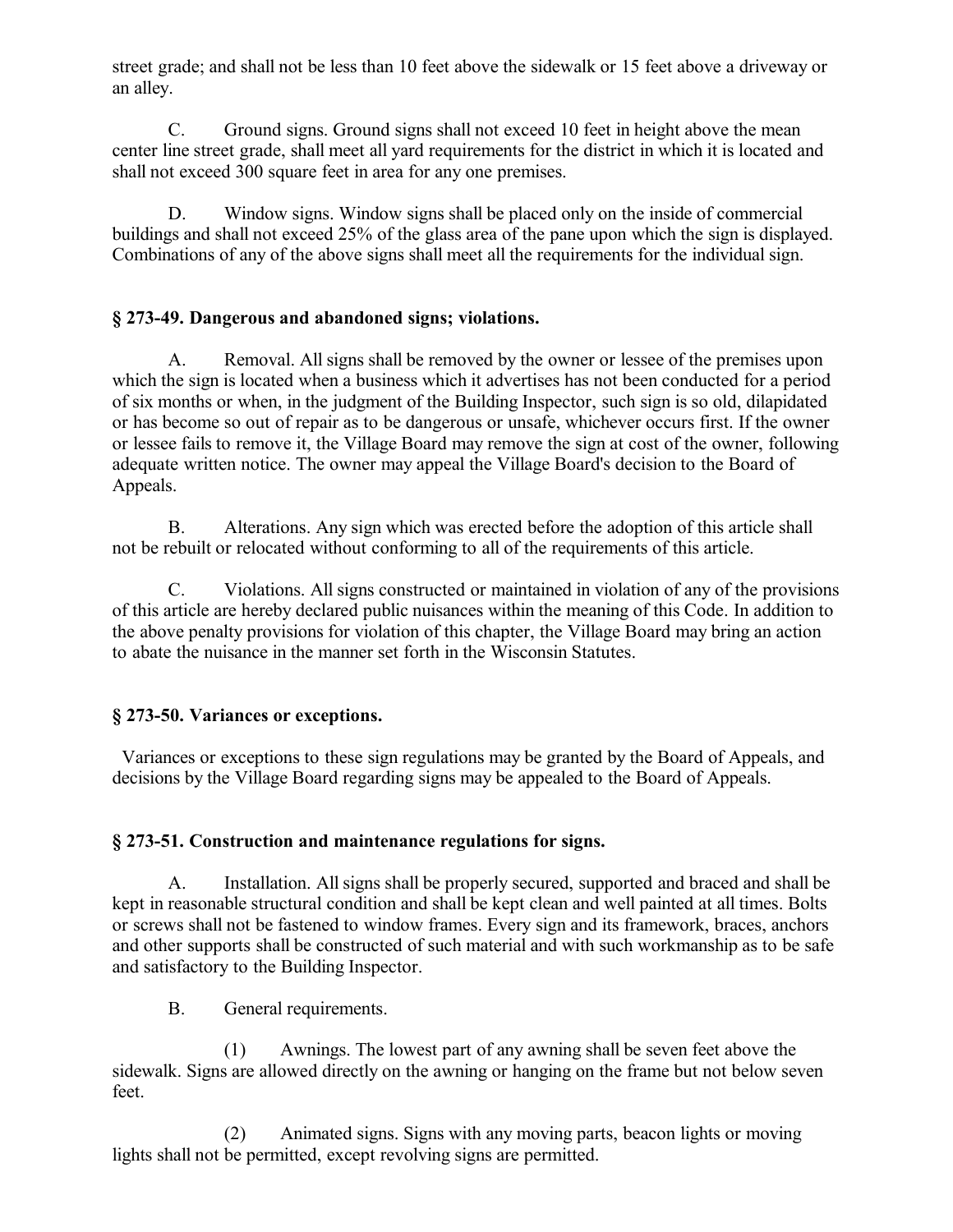(3) Flashing signs. Flashing signs are prohibited. Bare reflecting-type bulbs of any kind are not allowed for a flashing or nonflashing sign unless they are properly shaded so as not to interfere with surrounding properties.

(4) Roof signs. No sign shall be located so as to project above the parapet line, unless approved by the Village Board, upon the recommendation of the Plan Commission.

(5) Illuminated signs. Any illuminated signs shall not interfere with surrounding properties or traffic.

(6) Projection. Signs, including supports, shall not project beyond five feet of the face of the wall to which attached.

(7) Blanketing. Blanketing of signs shall not be allowed.

(8) Maintenance. All signs, including supports and attachments, shall be properly maintained and have an appearance that is neat and clean.

C. Prohibitions.

(1) No sign shall be erected so that any portion of the sign or its supports attach to or interfere with the free use of any fire escape, exit, any required stairway, door, ventilator or window.

(2) No sign shall be erected that will interfere with, obstruct, confuse or mislead traffic.

D. Searchlights. The Village Board may permit the temporary use of a searchlight for advertising purposes in any district, provided that the searchlight will not be located in any public right-of-way, will not be located closer than 10 feet to an adjacent property and will not cause a hazard to traffic or adjoining properties. Searchlight permits shall not be granted for a period of more than five days in any six-month period.

E. Signs on public rights-of-way. Signs shall not be permitted on public rights-of-way except for traffic control, parking and directional signs and as otherwise specified in this chapter.

### **§ 273-52. Specific requirements.**

A. Temporary sign limitations.

(1) All temporary signs, such as real estate, construction site and political signs, shall be removed within 10 days after their use has discontinued.

(2) Temporary signs may be placed on a property, but shall not be located on a right-of-way terrace and shall not interfere with driveway vision clearance.

B. Electronic message unit signs.

(1) Such signs may be used only to advertise activities conducted on the premises or to present public service information.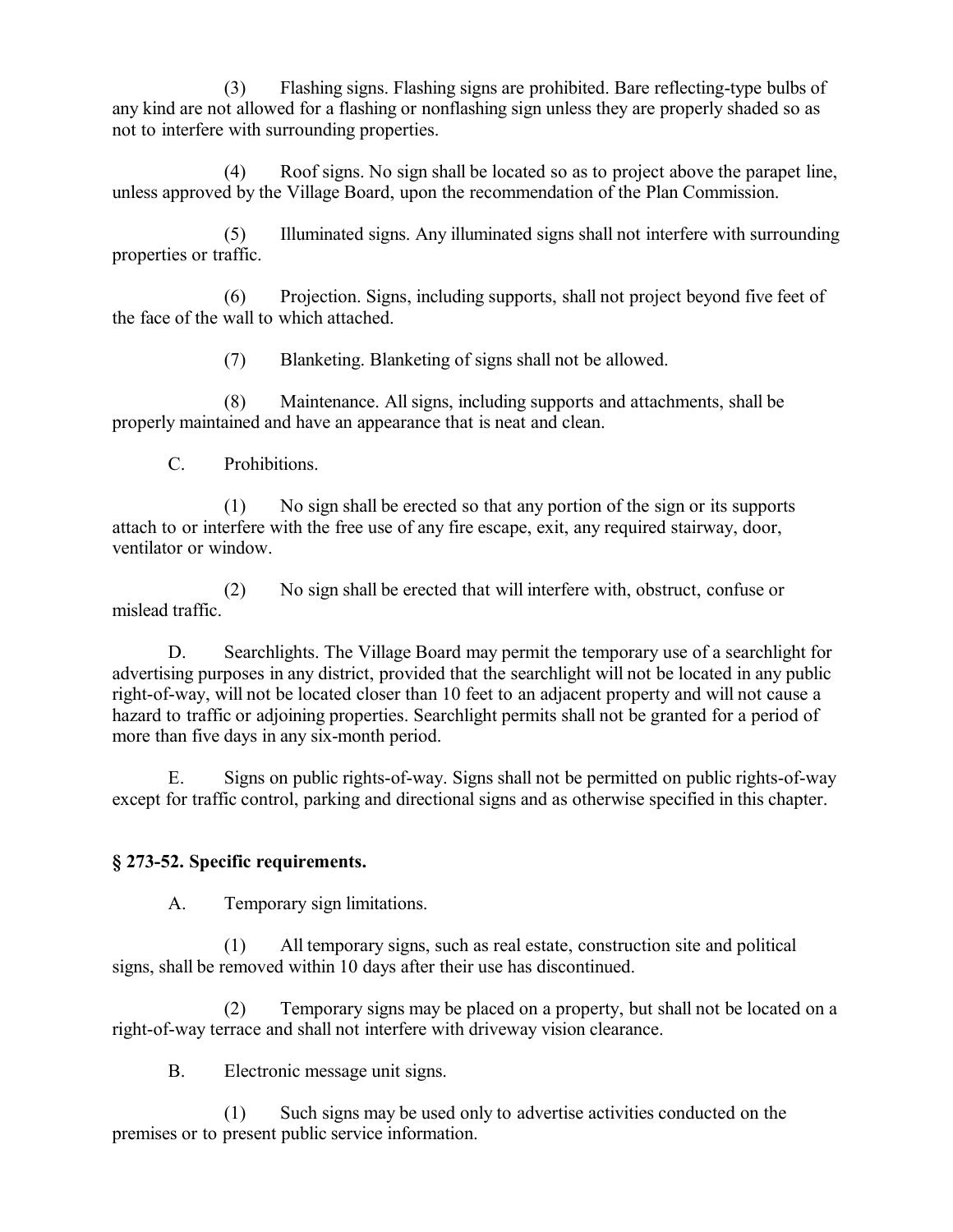(2) Segmented messages must be displayed for not less than 1/2 second and more than 10 seconds.

(3) Traveling messages may travel no slower than 16 light columns per second and no faster than 32 columns per second.

C. Portable signs.

(1) Such signs shall be limited in use to 30 days at a time and not more frequently than three times per year at any one location.

(2) The maximum size shall be 25 square feet on each face, back-to-back.

# **§ 273-53. Nonconforming signs.**

A. Signs eligible for characterization as legal nonconforming. Any sign located within the Village of Albany limits as of the date of adoption of this chapter or located in an area annexed to the Village of Albany hereafter which does not conform with the provisions of this article is eligible for characterization as a legal nonconforming sign and is permitted, provided that it meets the following requirements:

(1) The sign was covered by a proper sign permit prior to the date of adoption of this chapter.

(2) If no permit was required under the applicable law for the sign in question and the sign was, in all respects, in compliance with applicable law on the date of adoption of this chapter.

B. Loss of legal nonconforming status.

(1) A sign loses its nonconforming status if one or more of the following occurs:

(a) The sign is structurally altered in any way, except for normal maintenance or repair, which tends to or makes the sign less in compliance with requirements of this article than it was before alteration.

(b) The sign is relocated.

(c) The sign fails to conform to the village requirements regarding maintenance and repair, abandonment or dangerous or defective signs.

(2) On the date of occurrence of any of the above, the sign shall be immediately brought in compliance with this article with a new permit secured therefor or shall be removed.

C. Legal nonconforming sign maintenance and repair. Nothing in this article shall relieve the owner or use of a legal nonconforming sign or the owner of the property in which the sign is located from the provisions of this article regarding safety, maintenance and repair of signs.

# **§ 273-54. Wind pressure and dead load requirements.**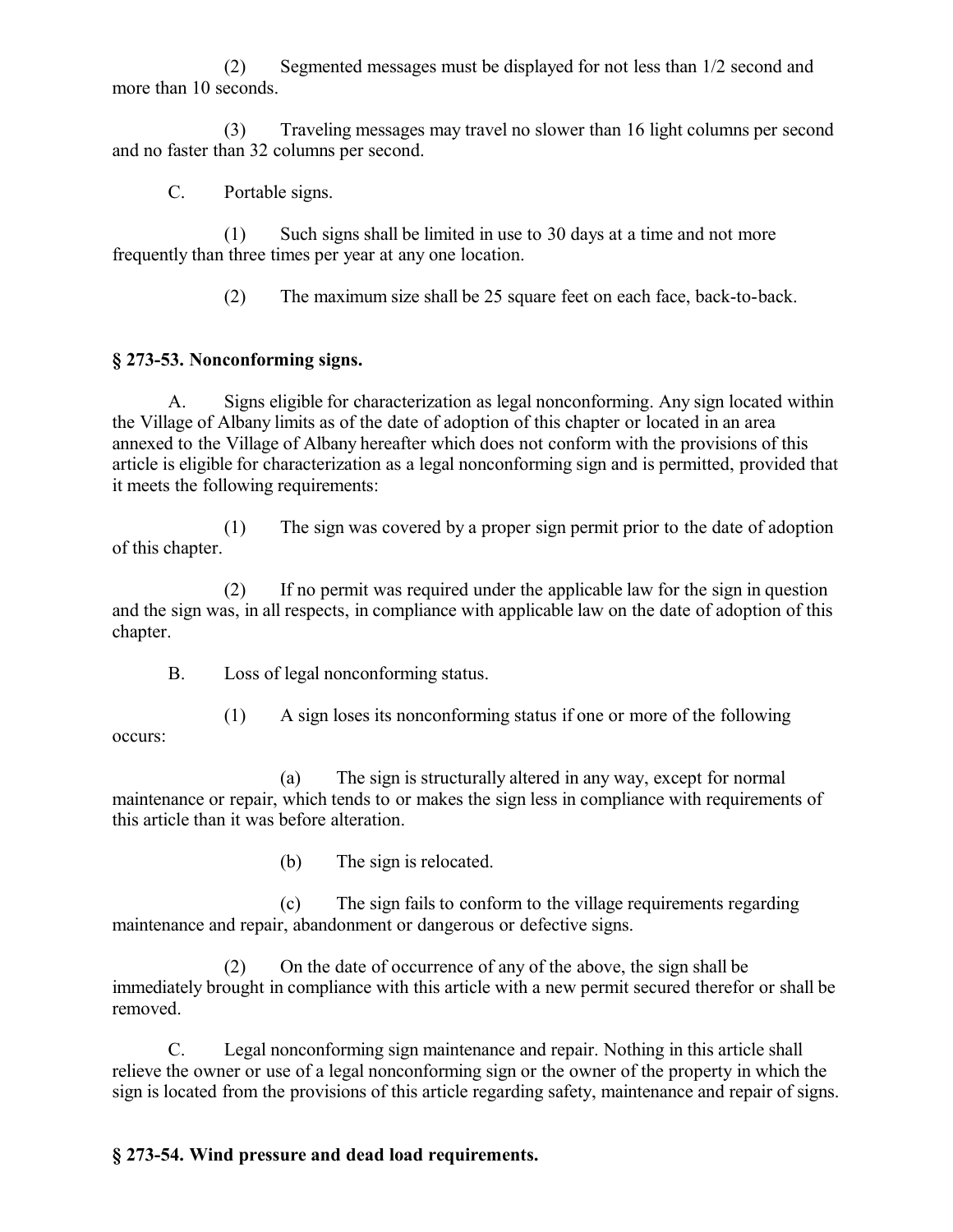All billboards, signs and other advertising structures shall be designed and constructed to withstand a wind pressure of not less than 30 pounds per square foot of area and shall be constructed to receive dead loads as required in Chapter 86, Building Construction, or other ordinances of the Village of Albany.

#### **§ 273-55. Abandoned billboards and signs.**

 Except as otherwise herein provided, all billboards and/or sign messages shall be removed by the owner or lessee of the premises upon which an off-premises sign/billboard is located when the business it advertised is no longer conducted where advertised. If the owner or lessee fails to remove the sign/billboard, the Village Board shall give the owner 60 days' written notice to remove said sign/billboard, and thereafter, upon the owner's or lessee's failure to comply, may remove such sign/billboard, any costs for which shall be charged to the owner of the property or may be assessed as a special assessment against the property, and/or the Village Board may take any other appropriate legal action necessary to attain compliance.

#### ARTICLE VIII **Performance Standards for Industrial Developments**

#### **§ 273-56. Intent.**

 It is the intent of this article to use performance standards for the regulation of industrial uses to facilitate a more objective and equitable basis for control and to ensure that the community is adequately protected from potential hazardous and nuisance-like effects.

#### **§ 273-57. Noise**. [10](#page-39-0)

 No operation or activity shall transmit any noise exceeding 100 dBA from 7:00 a.m. to 10:00 p.m. and 100 dBA from 10:00 p.m. to 7:00 a.m. beyond the property line. The following noises are exempt from the regulations:

A. Noises not directly under the control of the property owner.

B. Noises from temporary construction or maintenance activities during daylight hours.

C. Noises from emergency, safety or warning devices.

#### **§ 273-58. Vibration.**

A. No operation or activity shall transmit any physical vibration that is above the vibration perception threshold of an individual at or beyond the property line of the source. "Vibration perception threshold" means the minimum ground- or structure-borne vibrational motion necessary to cause a normal person to be aware of the vibration by such direct means as, but not limited to, sensation by touch or visual observation of moving objects.

<span id="page-39-0"></span><sup>10</sup>Editor's Note: Amended at time of adoption of Code (see Ch. 1, General Provisions, Art. I).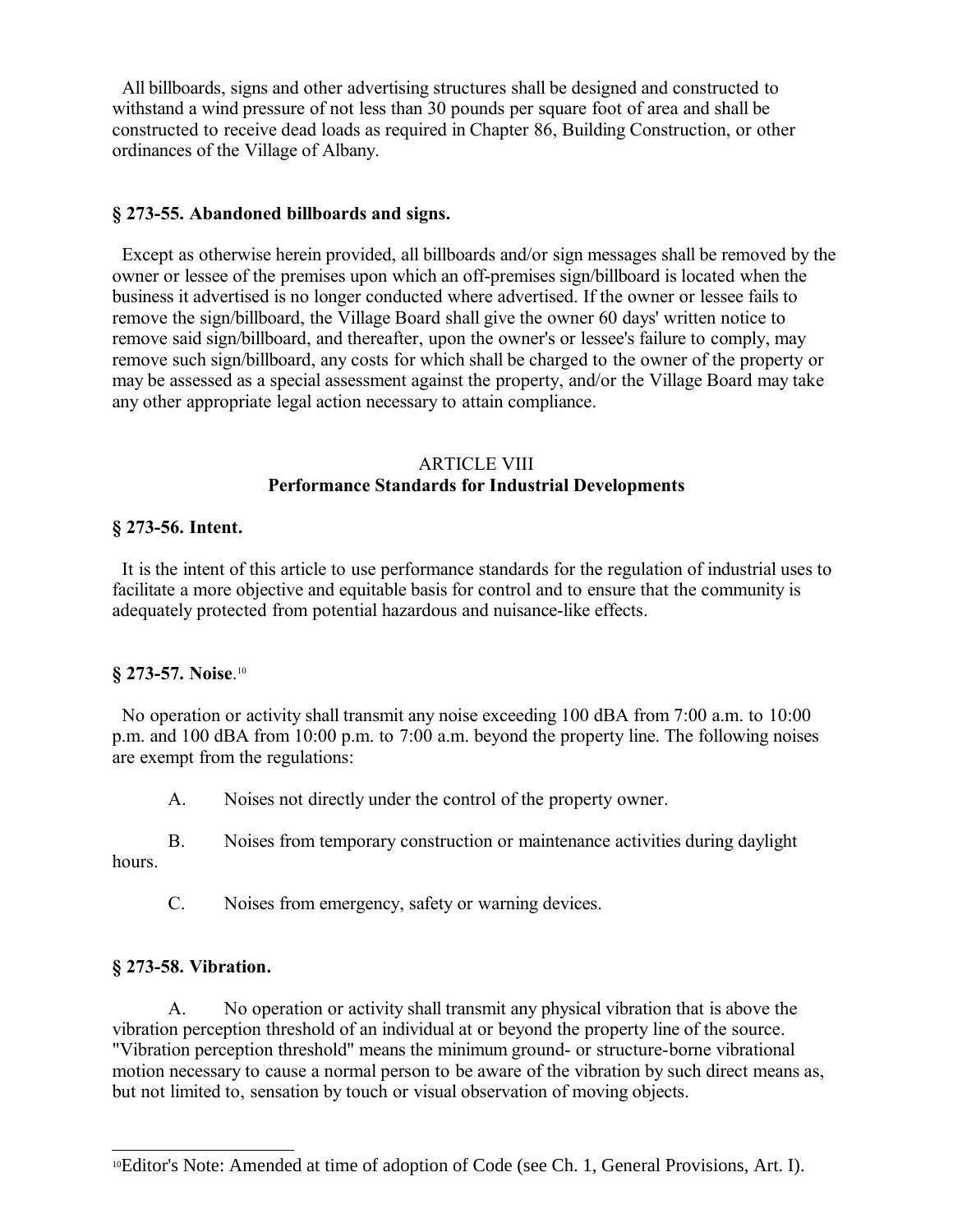B. Vibrations not directly under the control of the property user and vibrations from temporary construction or maintenance activities shall be exempt from the above standard.

### **§ 273-59. External lighting.**

 No operation or activity shall produce any intense glare or lighting with the source directly visible beyond the Industrial District's boundaries.

### **§ 273-60. Odor.**

 No operation or activity shall emit any substance or combination of substances in such quantities that create an "objectionable odor" as defined in Chapter NR 154.18, Wisconsin Administrative Code.

#### **§ 273-61. Particulate emissions.**

 No operation or activity shall emit into the ambient air from any direct or portable source any matter that will affect visibility in excess of the limitations established in Chapter NR 154.11, Wisconsin Administrative Code.

#### **§ 273-62. Visible emissions.**

 No operation or activity shall emit into the ambient air from any direct or portable source any matter that will affect visibility in excess of the limitations established in Chapter NR 154.11(6), Wisconsin Administrative Code.

### **§ 273-63. Hazardous pollutants.**

 No operation or activity shall emit any hazardous substances in such a quantity, concentration or duration as to be injurious to human health or property, and all emissions of hazardous substances shall not exceed the limitations established in Chapter NR 154.19, Wisconsin Administrative Code.

#### ARTICLE IX **Signal-Receiving Antennas**

#### **§ 273-64. Purpose.**

This article regulating the placement of signal-receiving antennas is adopted to:

A. Provide uniform regulation of all signal-receiving antenna devices.

B. Secure placement of such antennas in an aesthetically sensitive manner while allowing users reasonable reception of signals.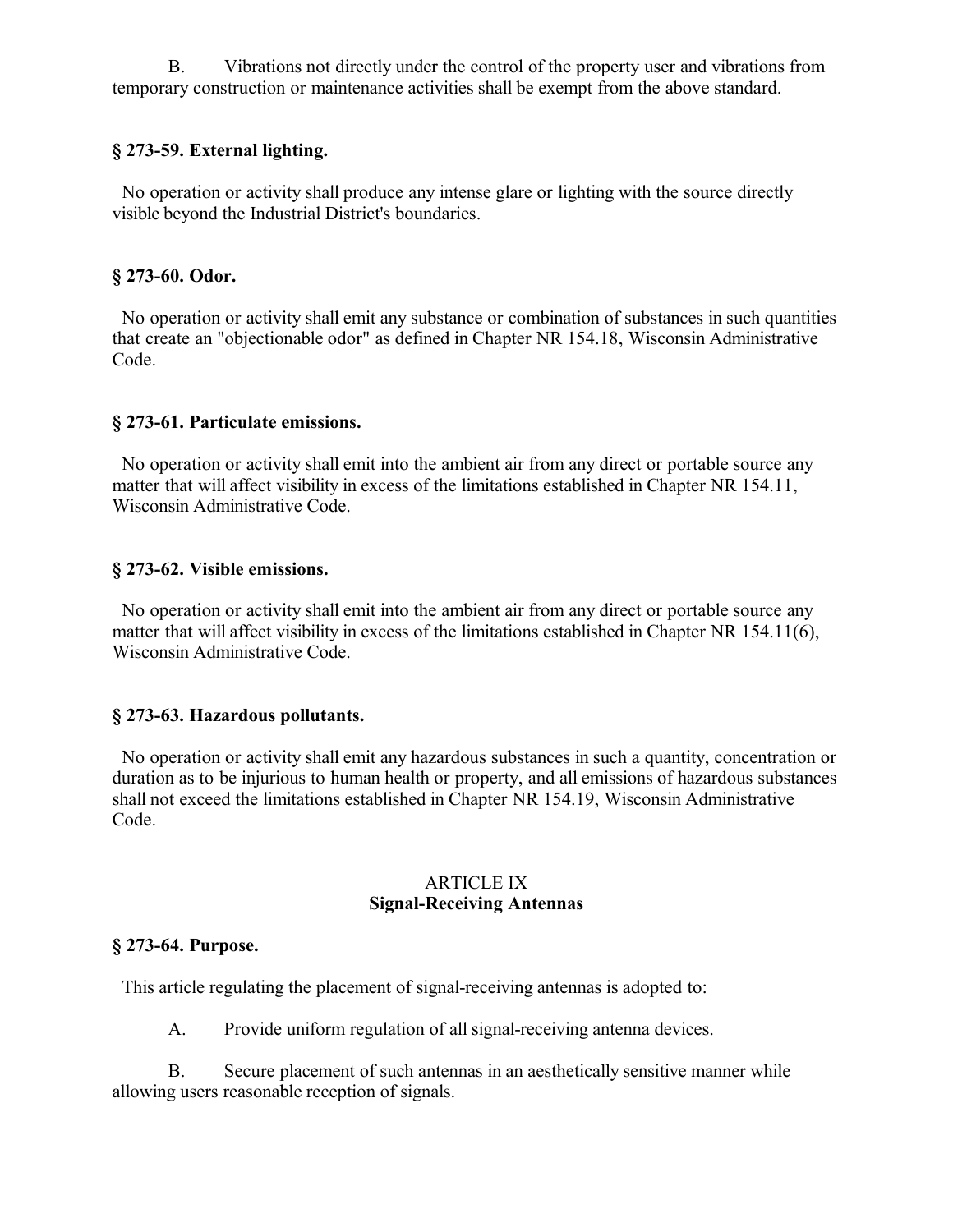C. Protect the public from injury from antennas that are inadequately mounted, unduly susceptible to wind pressure, improperly installed and wired or are placed on structures insufficiently designed or constructed to safely support the antenna.

D. Provide for placement of such antennas in locations that preserve access to rear property areas by fire-fighting apparatus and emergency personnel.<sup>[11](#page-41-0)</sup>

# **§ 273-65. Definitions.**

As used in this article, the following terms shall have the meanings indicated:

OWNER -- The holder of record of an estate in possession in fee simple or for life, in land or real property, or a vendee of record under a land contract for the sale of an estate in possession in fee simple or for life, but does not include the vendor under a land contract. A tenant in common or joint tenant shall be considered such owner to the extent of his interest. The personal representative of at least one owner shall be considered an owner.

SIGNAL-RECEIVING ANTENNA -- Any apparatus capable of receiving communications from a transmitter or a transmitter relay located in a planetary orbit. This definition includes all types of signal-receiving antennas, including, without limitation, parabolic antennas, home earth stations, satellite television disks, UHF and VHF television antennas and AM, FM, ham and short-wave radio antennas, regardless of the method of mounting.<sup>[12](#page-41-1)</sup>

# **§ 273-66. Installation standards.**

 Signal-receiving antennas installed in any zoning district within the village shall comply with the following provisions:

A. Setbacks.

(1) Any signal-receiving antenna and its mounting post shall be located a minimum of 1O feet from any property line.

(2) Subject to the provisions herein, signal-receiving antennas shall only be located in the rear yard of any lot. If reasonable reception of signals is not possible with a rear yard placement due to the physical characteristics of the lot and area, the signal-receiving antenna shall be placed in the side yard of the lot. In the event that reasonable reception of signals is not possible by locating the signal-receiving antenna on the rear or side yard of the property, such antenna may be placed in the front yard or on the roof of structures on the property. For corner lots, a side yard is only a yard that does not face a street.

(3) If side yard, front yard or roof mounting is requested, the Zoning Administrator shall determine where reasonable reception is possible, based on evidence provided by the person seeking to erect or construct the antenna.

B. Mounting. Signal-receiving antennas attached to the wall or roof of any principal or accessory structure shall be permitted only if the structure is properly constructed to carry all

<span id="page-41-0"></span><sup>11</sup>Editor's Note: Former § 273-65, Permit required, which immediately followed this subsection, was deleted at time of adoption of Code (see Ch. 1, General Provisions, Art. I).

<span id="page-41-1"></span><sup>12</sup>Editor's Note: Former § 273-67, Application, which immediately followed this definition, was deleted at time of adoption of Code (see Ch. 1, General Provisions, Art. I).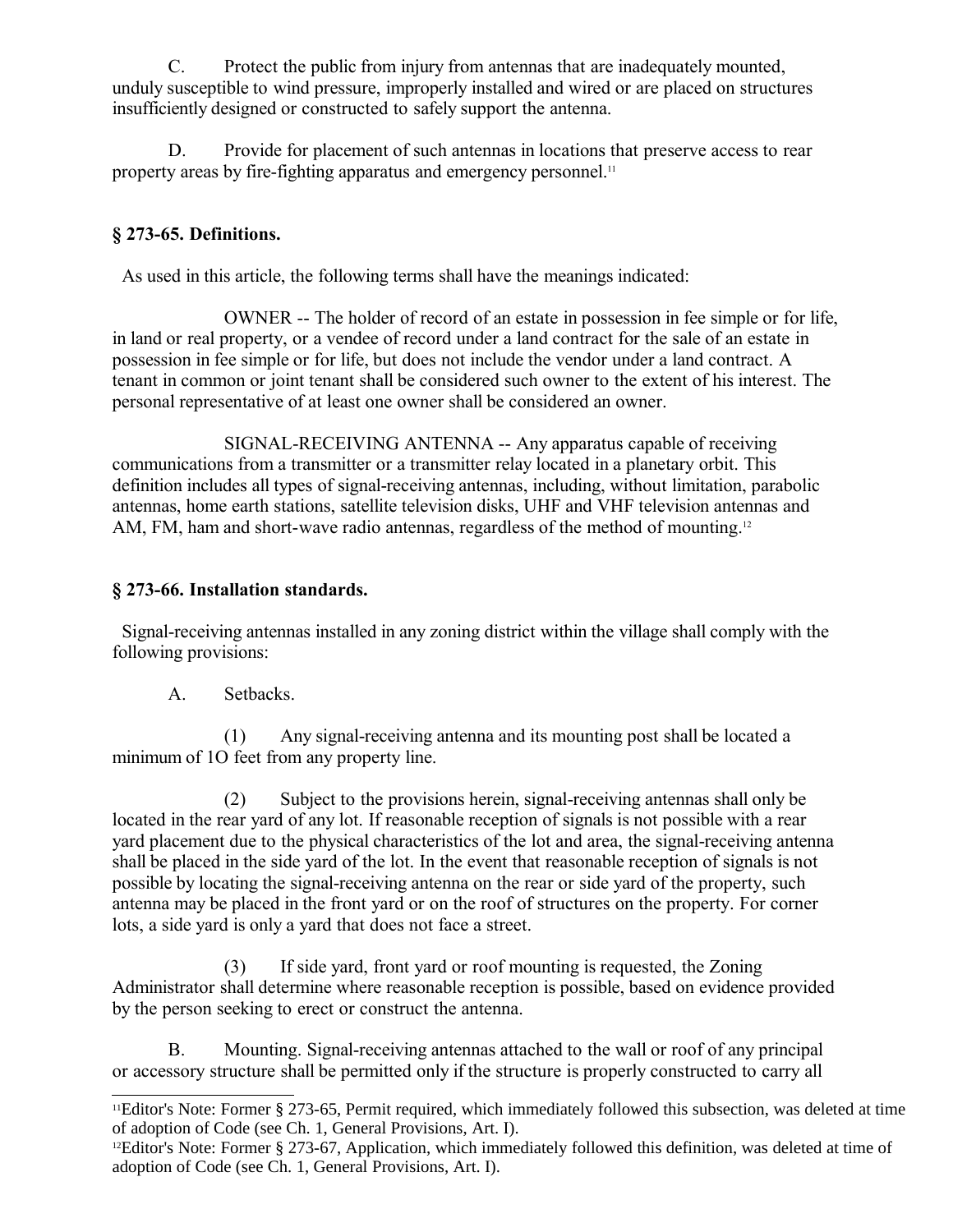imposed loading and complies with applicable state and local building code requirements. The Zoning Administrator may require engineering calculations.

C. Diameter. The diameter of the signal-receiving antenna shall not exceed 15 feet in diameter, except for systems used to provide community antenna television services.

D. Height.

(1) A ground-mounted signal-receiving antenna, including any platform or structure upon which said antenna is mounted or affixed, may not exceed 18 feet in height, as measured from the ground to the highest point of the dish.

(2) A roof-mounted antenna may not exceed 15 feet in height above the surrounding roofline as measured from the lowest point of the existing roofline.

E. Wind pressure. All signal-receiving antennas shall be permanently mounted in accordance with the manufacturer's specifications for installation. All such installations shall meet a minimum wind load design velocity of 80 miles per hour.

F. Electrical installations. Electrical installations in connection with signal-receiving antennas, including grounding of the system, shall be in accordance with the National Electrical Safety Code, Wisconsin State Electrical Code and the instructions of the manufacturer. In cases of conflict, the stricter requirements shall govern. All cable used to conduct current or signals from the signal-receiving antenna to the receivers shall be installed underground unless installation site conditions preclude underground. If a signal-receiving antenna is to be used by two or more residential property owners, all interconnecting electrical connections, cables and conduits must also be buried. The location of all such underground lines, cables and conduits shall be shown on the application for a permit. All signal-receiving antennas shall be grounded against direct lightning strikes.

G. Temporary placement. No portable or trailer-mounted signal-receiving antenna shall be allowed, except for temporary installation for on-site testing and demonstration purposes for periods not exceeding five days. However, such trial placement shall be in accordance with all provisions of this article. Failure to comply shall result in a citation being issued for violation of this article. Any person making such temporary placement shall first give written notice to the Zoning Administrator of the date when such placement shall begin and end.

H. Advertising. No form of advertising or identification, sign or mural is allowed on the signal-receiving antenna other than the customary manufacturer's identification plates.

I. Interference with broadcasting. Signal-receiving antennas shall be filtered and/or shielded so as to prevent the emission or reflection of an electromagnetic radiation that would cause any harmful interference with the radio and/or television broadcasting or reception on adjacent properties. In the event that harmful interference is caused subsequent to its installation, the owner of the signal-receiving antenna shall promptly take steps to eliminate the harmful interference in accordance with Federal Communications Commission regulations.

J. Compliance with federal regulations. The installation and use of every signalreceiving antenna shall be in conformity with the Federal Cable Communications Policy Act of 1984 and regulations adopted thereunder.

K. Aesthetic considerations. Signal-receiving antennas shall be located and designed to reasonably reduce visual impact from surrounding properties at street level.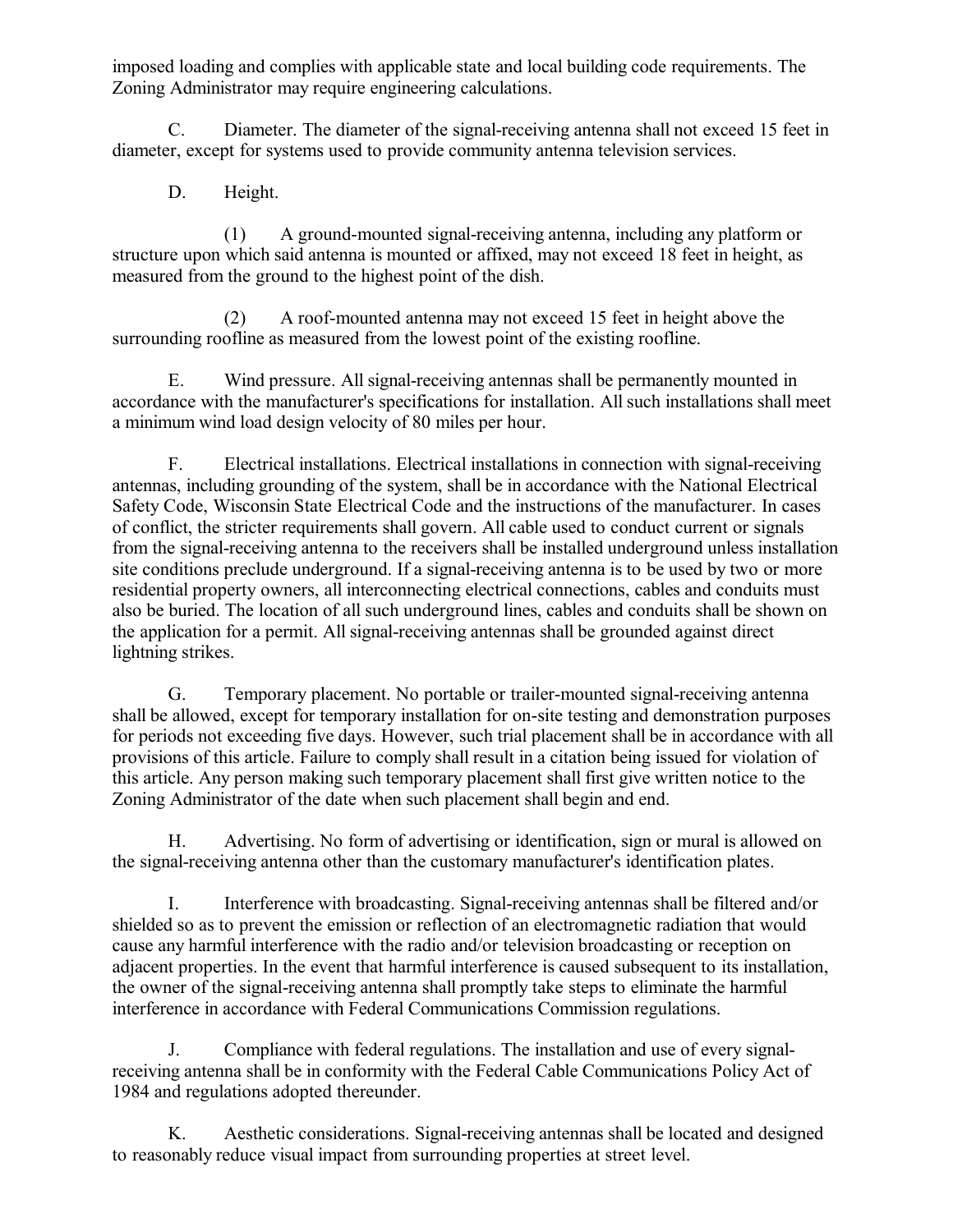## **§ 273-67. Enforcement.**

A. It shall be unlawful to construct, use, build or locate any signal-receiving antenna in violation of any provisions of this article. In the event of any violation, the Village Board or any property owner who would be specifically damaged by such violation may institute appropriate action or proceedings to enjoin a violation of this article.

B. Any person, firm or corporation who fails to comply with the provisions of this article shall, upon conviction, be subject to the general penalty found in Chapter 1, General Provisions, § 1-19.

### ARTICLE X **Accessory Uses and Structures; Fences and Hedges**

### **§ 273-68. General regulations for accessory uses or structures.**

A. Principal use to be present. An accessory use or structure in any zoning district shall not be established prior to the principal use or structure being present or under construction. Any accessory use or structure shall conform to the applicable regulations of the district in which it is located, except as specifically otherwise provided.

B. Placement restrictions, residential district. An accessory use or structure in a residential district may be established subject to the following regulations:

(1) Accessory building number limits. In any residential district, in addition to the principal building, a detached garage or attached garage and one additional accessory building may be placed on a lot.

(2) Attached accessory buildings. All accessory buildings which are attached to the principal building shall comply with the yard requirements of the principal building.

(3) Detached accessory buildings. Detached accessory buildings are permitted in the rear yard only. No detached accessory building shall occupy more than 20% of the existing rear yard or be located within three feet of any other accessory building, 10 feet of the principal structure or five feet of any alley. Larger accessory use buildings may be permitted following issuance of a conditional use permit. Accessory buildings not attached to the principal building shall conform to the setback requirements of the district in which located. In no event can the accessory uses or structures be forward of the front line of the principal structure. Accessory structures shall not exceed 15 feet in height.<sup>[13](#page-43-0)</sup>

C. Use restrictions, residential district. Accessory uses or structures in residential districts shall not involve the conduct of any business, trade or industry except for "home occupations" as defined herein and shall not be occupied as a dwelling unit.

D. Placement restrictions, nonresidential districts. An accessory use or structure in a business or manufacturing district may be established in the rear yard or side yard. Accessory buildings not attached to the principal building shall conform to the setback requirements of the district in which located.

<span id="page-43-0"></span><sup>13</sup>Editor's Note: Amended at time of adoption of Code (see Ch. 1, General Provisions, Art. I).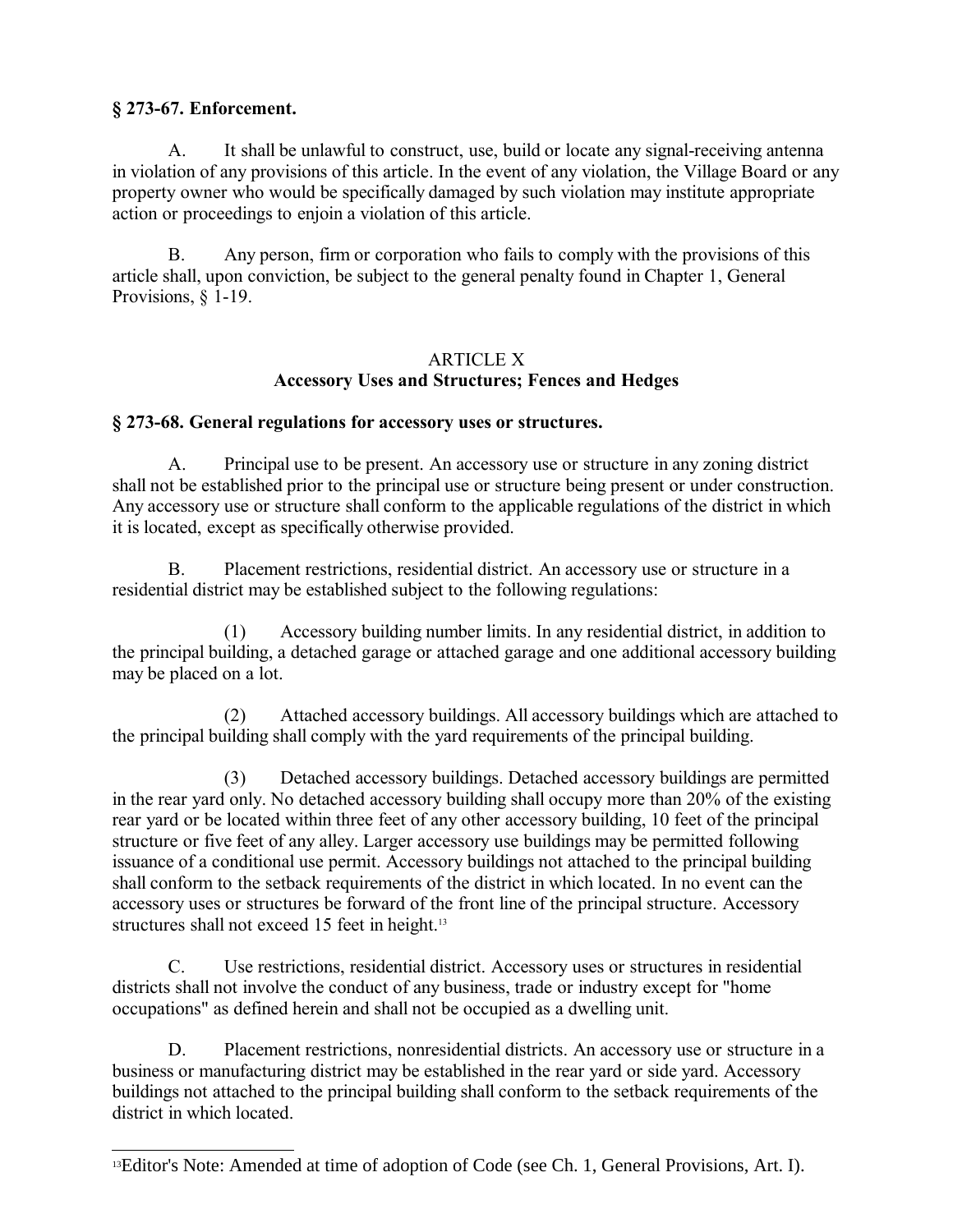E. Reversed corner lots. When an accessory structure is located on the rear of a reversed corner lot, it shall not be located beyond the front yard required on the adjacent interior lot to the rear, nor nearer than three feet to the side line of the adjacent structure.

F. Landscaping and decorative uses. Accessory structures and vegetation used for landscaping and decorating may be placed in any required yard area. Permitted structures and vegetation include flagpoles, ornamental light standards, lawn furniture, sundials, birdbaths, trees, shrubs and flowers and gardens.

G. Temporary uses. Temporary accessory uses, such as real estate sale field offices or shelters for materials and equipment being used in the construction of the permanent structure, may be permitted by the Zoning Administrator.

H. Garages in embankments in front yards. Where the mean natural grade of a front yard is more than eight feet above the curb level, a private garage may be erected within the front yard, provided as follows:

(1) That such private garage shall be located not less than 25 feet from the front lot line.<sup>[14](#page-44-0)</sup>

(2) That the floor level of such private garage shall be not more than one foot above the curb level.

(3) That at least 1/2 the height of such private garage shall be below the mean grade of the front yard.

I. Outdoor lighting. Outdoor lighting installations shall not be permitted closer than three feet to an abutting property line and, where not specifically otherwise regulated, shall not exceed 15 feet in height and shall be adequately shielded or hooded so that no excessive glare or illumination is cast upon the adjoining properties.

J. Lawn accessories. Walks, drives, paved terraces and purely decorative garden accessories, such as pools, fountains, statuary, flagpoles, etc., shall be permitted in setback areas, but not closer than three feet to an abutting property line other than a street line.

K. Retaining walls. Retaining walls may be permitted anywhere on the lot; provided, however, that no individual wall shall exceed six feet in height and a terrace of at least three feet in width shall be provided between any series of such walls, and provided further that along a street frontage, no such wall shall be closer than three feet to the property line.

# **§ 273-69. Outside storage of firewood.**

A. No person shall store firewood in the front yard on residentially zoned property, except that firewood may be temporarily stored in the front yard for a period of 30 days from the date of its delivery.

B. Firewood should be neatly stacked and may not be stacked closer than three feet to any lot line and not higher than six feet from grade, except adjacent to a fence where firewood can be stacked against the fence as high as the fence. "Fences," as used in this article, shall not include hedges and other vegetation.

<span id="page-44-0"></span><sup>&</sup>lt;sup>14</sup>Editor's Note: Amended at time of adoption of Code (see Ch. 1, General Provisions, Art. I).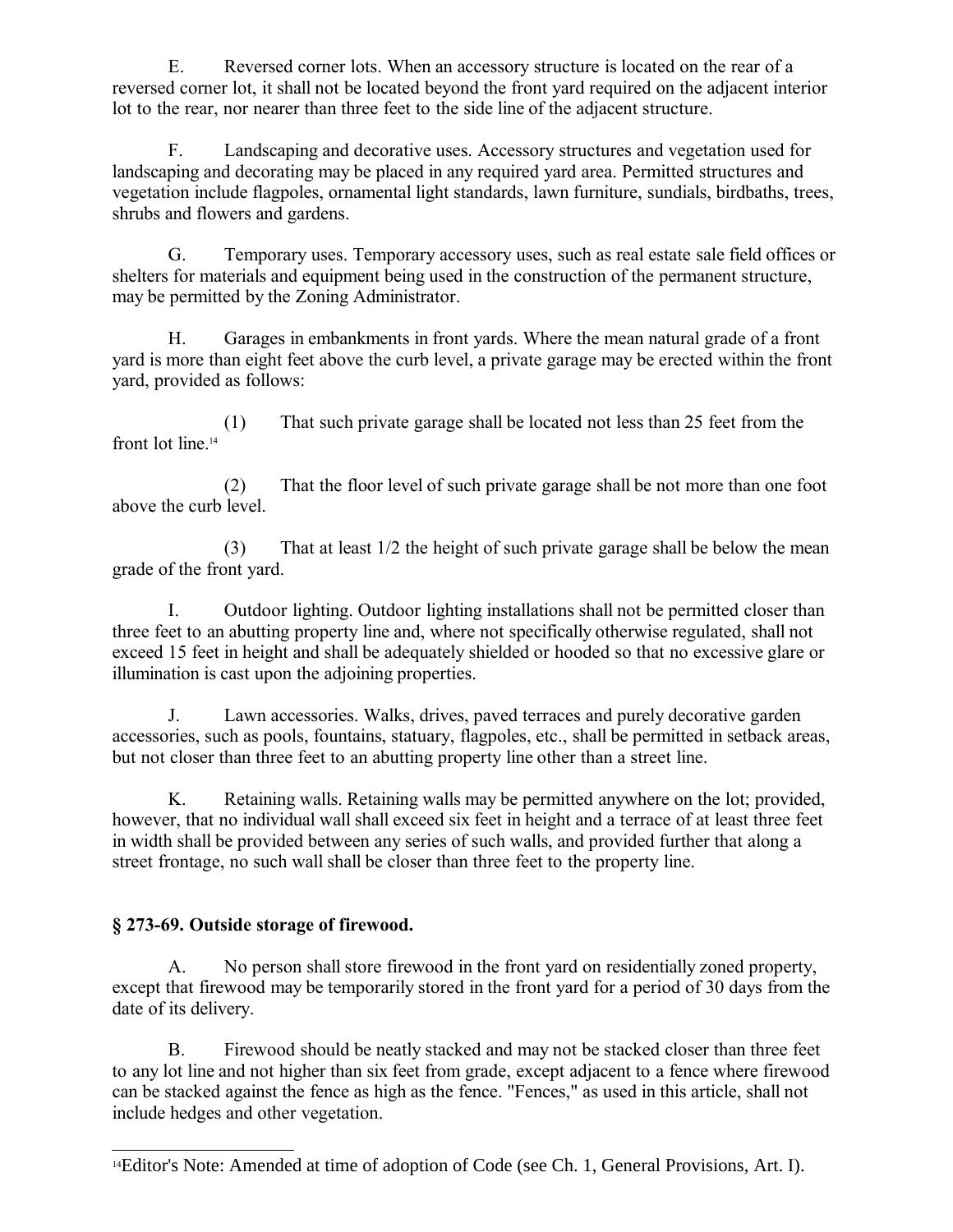C. All brush, debris and refuse from processing of firewood shall be promptly and properly disposed of and shall not be allowed to remain on the premises.

D. Woodpiles that contain diseased wood that is capable of transmitting disease to healthy trees and woodpiles that harbor or are infested or inhabited by rats or other vermin are public nuisances and may be abated pursuant to the provisions of this Code.[15](#page-45-0)

E. Not more than 20% of the side and rear yard may be used for storage of firewood at any one time.

## **§ 273-70. Fences and hedges.**

A. Fences defined. For the purpose of this section, a "fence" is herein defined as an enclosed barrier consisting of vegetation, plastic, vinyl, wood, stone or metal intended to prevent ingress or egress. For the purpose of this section, the term "fence" shall include plantings, such as hedges and shrubbery. No fence shall be constructed of unsightly or dangerous materials which would constitute a nuisance.

B. Fences categorized. Fences shall be categorized into five classifications:

(1) Boundary fence. A fence placed on or within three feet of the property lines of adjacent properties.

(2) Protective fence. A fence constructed to enclose a hazard to the public health, safety and welfare.

(3) Architectural or aesthetic fence. A fence constructed to enhance the appearance of the structure or the landscape.

(4) Hedge. A row of bushes of small trees planted close together which may form a barrier, enclosure or boundary.

(5) Picket fence. A fence having a pointed post, stake, pale or peg laced vertically, with the point or sharp part pointing upward to form a part of the fence.

C. Height of fences regulated. Except for swimming pool fences, a fence or wall may be erected, placed, maintained or grown along a lot line on residentially zoned property or adjacent thereto pursuant to Subsection D to a height not exceeding six feet above the ground level, except that no such fence, wall, hedge or shrubbery which is located in a required front or corner side yard shall exceed a height of three feet. Where such lot line is adjacent to a nonresidentially zoned property, there shall be an eight-foot limit on the height of a fence, wall, hedge or shrubbery along such lot line.<sup>[16](#page-45-1)</sup>

D. Setback for residential fences. Fences in or adjacent to a residential property may be constructed on lot lines within setback areas.

E. Security fences. Security fences are permitted on the property lines in all districts except residential districts, but shall not exceed 10 feet in height and shall be of an open type similar to woven wire or wrought iron fencing.

<span id="page-45-0"></span><sup>15</sup>Editor's Note: See Ch. 194, Nuisances.

<span id="page-45-1"></span><sup>16</sup> Editor's Note: Amended at time of adoption of Code (see Ch. 1, General Provisions, Art. I).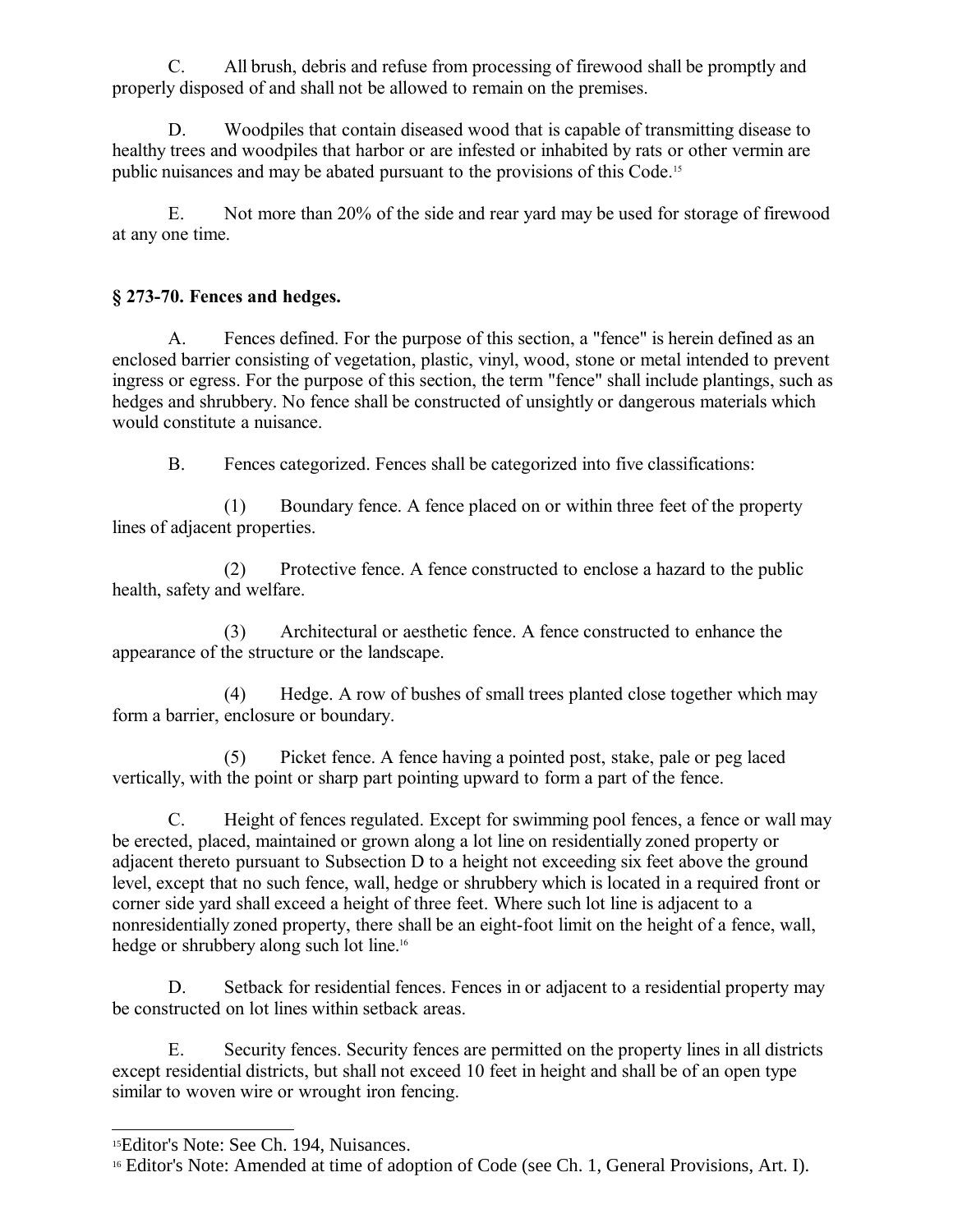F. Prohibited fences. No fence shall be constructed which is of a dangerous type of construction or which conducts electricity or is designed to electrically shock.

G. Fences to be repaired. All fences shall be maintained and kept safe and in a state of good repair, and the finished side or decorative side of a fence shall face adjoining property.

H. Temporary fences. Fences erected for the protection of planting or to warn of construction hazard, or for similar purposes, shall be clearly visible or marked with colored streamers or other such warning devices at four-foot intervals. Such fences shall comply with the setback requirements set forth in this section. The issuance of a permit shall not be necessary for temporary fences as described herein, but said fences shall not be erected for more than 45 days.

I. Nonconforming fences and hedges. Any fence or hedge existing on the effective date of this code and not in conformance with this section may be maintained, unless it would violate vision triangle standards, but no alteration, modification or improvement of said fence shall comply with this section.

# **§ 273-71. Swimming pools.**

A. Definition. A private or residential swimming pool is an outdoor structure containing a body of water in a receptacle or other container having a depth for water at any point greater than 11/2 feet located above or below the surface of ground elevation, used or intended to be used solely by the owner, operator or lessee thereof and his family, and by friends invited to use it, and includes all structural facilities, appliances and appurtenances, equipment and other items used and intended to be used for the operation and maintenance of a private or residential swimming pool.

B. Exempt pools. Storable children's swimming or wading pools, with a maximum dimension of 15 feet and a maximum wall height of 15 inches and which are so constructed that it may be readily disassembled for storage and reassembled to its original integrity, are exempt from the provisions of this section.

C. Permit required. Before work is commenced on the construction or erection of private or residential swimming pools or on any alterations, additions, remodeling or other improvements, an application for a swimming pool building permit to construct, erect, alter, remodel or add must be submitted, in writing, to the Building Inspector. Plans and specifications and pertinent explanatory data should be submitted to the Building Inspector at the time of application. No work or any part of the work shall be commenced until a written permit for such work is obtained by the applicant. A fee of \$35 shall accompany such application.<sup>[17](#page-46-0)</sup>

D. Construction requirements. In addition to such other requirements as may be reasonably imposed by the Building Inspector, the Building Inspector shall not issue a permit for construction as provided for in Subsection B, unless the following construction requirements are observed:

(1) All materials and methods of construction in the construction, alteration, addition, remodeling or other improvements and pool installation shall be in accord with all state regulations and code and with any and all ordinances of the village now in effect or hereafter enacted.

<span id="page-46-0"></span><sup>17</sup>Editor's Note: Amended at time of adoption of Code (see Ch. 1, General Provisions, Art. I).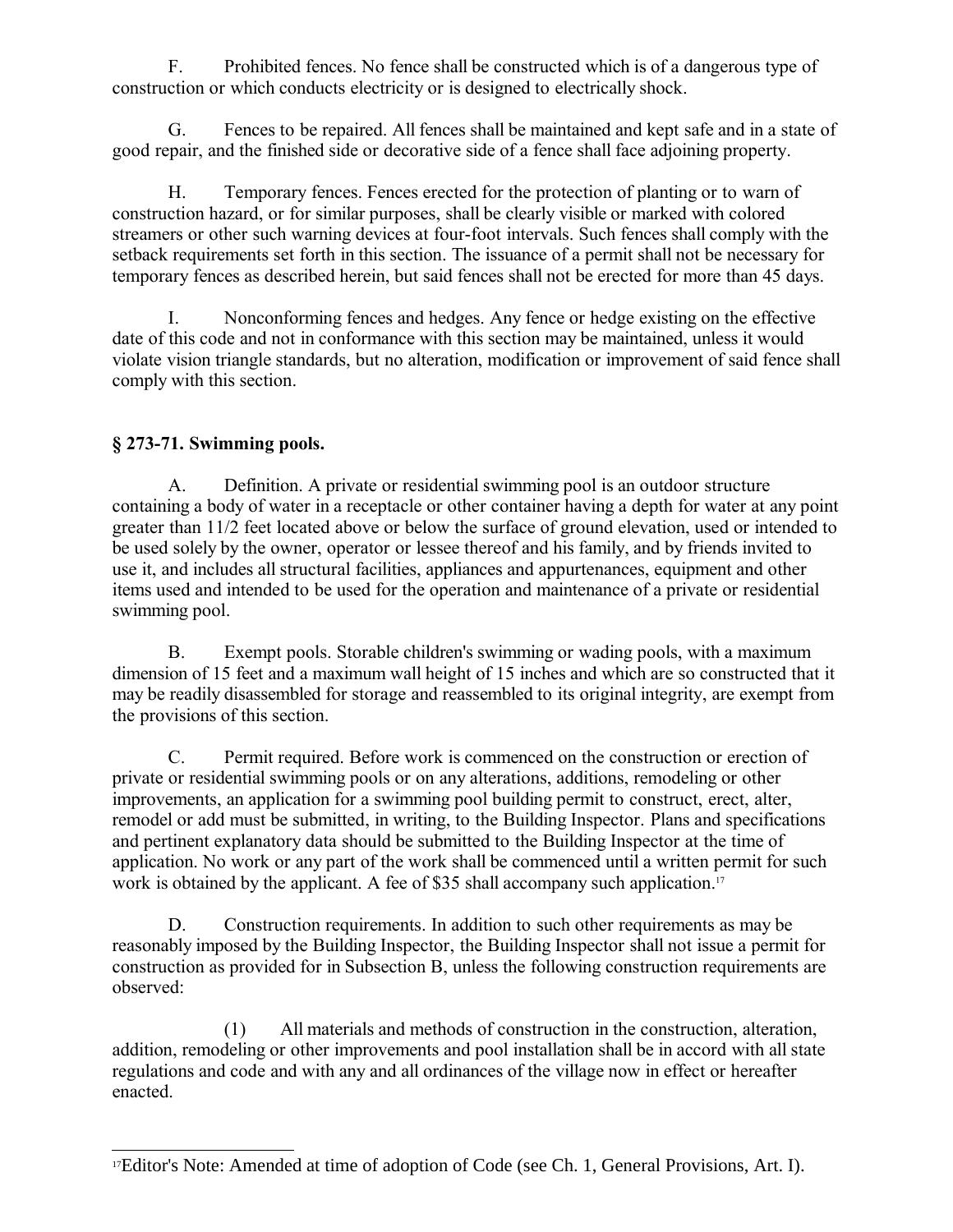(2) All plumbing work shall be in accordance with all applicable ordinances of the village and all state codes. Every private or residential swimming pool shall be provided with a suitable draining method, and in no case shall waters from any pool be drained into the sanitary sewer system onto lands of other property owners adjacent to that on which the pool is located on in the general vicinity.

(3) All electrical installations, including lighting and heating, but not limited thereto, which are provided for, installed and used in conjunction with a private swimming pool shall be in conformance with the state laws and village ordinances regulating electrical installations.

E. Setbacks and other requirements.

(1) Private swimming pools shall be erected or constructed on rear or side lots only and only on a lot occupied by a principal building. No swimming pool shall be erected or constructed on an otherwise vacant lot. A lot shall not be considered vacant if the owner owns the contiguous lot and said lot is occupied by a principal building.

(2) No swimming pool shall be located, constructed or maintained closer to any side or rear lot line than is permitted in this chapter for an accessory building, and in no case shall the water line of any pool be less than six feet from any lot line.

F. Fence.

(1) Pools within the scope of this section which are not enclosed with a permanent building shall be completely enclosed by a fence of sufficient strength to prevent access to the pool. Such fence or wall shall not be less than six feet in height and so constructed as not to have voids, holes or openings larger than four inches in one dimension. Gates or doors shall be kept locked while the pool is not in actual use.

(2) The pool enclosure may be omitted where portable pools are installed aboveground and have unobstructed walls a minimum of 36 inches high on the top.

G. Compliance. All swimming pools existing at the time of passage of this code not satisfactorily fenced shall comply with the fencing requirements of this section when water is placed in the pool.<sup>[18](#page-47-0)</sup>

#### ARTICLE XI **Mobile Homes**

### **§ 273-72. Establishment of districts; intent.**

A. Residential Mobile Home (R-MH) zoning districts may hereafter be established by amendments to the Official Zoning Map in any district previously classified as residential in accordance with the procedures, requirements and limitations set forth in this article. Within such districts, mobile homes, with such additional supporting uses and occupancies as are permitted herein, may be established subject to the requirements and limitations set forth in these and other regulations.

B. It is the intent of this article to recognize mobile homes constructed prior to October 1, 1974, as distinct and different from units designated as mobile homes within the

<span id="page-47-0"></span>18Editor's Note: Amended at time of adoption of Code (see Ch. 1, General Provisions, Art. I).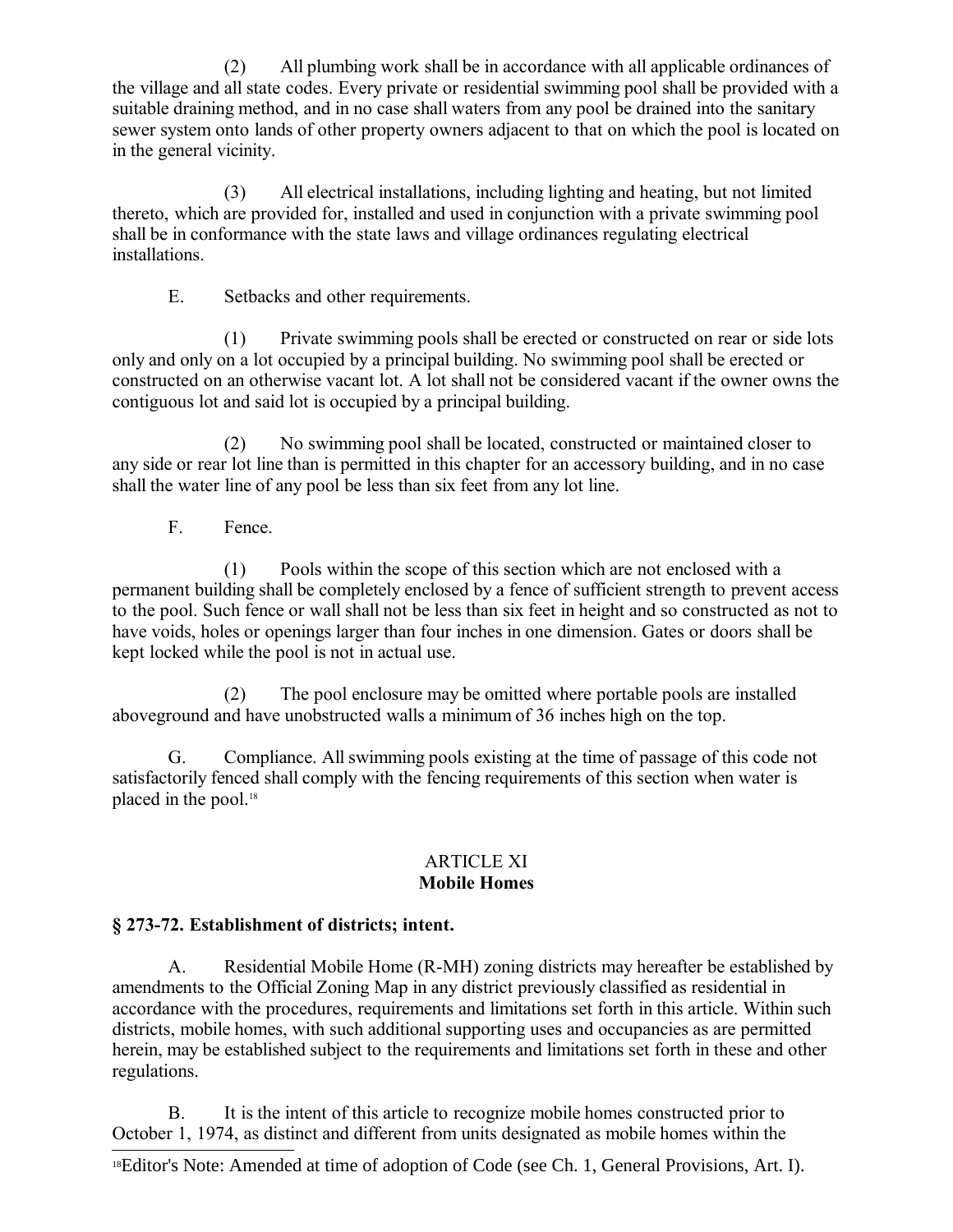definitions of this article and to prohibit units not meeting the requirements for mobile homes as defined herein. Units constructed prior to 1974 are prohibited. Mobile homes meeting the requirements of the One- and Two-Family Building Dwelling Code shall not be permitted in a Residential Mobile Home (R-MH) District except as a conditional use. Permits may be obtained only after approval by the Village Board.

C. No person shall park, locate or place any mobile home outside of a licensed mobile home park in the Village of Albany, except unoccupied mobile homes may be parked on the lawfully situated premises of a licensed mobile home dealer for the purposes of sale display; the lawfully situated premises of a vehicle service business for purposes of servicing or making necessary repairs; the premises leased or owned by the owner of such mobile home for purposes of sales display for a period not exceeding 120 days, provided that no business is carried on therein, or in an accessory private garage, building or rear yard of the owner of such mobile home, provided that no business is carried on therein.

## **§ 273-73. Definitions.**

A. As used in this article, the following terms shall have the meanings indicated:

FOUNDATION SIDING -- A fire and weather resistant, prefinished material surrounding the entire perimeter of a home and completely enclosing a space between the exterior wall of such home and the ground. Foundation siding shall be properly vented, harmonious and compatible with the house and installed within 60 days from the date of placement on site.

MOBILE HOME COMMUNITIES/PARKS -- Are distinguished from subdivisions lacking common facilities and continuing management services. The latter would be controlled by general subdivision regulations, which would apply also to mobile home subdivisions without common open space or continuing management.

MOBILE HOME SUBDIVISION -- A parcel of land platted for subdivision according to all requirements of the Comprehensive Plan, designed or intended for lots to be conveyed by deed to individual owners for residential occupancy primarily by mobile homes.

PRIMARY EXPOSURE -- Open areas adjacent to the front wall (or main entrance) of a dwelling unit.

RESIDENTIAL MOBILE HOME -- A single-family dwelling built on or after October 1, 1974, in accordance with the ANSI Code (American National Standards Institute) or in accordance with the HUD Code (Housing and Urban Development), both of which govern the heating and cooling systems, electrical systems, fire safety, body and frame construction, thermal protection and plumbing systems. All said homes shall bear the proper approved Wisconsin insignia as required by the Wisconsin Administrative Code, ILHR 20.12-20.17. "Mobile home" also means a dwelling which is or was, as originally constructed, designed to be transported by any motor vehicle upon a public highway and designed, equipped and used primarily for sleeping, eating and living quarters, or is intended to be so used; and includes any additions, attachments, annexes, foundations and appurtenances, except that a mobile home is not deemed a mobile home if the assessable value of such additions, attachments, annexes, foundations and appurtenances equals or exceeds 50% of the assessable value of the mobile home. The term "mobile home" shall not include a factory-built structure meeting the following requirements:

(1) Intended to be set on a foundation by virtue of its construction.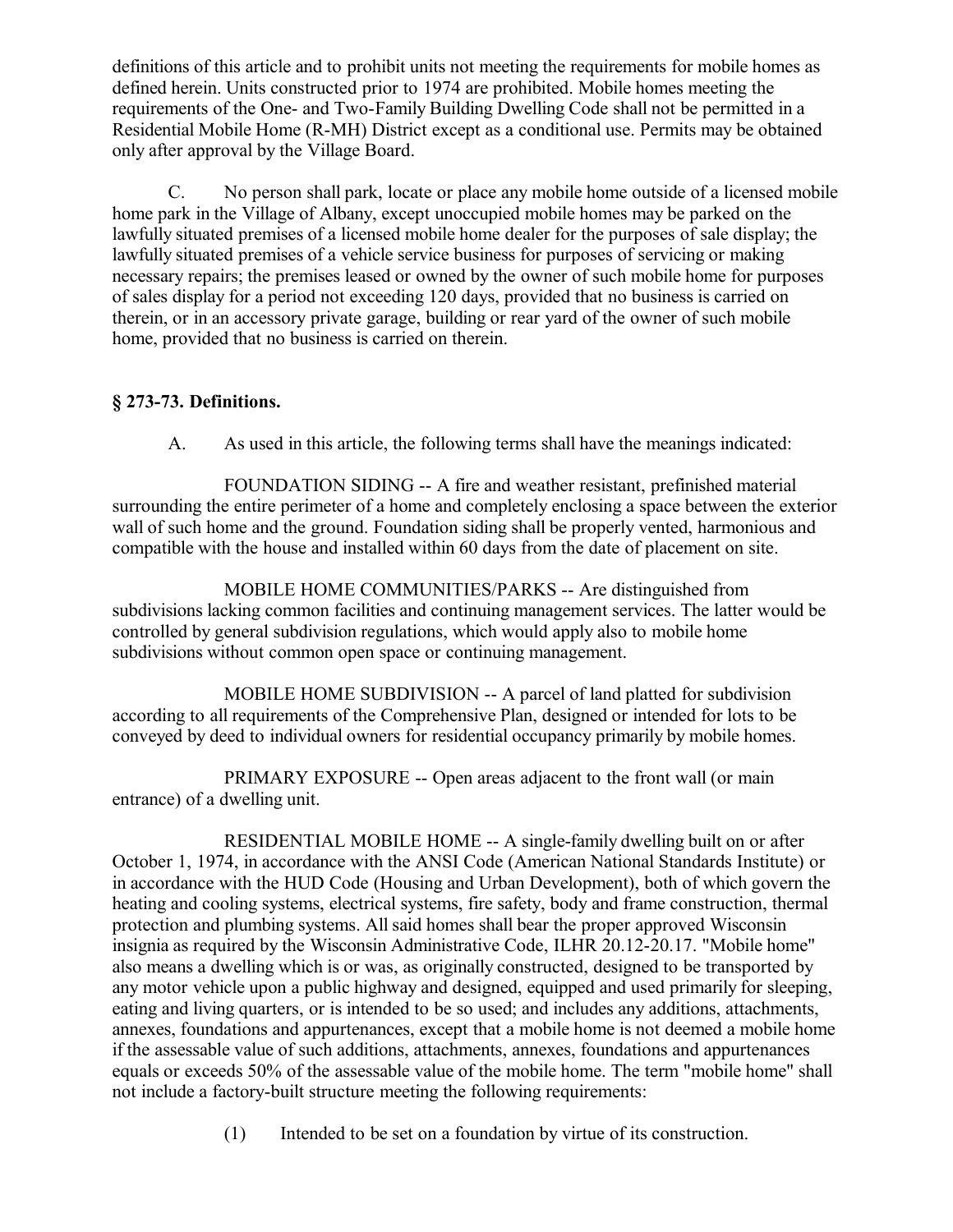(2) Which is normally transported only once, from the factory to the construction site.

(3) Which, from its very beginning, is designed to be permanently affixed to

land.

SECONDARY EXPOSURE -- Open areas adjacent to side and rear walls of a dwelling unit.

B. Statutory definitions. In addition to the above definitions, definitions contained in W.S.A. s. 66.058 shall also be applicable.

## **§ 273-74. Mobile home occupancy outside parks.**

A. Mobile homes legally located and occupied on premises outside a licensed mobile home park prior to the enactment of this chapter may be continued in such location. Such nonconforming use shall be automatically terminated upon a discontinuance for any reason for 12 consecutive months or if the total structural repairs and alterations to the mobile home exceed 50% of the net value.

B. Nothing herein shall prevent the owner of a mobile home under Subsection A hereof from replacing the mobile home with a newer model, provided that the replacement unit meets all applicable standards of construction in the industry existing as of the date of replacement, not at the date of manufacture of the replacement unit.

### **§ 273-75. Permits for construction, alterations or extension.**

A. Required. No person shall construct, alter or extend any mobile home park within the limits of the village unless he holds a valid permit issued by the Village Board in the name of such person for the specific construction, alteration or extension proposed.

B. Determination of public interest required. No permit for the construction, alteration or extension of any mobile home park shall be issued by the Village Board unless the issuance thereof shall first be determined to be in the best interests of the village.

C. Applications. All applications for permits shall contain the following:

- (1) Name and address of applicant.
- (2) Location and legal description of the mobile home park.

(3) Complete engineering plans and specifications of the proposed park showing, but not limited to, the following:

- (a) Area and dimension of the tract of land.
- (b) Number, location and size of all mobile home lots.
- (c) Location and width of roadways and walkways.
- (d) Location of water and sewer lines and riser pipes.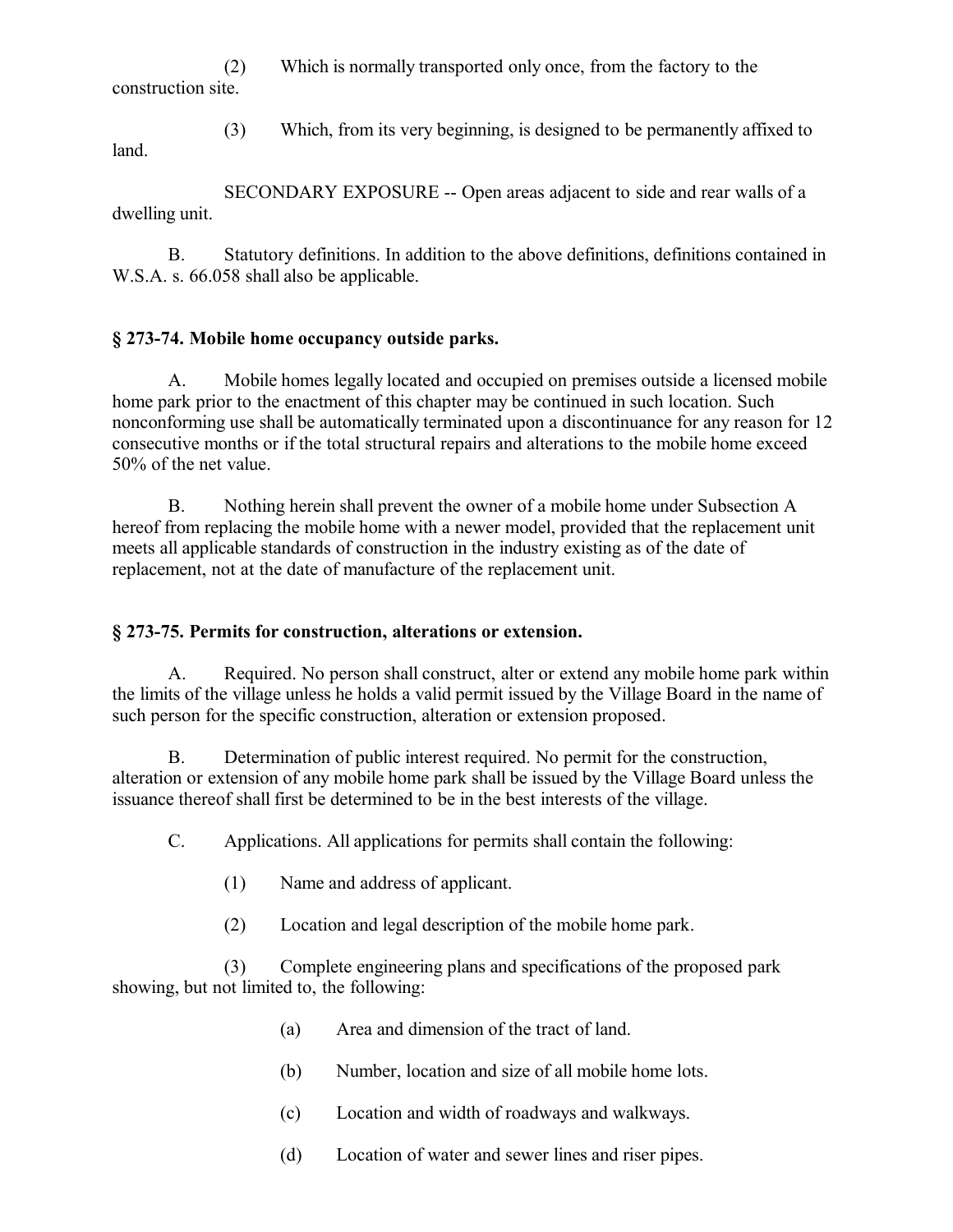(e) Plans and specifications of water supply and refuse and sewage

disposal facilities.

(f) Plans and specifications of all buildings constructed within the mobile home park.

(g) Such other plans and specifications and information as may reasonably be required by the Village Board.

D. Inspection fee. Applications for a permit shall be accompanied by a deposit of \$250, plus such amount as is otherwise normally required for the construction of buildings within the mobile home park. The applicant shall also agree to pay to the village such amounts as may be reasonably expended, from time to time, during construction, by the village for engineering inspections of all services and other facilities so as to verify compliance with this article and with the proposed plans and specifications of such mobile home park.[19](#page-50-0)

E. Assignment of permits. No permit, once issued, shall be assignable without the written consent of the Village Board.

F. Minimum home sites. No permit shall be issued unless the same shall be for the construction of not less than 20 mobile home sites.

# **§ 273-76. Mobile home park licenses.**

A. Required. No person shall operate any mobile home park within the village unless he holds a valid license issued annually by the Village Board in the name of such person for the specific mobile home park.

B. Determination of public interest required. No license for the operation of a mobile home park shall be issued by the Village Board unless the issuance thereof shall first be determined to be in the best interests of the village.

C. Application. The application for an original license shall be in writing, signed by the applicant, accompanied by an affidavit of the applicant as to the truth of the application and by the deposit of a fee of \$50 for each 50 mobile home lots, or fraction thereof, and shall contain: the name and address of the applicant; the location and legal description of the mobile home park; and a site plan of the mobile home park showing all mobile home lots, structures, roads, walkways and other service facilities, showing compliance with the construction permit and such other matters as may have been required by the Village Board.

D. Deposit. Applications for renewals of licenses shall be made, in writing, by the holders of the licenses and shall be accompanied by the deposit of a fee of \$50 for each 50 mobile home lots, or fraction thereof, and shall contain any change in the information submitted since the original license was issued or the latest renewal was granted.

E. Notice of transfer of interest. Every person holding a license shall give notice, in writing, to the Village Clerk-Treasurer within three days after having sold, transferred, given away or otherwise disposed of any interest in or control of any mobile home park. Such notice shall include the name and address of the person succeeding to the ownership or control of such mobile home park. Upon application, in writing, for transfer of the license and deposit of a fee of

<span id="page-50-0"></span><sup>19</sup> Editor's Note: Amended at time of adoption of Code (see Ch. 1, General Provisions, Art. I).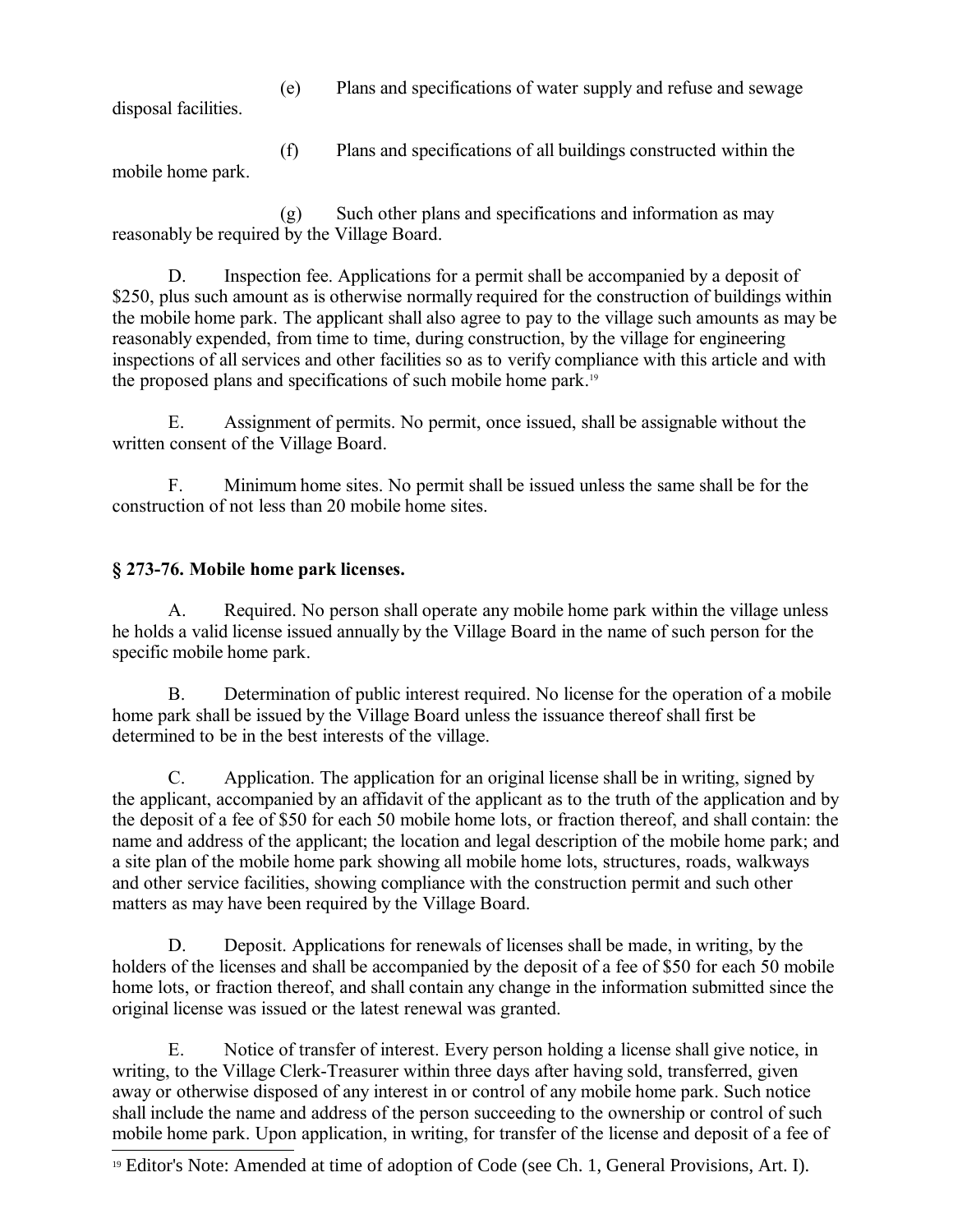\$10, the license may be transferred if the mobile home park is in compliance with all applicable provisions of this article and if the transfer shall be in the best interests of the village. The transfer of any license shall not be unreasonably withheld.

F. Hearing on rejection. Any person whose application for a license under this article has been denied may request and shall be granted a hearing on the matter before the Village Board under the procedure provided by § 273-80.

G. Rules and regulations. The Village Board may, from time to time, ordain and propose such other rules, regulations and requirements, as to the construction and maintenance of said mobile home park, and as to the operation and use thereof, as the Village Board shall deem necessary or advisable to and for the health, safety and general welfare of the residents of such mobile home park and of the village.

H. Licenses not assignable without consent. No license, once issued, shall be assignable without the written consent of the Village Board.

# **§ 273-77. Inspection of mobile home parks.**

A. Board to make. The Village Board or its authorized designees shall make such inspections as are necessary to determine satisfactory compliance with this chapter.

B. Right to enter for inspection and investigation. The Village Board and its authorized agents shall have the power to enter at reasonable times upon any private or public property for the purpose of inspecting and investigating conditions relating to the enforcement of this article.

C. Inspection and copying of record. The Village Board and its authorized agents may inspect and copy the register containing a record of all residents of the mobile home park.

D. Management's duty to permit access. The park management shall give the Village Board and its agents free access to all lots at reasonable times for the purpose of inspection.

E. Occupant's duty to give access. Every occupant of a mobile home park shall give the owner thereof, or his agent or employee, access to any part of such mobile home park at reasonable times for the purpose of making such repairs or alterations as are necessary to effect compliance with this article.

### **§ 273-78. Notices, hearings and orders.**

A. Order to discontinue violation. Whenever the Village Board determines that there are reasonable grounds to believe that there has been a violation of any provision of this article, the Village Board may order the discontinuance of such violation and shall give notice of such alleged violation to the person to whom the permit or license was issued. Such notice shall:

- (1) Be in writing.
- (2) Include a statement for the reasons of its issuance.
- (3) Allow a reasonable time for the performance of the act it requires.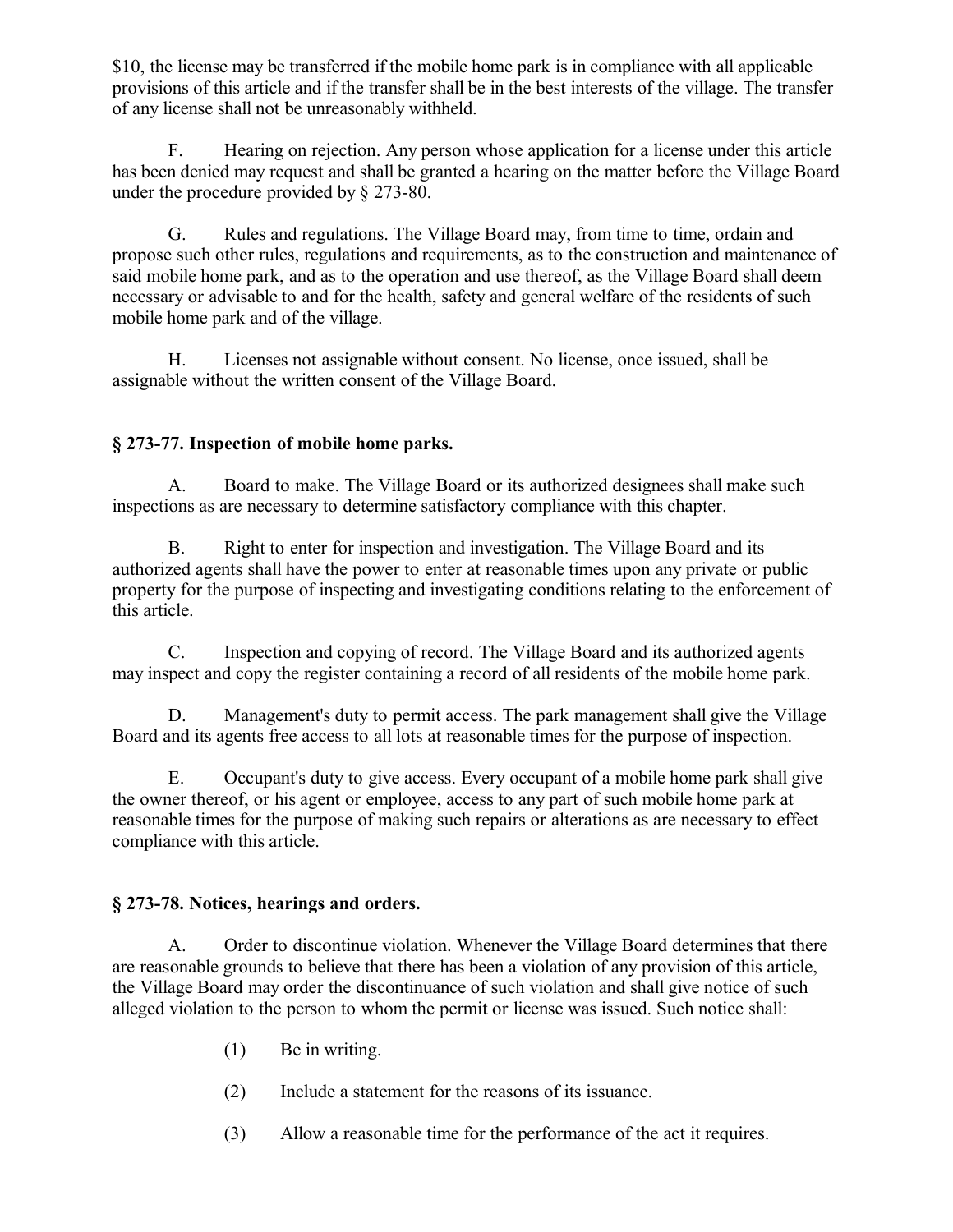(4) Contain an outline of remedial action which, if taken, will effect compliance with the provisions of this article. Such notice and order shall have been properly served when a copy thereof has been sent by registered United States Mail to the last registered post office of the permittee or licensee as registered with the Village Clerk-Treasurer or when the same has been personally served upon the attorney-in-fact of such permittee or licensee or when the same shall have been served in any other manner as provided by the Wisconsin Statutes for the service of process.

B. Hearing. Any person affected by any notice which has been issued in connection with the enforcement of any provisions of this article may request and shall be granted a hearing on the matter before the Village Board, provided that such person shall file in the office of the Village Board a written petition requesting such hearing and setting forth a brief statement of the grounds thereof within 10 days after the day such notice or order was served.

C. Stay of order. The filing of the request for a hearing shall operate as a stay of the notice and of the order except in the case of an order issued under Subsection D. Upon receipt of such petition, the Village Board shall set a time and place for such hearing and shall give the petitioner written notice thereof. At such hearing, the petitioner shall be given an opportunity to be heard and to show why such notice and order should be modified or withdrawn. The hearing shall be commenced not later than 10 days after the day on which the petition was filed, provided that upon application of the petitioner, the Village Board may postpone the date of the hearing for a reasonable time beyond such ten-day period when in its judgment the petitioner has submitted good and sufficient reasons for such postponement.

D. Board to make findings; suspension or revocation. Upon the expiration of the time required in such notice or order, or after such hearing, as the case may be, the Village Board shall make findings as to the compliance with the provisions of this article and shall issue an order, in writing, sustaining, modifying or withdrawing the notice and order, which shall be served as provided in Subsection A. Upon failure of the mobile home park to comply with such order, either as sustained or modified, the license of the mobile home park affected by the order may be suspended or revoked.

E. Emergency orders. Whenever the Village Board finds that an emergency exists which requires immediate action to protect the public health, it may, without notice or hearing, issue an order reciting the existence of such an emergency and requiring that such action be taken as it may deem necessary to meet the emergency, including the suspension of the permit or license. Notwithstanding any other provisions of this chapter, such order shall be effective immediately. Any person to whom such an order is directed shall comply therewith immediately, but upon petition to the Village Board shall be afforded a hearing as soon as possible.

# **§ 273-79. Site suitability.**

A. General requirements. Conditions of soil, groundwater level, drainage and topography shall not create hazards to the property or the health or safety of the occupants. The site shall not be exposed to objectionable smoke, noise, odors or other adverse influences, and no portion subject to unpredictable and/or sudden flooding, subsidence or erosion shall be used for any purpose which would expose persons or property to hazards.

B. Soil and ground cover requirements. Exposed ground surfaces in all parts of every mobile park shall be paved or covered with stone screenings or other solid materials or protected with a vegetative growth that is capable of preventing soil erosion and of eliminating objectionable dust.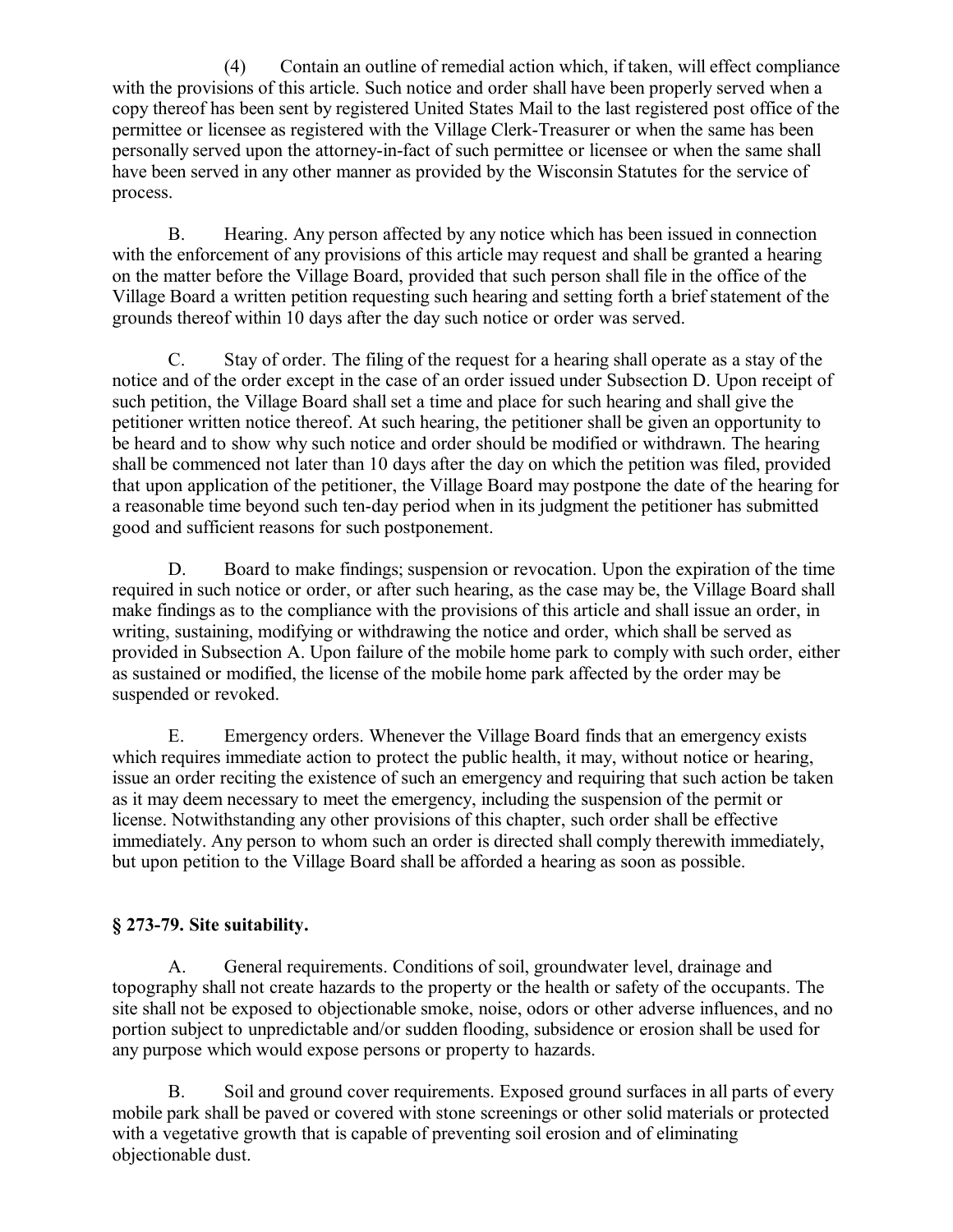C. Site drainage requirements. The ground surface in all parts of every mobile home park shall be graded and equipped to drain all surface water in a safe, efficient manner.

D. Park areas for nonresident uses.

(1) No part of any park shall be used for nonresidential purposes, except such uses that are required for the direct servicing and well-being of park residents and for the management and maintenance of the park.

(2) Nothing contained in this section shall be deemed as prohibiting the sale of a mobile home located on a mobile home stand and connected to the pertinent utilities.

E. Required separation between mobile homes. Each mobile home unit and each accessory or service building shall be located not less than 10 feet from a mobile home unit lot line and not less than 20 feet from another mobile home unit or accessory building.

F. Required recreation areas.

(1) There shall be one or more recreation areas which shall be easily accessible to all park residents.

(2) The aggregate size of such recreation areas shall be in an amount equal to not less than 100 square feet multiplied by the number of mobile homes for which such mobile home park is designed to accommodate. The design and placement of such recreation area(s) shall be approved by the Village Board.

(3) Recreation areas shall be so located as to be free of traffic hazards and should, where the topography permits, be centrally located.

G. Required setbacks, buffer strips and screening.

(1) All mobile homes shall be located at least 25 feet from any park property boundary line abutting upon a public street or highway and at least 25 feet from other park property boundary lines.

(2) There shall be a minimum distance of 10 feet between the mobile home stand and abutting park street.

(3) All proposed landscaping and screening shall be as required and approved by the Village Board as part of the original plans and specifications.

(4) The minimum lot area per unit shall be 3,000 square feet.

H. Barbecue pits, fireplaces, stoves and incinerators. Cooking shelters, barbecue pits, fireplaces, woodburning stoves and incinerators shall be so located, constructed, maintained and used as to minimize fire hazards and smoke nuisance, both on the property on which used and on neighboring property. No open fire shall be permitted except in facilities provided. No open fire shall be left unattended. No fuel shall be used and no material burned which emits dense smoke or objectionable odors.

I. Refuse handling.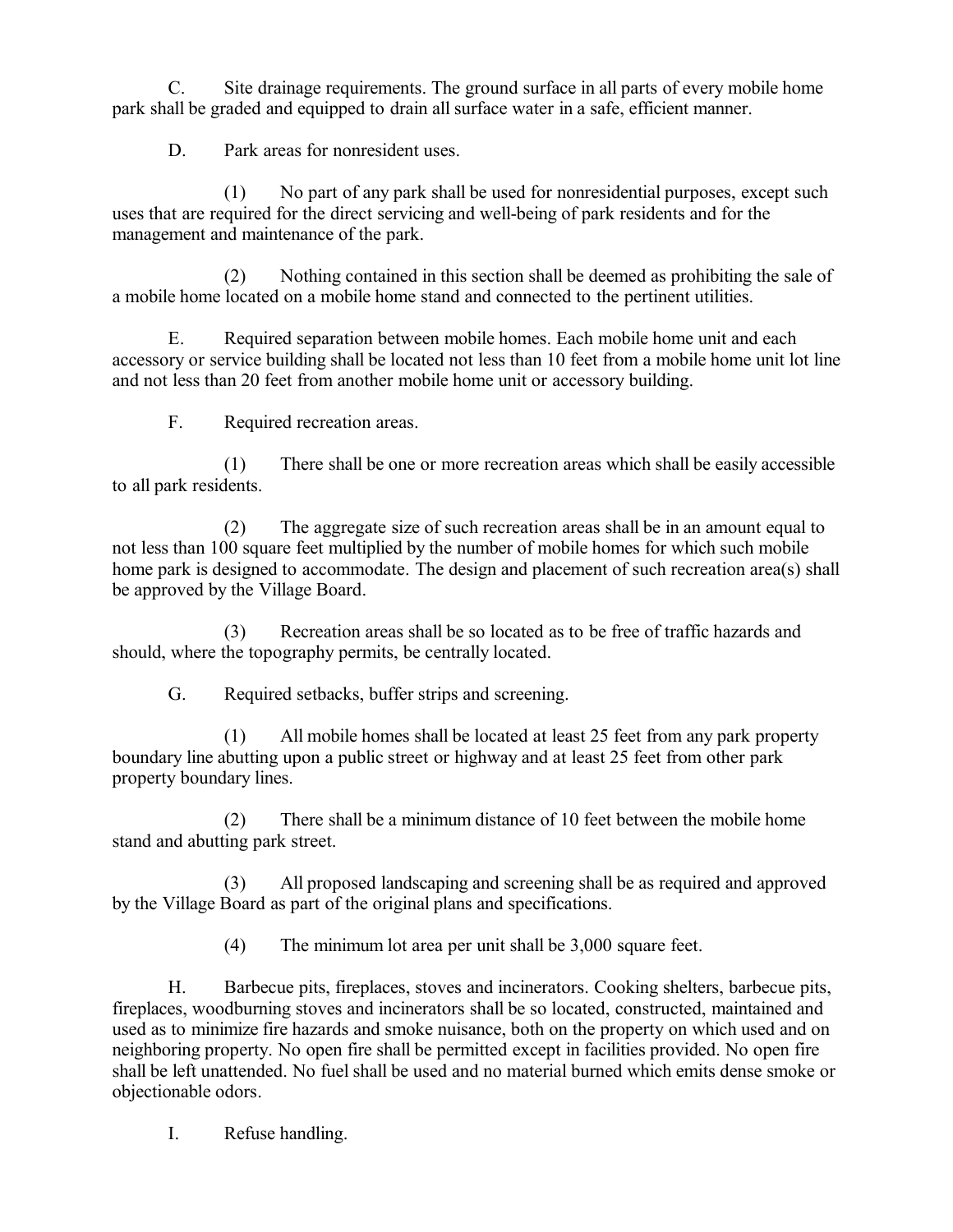(1) The storage, collection and disposal of refuse in the mobile home park shall be conducted as to create no health hazards, rodent harborage, insect breeding areas, accident or fire hazards or air pollution.

(2) All refuse shall be stored in flytight, watertight and rodentproof containers, which shall be located not more than 150 feet from any mobile home lot. Containers shall be provided by the park management in sufficient number and capacity to properly store all refuse.

(3) All refuse containing garbage shall be collected at least weekly. Where suitable collection service is not available from municipal or private agencies, the mobile home park operator shall provide this service. All refuse shall be collected and transported in covered vehicles or covered containers.

J. Parks to be free of insects and rodents. The park management shall keep the grounds, buildings and structures free of insect and rodent harborage and infestation. Extermination methods and other measures to control insects and rodents shall conform with the requirements of the Village Board.

K. Parks to be free of accumulations of debris. Parks shall be maintained free of accumulations of debris which may provide rodent harborage or breeding places for flies, mosquitoes and other pests.

L. Storage areas not to be rodent harborages. Storage areas shall be so maintained as to prevent rodent harborage; lumber, pipe and other building materials shall be stored at least one foot above the ground.

M. Screening to prevent infestation. Where the potential for insect and rodent infestation exists, all exterior openings in or beneath any structure shall be appropriately screened with wire mesh or other suitable materials.

N. Control of weeds and grass. The growth of brush, weeds and grass shall be controlled to prevent harborage of ticks, chiggers and other noxious insects. Parks shall be so maintained as to prevent the growth of ragweed, poison ivy, poison oak, poison sumac and other noxious weeds considered detrimental to health. Open areas shall be maintained free of heavy undergrowth of any description.

O. Fire extinguishers. Portable fire extinguishers, as prescribed by law and rated for Class B and C fires, shall be kept in service buildings and at other locations, conveniently and readily accessible for use by all occupants, and shall be maintained in good operating condition.

P. Occupancy must exceed 90 days. The park management shall not enter into any lease or otherwise permit any mobile home occupancy in the park for any period of less than 90 days, excusable emergencies only excepted.

Q. Leases to incorporate village rules. The park management shall adopt and include into their leases, by reference, such rules and regulations as shall be reasonably required by the Village Board for the general health, safety and welfare of such mobile home park and of the village, and shall cause the eviction of any tenants of said mobile home park who violate the same.

R. Post office address; attorney-in-fact to be appointed. Every permittee and licensee shall register his official post office address with the Village Clerk-Treasurer and shall execute and irrevocably appoint an attorney-in-fact, who shall at all times be a bona fide resident of Green County, Wisconsin, upon whom may be served any summons, complaint, pleadings, process,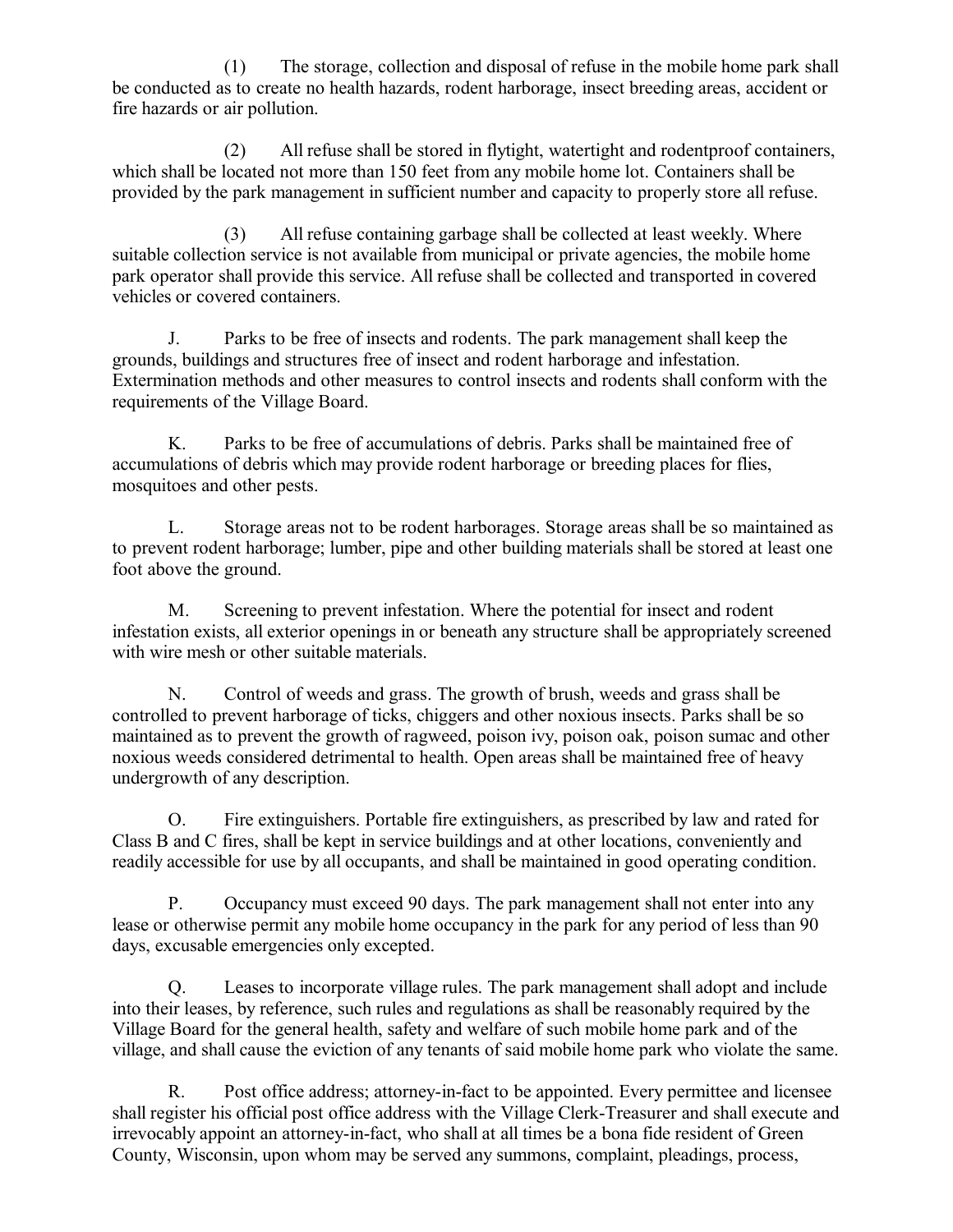order or notice in any action, proceedings or matter concerning said mobile home park and arising out of the construction, maintenance or use of said mobile home park.

## **§ 273-80. Responsibilities of park management.**

A. Operation; supervision. The person to whom a license for a mobile home park is issued shall operate the park in compliance with this article and shall provide adequate supervision to maintain the park, its facilities and equipment in good repair and in a clean and sanitary condition.

B. Duty to inform occupants. The park management shall notify park occupants of all applicable provisions of this article and inform them of their duties and responsibilities under this article.

C. Placing of mobile homes. The park management shall supervise the placement of each mobile home on its mobile home stand, which includes securing its stability and installing all utility connections.

D. Park register. The park management shall maintain a register containing the names of all park occupants, identified by lot number or street address and motor vehicle license numbers. A true copy of such register listing of all such information and all monthly changes as of the first day of each month shall be mailed to the Village Clerk-Treasurer by the park management on or before the 10th day of each month.

## **§ 273-81. Responsibilities of park occupants.**

A. Compliance; maintenance of lots. The park occupant shall comply with all applicable requirements of this article and shall maintain his mobile home lot, its facilities and equipment in good repair and in a clean and sanitary condition.

B. Placing of home; installation of utility connections. The park occupant shall be responsible for proper placement of his mobile home on its mobile home stand and proper installation of all utility connections in accordance with the instructions of the park management.

C. Pets. Pets shall not be permitted to run at large or to commit any nuisance within the limits of any mobile home lot.

D. Additions. Skirtings, porches, awnings and other additions may be installed only if permitted and approved by the park management. When installed, they shall be maintained in good repair and fully comply with the provisions of Chapter 86, Building Construction.

E. Storage area. The space immediately underneath a mobile home shall be used for storage only if permitted by the park management. If permitted, the following conditions shall be satisfied:

(1) The storage area shall be provided with a base of impervious material.

(2) Stored items shall be located so as not to interfere with the underneath inspection of the mobile home.

(3) The storage area shall be enclosed by skirting.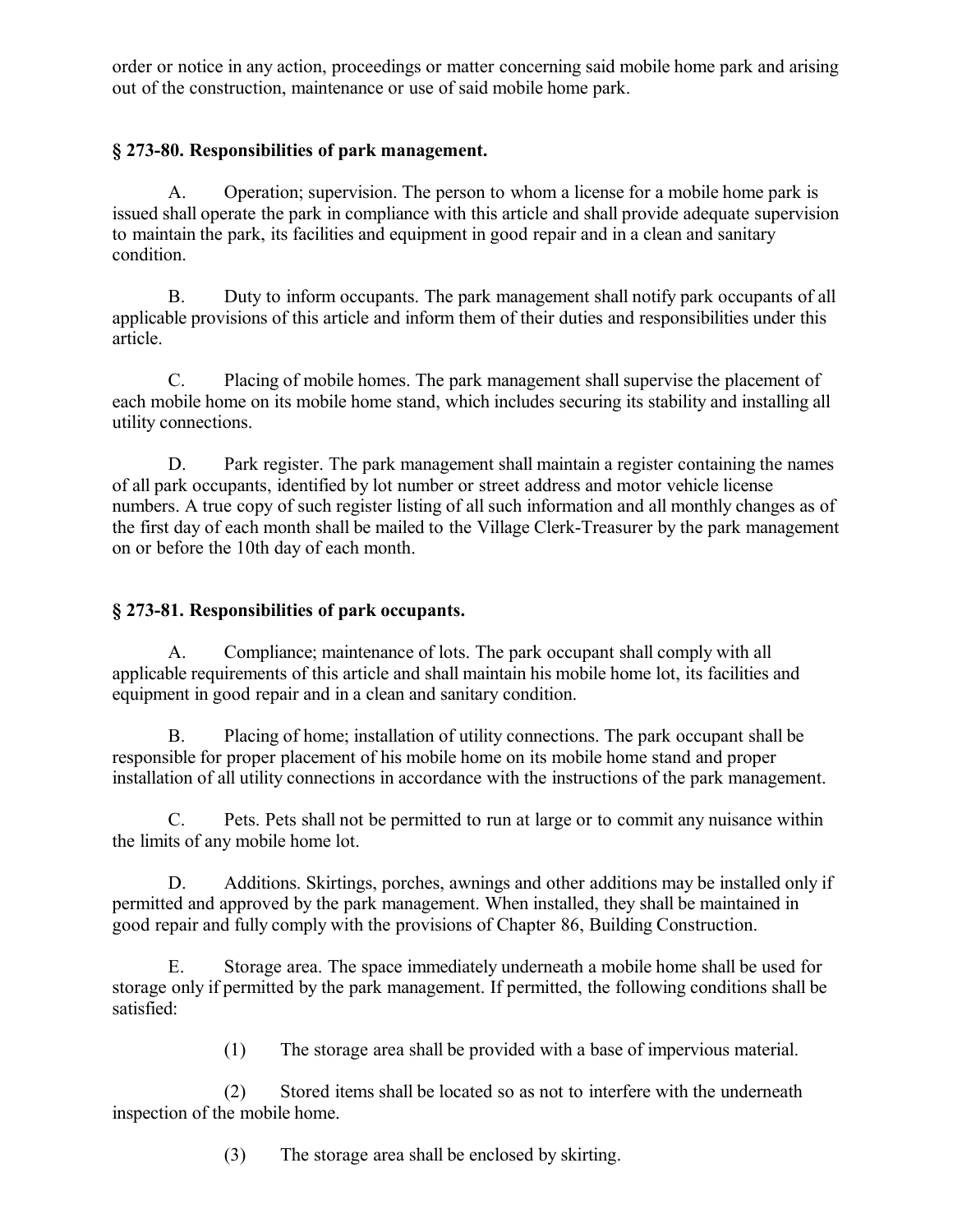### ARTICLE XII **Administration**

#### **§ 273-82. General administrative system.**

 This chapter contemplates an administrative and enforcement officer entitled the "Zoning Administrator" to administer and enforce the same. Certain considerations, particularly with regard to granting of permitted conditional uses, planned unit development conditional uses, changes in zoning districts and Zoning Map and amending the text of this chapter require review and recommendation by the Plan Commission and ultimate action by the Village Board. A Zoning Board of Appeals is provided to assure the proper administration of this chapter and to avoid arbitrariness.

#### **§ 273-83. Zoning Administrator.**

 The Village Board shall designate a village official to serve as the Zoning Administrator and as the administrative enforcement officer for the provisions of this chapter. The duty of the Zoning Administrator shall be to interpret and administer this chapter and to issue, after on-site inspection, all permits required by this chapter. The Zoning Administrator shall further:

A. Maintain records of all permits issued, inspections made, work approved and other official actions.

B. Record the lowest floor elevations of all structures erected, moved, altered or improved in the floodland districts.

C. Establish that all necessary permits that are required for floodland uses by state and federal law have been secured.

D. Inspect all structures, lands and waters as often as necessary to assure compliance with this chapter.

E. Investigate all complaints made relating to the location of structures and the use of structures, lands and waters, give notice of all violations of this chapter to the owner, resident, agent or occupant of the premises and report uncorrected violations to the Village Attorney in a manner specified by him.

F. Prohibit the use or erection of any structure, land or water until he has inspected and approved such use or erection.

G. Request assistance and cooperation from the Police Department, Village Clerk-Treasurer, Building Inspector and Village Attorney as deemed necessary.

### **§ 273-84. Role of specific village officials in zoning administration.**

A. Plan Commission. The Plan Commission, together with its other statutory duties, shall make reports and recommendations relating to the plan and development of the village to the Village Board, other public officials and other interested organizations and citizens. In general, the Plan Commission shall have such powers as may be necessary to enable it to perform its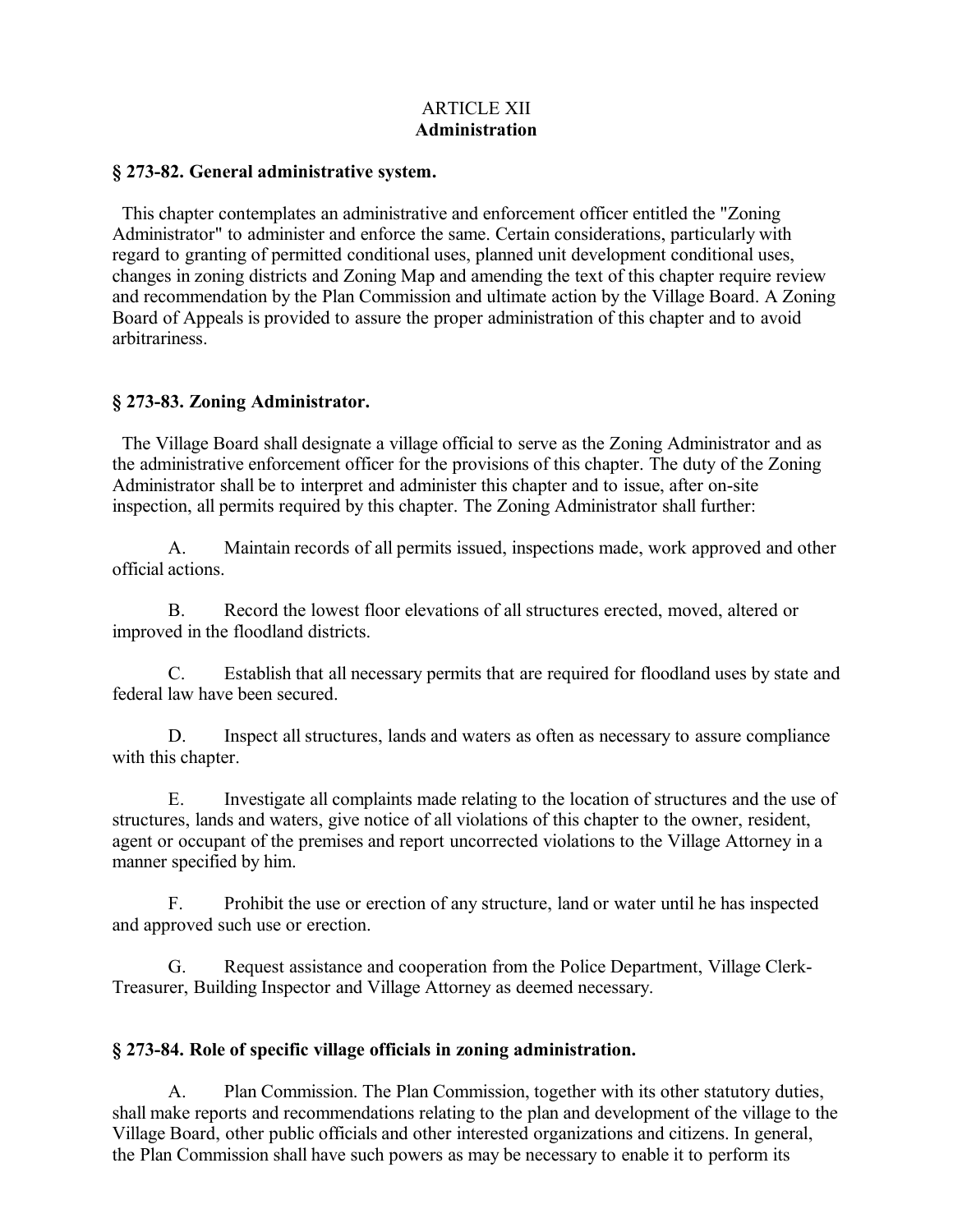functions and promote municipal planning. Under this chapter, its functions are primarily recommendatory to the Village Board pursuant to guidelines set forth in this chapter as to various matters and, always, being mindful of the intent and purposes of this chapter. Recommendations shall be in writing. A recording thereof in the Commission's minutes shall constitute the required written recommendation. The Commission may, in arriving at its recommendation, on occasion of its own volition, conduct its own public hearing.

B. Village Board. The Village Board, the governing body of the village, subject to recommendations by the Plan Commission, and the holding of public hearings by said Board has ultimate authority to grant permitted conditional uses, planned unit development conditional uses, planned unit development conditional uses, make changes and amendments in zoning districts, the Zoning Map and Supplementary Floodland Zoning Map, and to amend the text of this chapter. The Village Board may delegate to the Plan Commission the responsibility to hold some or all public hearings as required under this chapter.

C. Zoning Board of Appeals. A Zoning Board of Appeals is established to provide an appeal procedure for persons who deem themselves aggrieved by decisions of administrative officers in enforcement of this chapter. See Article XIV, Appeals, of this chapter for detail provisions.

# **§ 273-85. Zoning permit.**

A. Zoning permit required. No new structure, new use of land, water or air or change in the use of land, water or air shall hereafter be permitted and no structure or part thereof shall hereafter be located, erected, moved, reconstructed, extended, enlarged, converted or structurally altered without a zoning permit.

B. Applications for a zoning permit shall be made to the Zoning Administrator and shall include the following where pertinent and necessary for proper review:

(1) Names and addresses of the applicant, owner of the site, architect, professional engineer and contractor.

(2) Description of the subject site by lot, block and recorded subdivision or by metes and bounds; address of the subject site; type of structure; existing and proposed operation or use of the structure or site; number of employees; and the zoning district within which the subject site lies.

(3) Plat of survey prepared by a land surveyor registered in the State of Wisconsin or other map drawn to scale and showing such of the following as may be required by the Zoning Administrator: the location, boundaries, dimensions, uses, and size of the following: subject site; existing and proposed structures; existing and proposed easements, streets and other public ways; public utilities; off-street parking, loading areas and driveways; existing highway access restrictions; high water; channel, floodway and floodplain boundaries; and existing and proposed street, side and rear yards.

(4) Additional information as may be required by the Zoning Administrator or the Plan Commission and Village Board (if involved).

C. Action.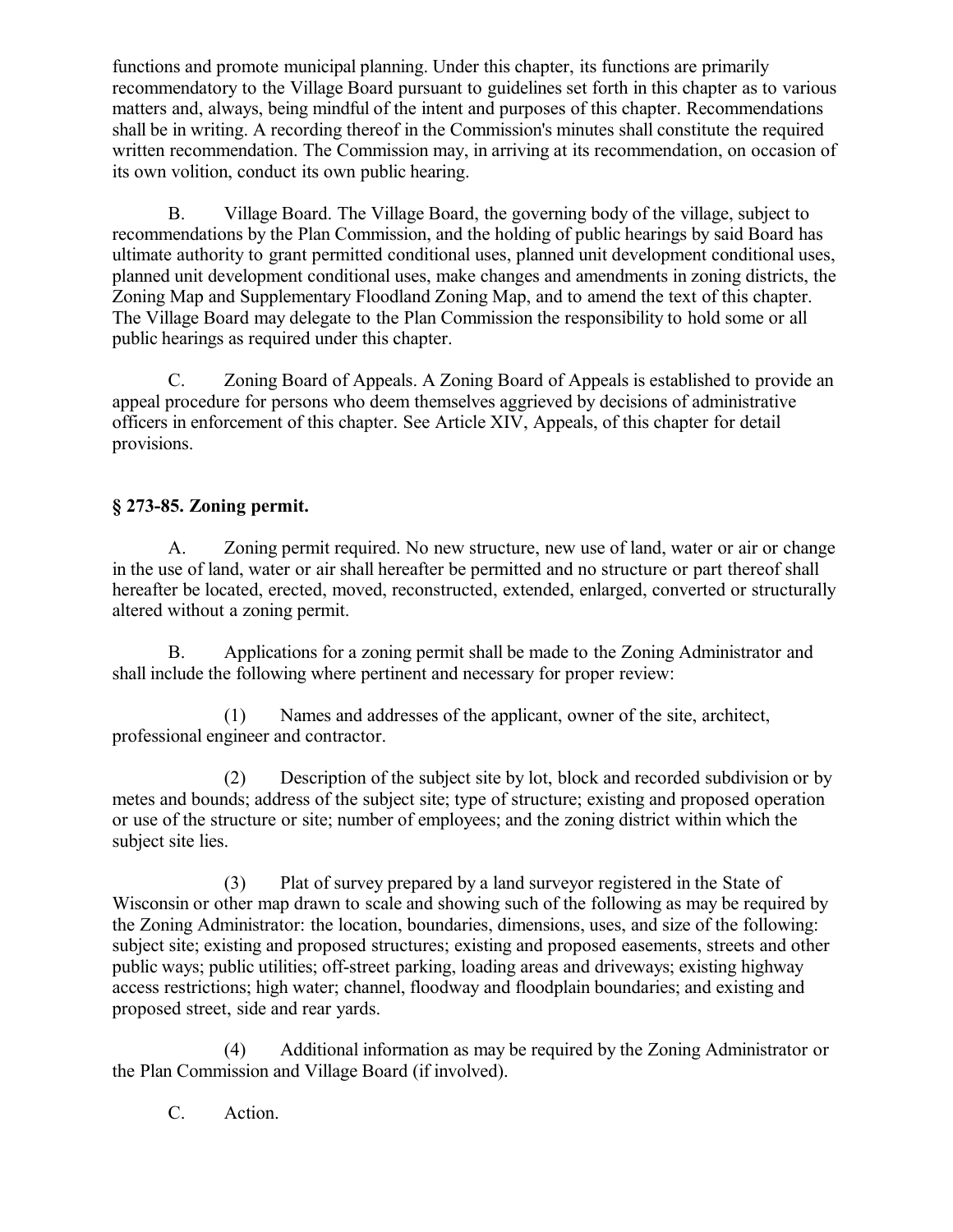(1) A zoning permit shall be granted or denied, in writing, by the Zoning Administrator within 30 days of application, and the applicant shall post such permit in a conspicuous place at the site.

(2) The permit shall expire within six months unless substantial work has commenced or within 18 months after the issuance of the permit if the structure for which a permit is issued is not substantially completed, in which case of expiration the application shall reapply for a zoning permit before commencing work on the structure.

(3) Any permit issued in conflict with the provisions of this chapter shall be null and void.

# **§ 273-86. Site plan approval.**

A. Site plan approval. All applications for zoning permits for any construction, reconstruction, expansion or conversion, except for one- and two-family residences in residential districts, shall require site plan approval by the Plan Commission in accordance with the requirements of this section.

B. Application. The applicant for a zoning permit shall also submit a site plan and sufficient plans and specifications of proposed buildings, machinery and operations to enable the Plan Commission or its expert consultants to determine whether the proposed application meets all the requirements applicable thereto in this chapter.

C. The Zoning Administrator shall make a preliminary review of the application and plans and refer them, along with a report of his findings, to the Plan Commission within 10 days. The Plan Commission shall review the application and may refer the application and plans to any expert consultants selected by the Village Board to advise whether the application and plans meet all the requirements applicable thereto in this chapter. Within 30 days of its receipt of the application, the Commission shall authorize the Zoning Administrator to issue or refuse a zoning permit.

D. Requirements. In acting on any site plan, the Plan Commission shall consider the following:

(1) The appropriateness of the site plan and buildings in relation to the physical character of the site and the usage of adjoining land areas.

(2) The layout of the site with regard to entrances and exits to public streets; the arrangement and improvement of interior roadways; the location, adequacy and improvement of areas for parking and for loading and unloading and shall, in this connection, satisfy itself that the traffic pattern generated by the proposed construction or use shall be developed in a manner consistent with the safety of residents and the community, and the applicant shall so design the construction or use as to minimize any traffic hazard created thereby.

(3) The adequacy of the proposed water supply, drainage facilities and sanitary and waste disposal.

(4) The landscaping and appearance of the completed site. The Plan Commission may require that those portions of all front, rear and side yards not used for off-street parking shall be attractively planted with trees, shrubs, plants or grass lawns and that the site be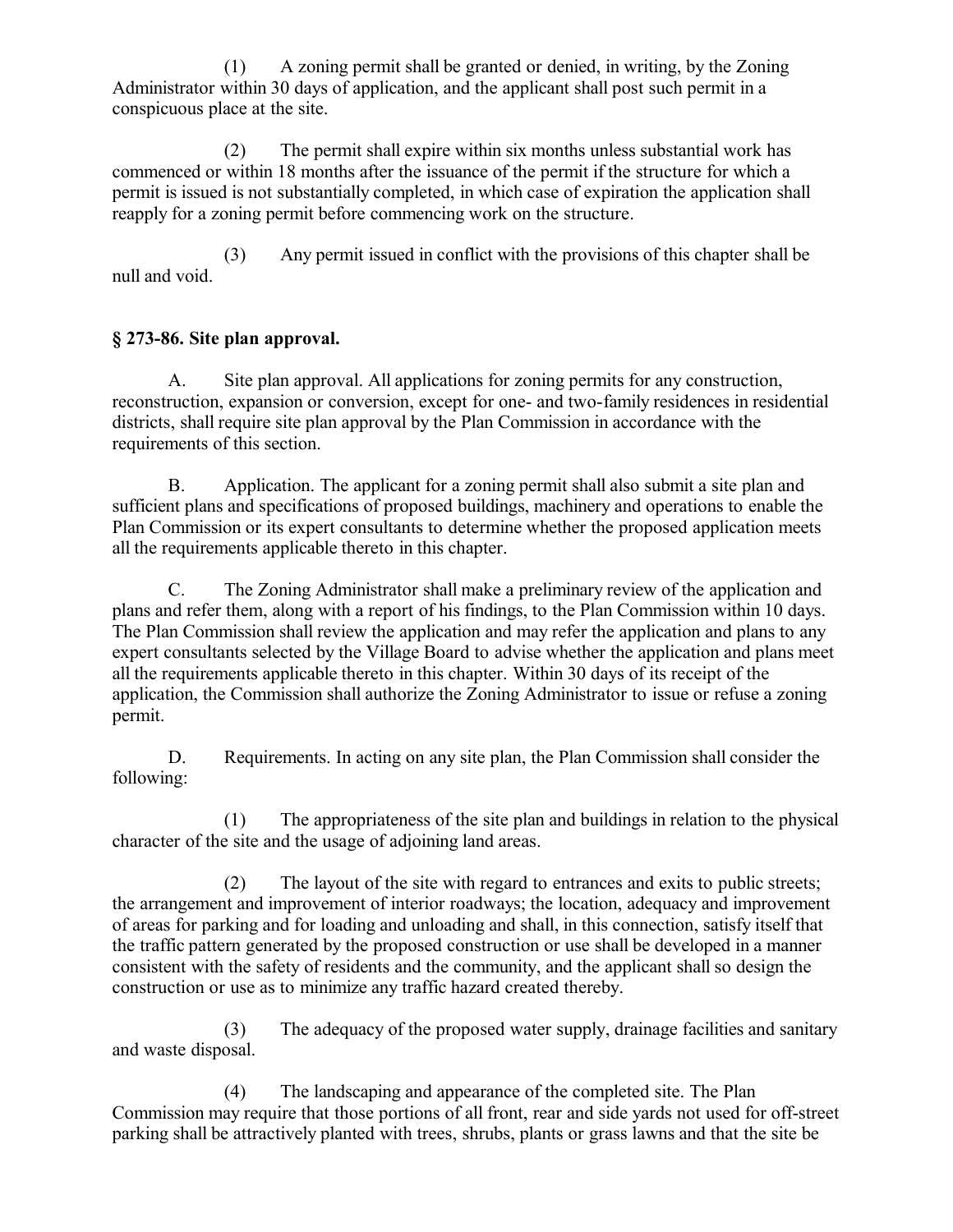effectively screened so as not to impair the value of adjacent properties nor impair the intent or purposes of this section.

E. Effect on municipal services. Before granting any site approval, the Plan Commission may, besides obtaining advice from consultants, secure such advice as may be deemed necessary from the Village Engineer or other municipal officials, with special attention to the effect of such approval upon existing municipal services and utilities. Should additional facilities be needed, the Plan Commission shall forward its recommendations to the Village Board and shall not issue final approval until the Village Board has entered into an agreement with the applicant regarding the development of such facilities.

## **§ 273-87. Violations and penalties.**

A. Violations. It shall be unlawful to use or improve any structure or land or to use water or air in violation of any of the provisions of this chapter. In case of any violation, the Village Board, the Zoning Administrator, the Plan Commission or any property owner who would be specifically damaged by such violation may cause appropriate action or proceeding to be instituted to enjoin a violation of this chapter or cause a structure to be vacated or removed.

B. Remedial action. Whenever an order of the Zoning Administrator has not been complied with within 30 days after written notice has been mailed to the owner, resident agent or occupant of the premises, the Village Board, the Zoning Administrator or the Village Attorney may institute appropriate legal action or proceedings.

C. Penalties. Any person, firm or corporation who fails to comply with the provisions of this chapter or any order of the Zoning Administrator issued in accordance with this chapter or resists enforcement shall, upon conviction thereof, be subject to a forfeiture and such additional penalties as provided for in Chapter 1, General Provisions, § 1-19.

### ARTICLE XIII **Amendments**

# **§ 273-88. Authority.**

 Whenever the public necessity, convenience, general welfare or good zoning practice requires, the Village Board may, by ordinance, change the district boundaries established by this chapter and the Zoning Map incorporated herein and/or the Supplementary Floodland Zoning Map incorporated herein, or amend, change or supplement the text of the regulations established by this chapter or amendments thereto. Such change or amendment shall be subject to the review and recommendation of the Plan Commission.

### **§ 273-89. Initiation of changes or amendments.**

 The Village Board, the Plan Commission, the Zoning Board of Appeals and other government bodies and any private petitioners may apply for an amendment to the text of this chapter to the district boundaries hereby established or by amendments hereto in the accompanying Zoning Map made a part of this chapter and/or the Supplementary Floodland Zoning Map to be made a part of this chapter by reference.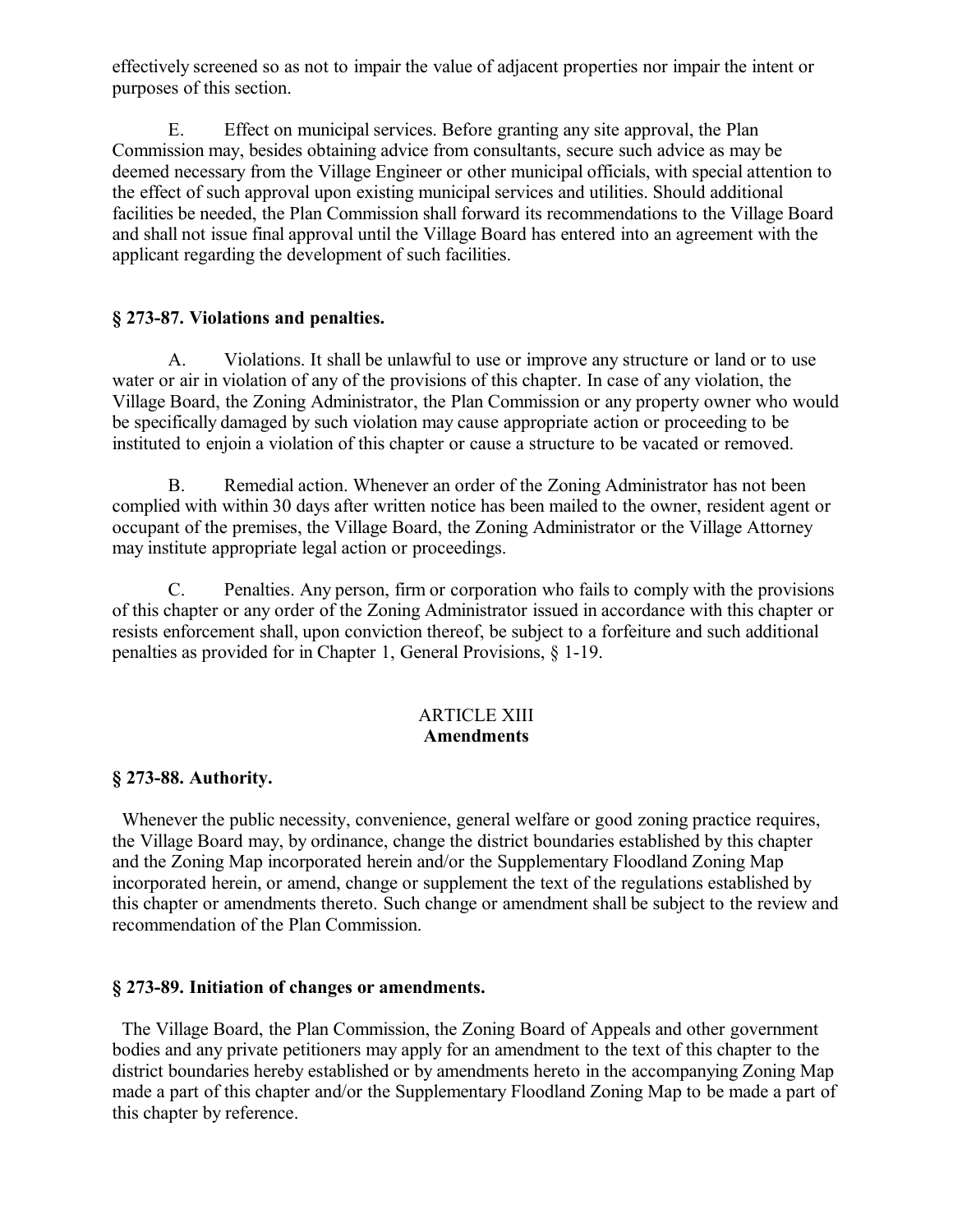## **§ 273-90. Procedure for changes or amendments.**

A. Application. Petitions for any change to the district boundaries and map(s) or amendments to the text regulations shall be addressed to the Village Board and shall be filed with the Zoning Administrator, describe the premises to be rezoned or the portions of text of regulations to be amended, list the reasons justifying the petition, specify the proposed use, if applicable, and have attached the following, if petition be for change of district boundaries:

(1) Plot plan, drawn to a scale of one inch equals 100 feet, showing the area proposed to be rezoned, its location, its dimensions, the location and classification of adjacent zoning districts and the location and existing use of all properties within 300 feet of the area proposed to be rezoned.

(2) Owners' names and addresses of all properties lying within 100 feet of the area proposed to be rezoned.

(3) Together with additional information as may be required by the Plan Commission or Village Board.

B. Recommendations. The Village Board or the Village Clerk-Treasurer shall cause the petition to be forwarded to the Plan Commission for its consideration and recommendation. The Plan Commission shall review all proposed amendments to the text and Zoning Map(s) within the corporate limits and shall recommend, in writing, that the petition be granted as requested, modified or denied. A recording of the recommendation in the Plan Commission's official minutes shall constitute the required written recommendation. In arriving at its recommendation, the Commission may, on occasion, of its own volition, conduct its own public hearing on proposed amendment(s).

C. Hearings.

(1) The Village Board, following receipt of recommendation of the Plan Commission, shall hold a public hearing at a time established by the Plan Commission upon each proposed change or amendment, giving notice of the time, place and the change or amendment proposed by publication of a Class 2 notice, under W.S.A. ch. 985. At least 10 days' prior, written notice shall also be given to the Clerk of any municipality within 1,000 feet of any land to be affected by the proposed change or amendment.

(2) The Village Board may delegate to the Plan Commission the responsibility to hold public hearings as required under this section.

D. Village Board's action. Following such hearing and after consideration of the Plan Commission's recommendations, the Village Board shall vote on the proposed ordinance effecting the proposed change or amendment. The Plan Commission's recommendations may only be overruled by 3/4 of the full Board membership.

E. Fee. The fee for a rezoning petition shall be \$25 plus publication and report costs.

# **§ 273-91. Protest.**

A. In the event of a protest against amendment to the Zoning Map, duly signed and acknowledged by the owners of 20% or more, either of the areas of the land included in such proposed change, or by the owners of 20% or more of the land immediately adjacent extending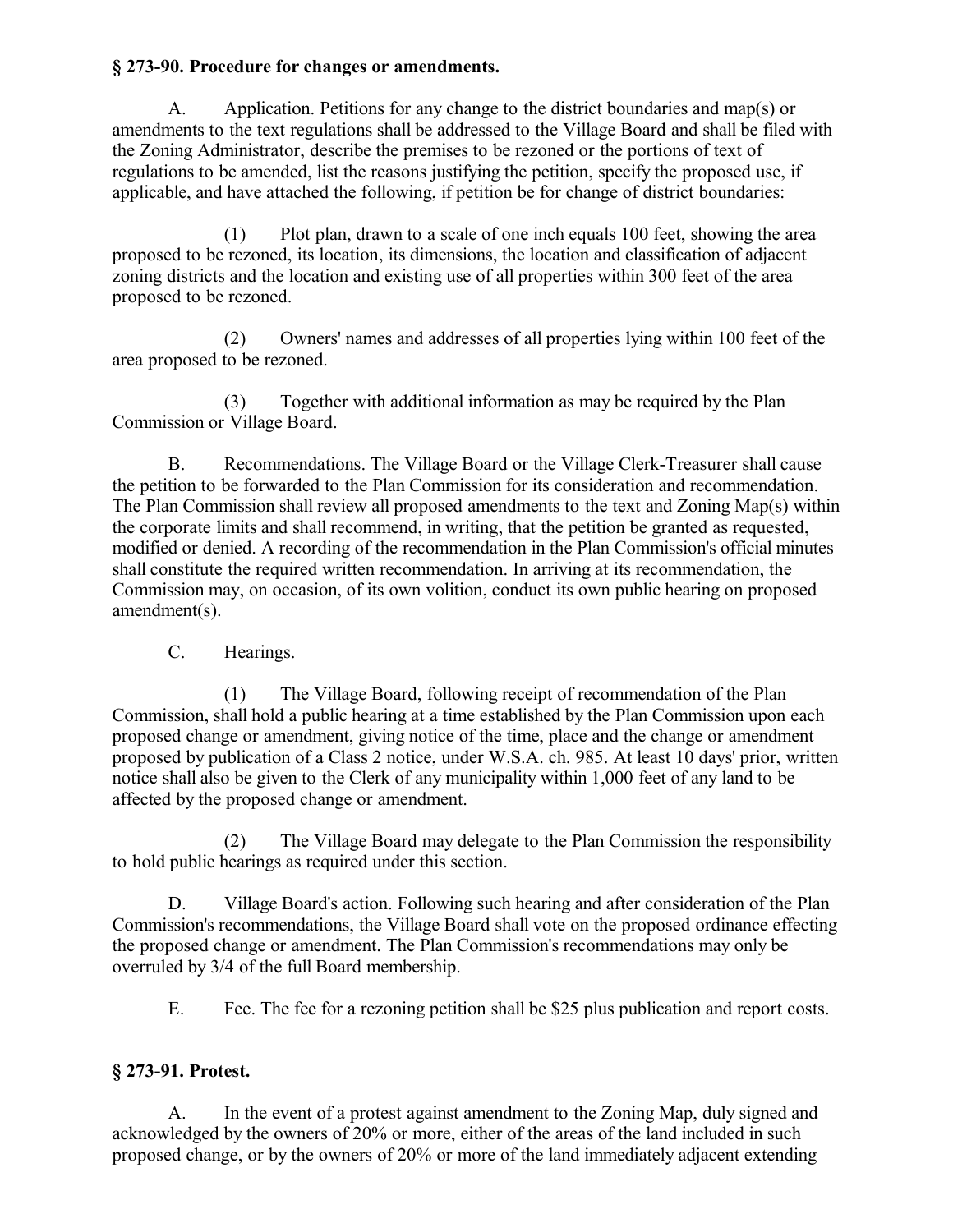100 feet therefrom, or by the owners of 20% or more of the land directly opposite thereto extending 100 feet from the street frontage of such opposite land, such changes or amendments shall not become effective except by the favorable vote of 3/4 of the full Village Board membership.

B. In the event of protest against amendment to the text of the regulations of this chapter, and acknowledged by 20% of the number of persons casting ballots in the last general election, it shall cause a three-fourths vote of the full Village Board membership to adopt such amendment.

## ARTICLE XIV **Appeals**

### **§ 273-92. Appeals to Zoning Board of Appeals.**

A. Scope of appeals. Appeals to the Board of Appeals may be taken by any person aggrieved or by any officer, department, board or bureau of the village affected by any decision of the administrative officer. Such appeal shall be taken within reasonable 30 days of the alleged grievance or judgment in question by filing with the officer(s) from whom the appeal is taken and with the Board of Appeals a notice of appeal specifying the grounds thereof, together with payment of a filing fee as may be established by the Village Board. The officer(s) from whom the appeal is taken shall forthwith transmit to the Board of Appeals all papers constituting the record of appeals upon which the action appealed from was taken.

B. Stay of proceedings. An appeal shall stay all legal proceedings in furtherance of the action appealed from, unless the officer from whom the appeal is taken certified to the Board of Appeals that, by reason of facts stated in the certificate, a stay would, in his opinion, cause immediate peril to life or property. In such cases, proceedings shall not be stayed otherwise than by a restraining order which may be granted by the Board of Appeals or by a court of record on application, on notice to the officer from whom the appeal is taken and on due cause shown.

C. Powers of Zoning Board of Appeals. In addition to these powers enumerated elsewhere in this  $Code^{20}$  $Code^{20}$  $Code^{20}$  the Board of Appeals shall have the following powers:

(1) Errors. To hear and decide appeals where it is alleged there is error in any order, requirement, decision or determination made by the Zoning Administrator or Building Inspector.<sup>[21](#page-61-1)</sup>

(2) Interpretations. To hear and decide application for interpretations of the zoning regulations and the boundaries of the zoning districts after the Plan Commission has made a review and recommendation.

(3) Substitutions. To hear and grant applications for substitution of more restrictive nonconforming uses for existing nonconforming uses, provided that no structural alterations are to be made and the Plan Commission has made a review and recommendation. Whenever the Board permits such a substitution, the use may not thereafter be changed without application.

<span id="page-61-0"></span><sup>20</sup>Editor's Note: See Ch. 16, Boards, Commissions and Committees, § 16-2.

<span id="page-61-1"></span><sup>21</sup>Editor's Note: Former § 273-92C(2), Variances, which immediately followed this subsection, was deleted at time of adoption of Code (see Ch. 1, General Provisions, Art. I).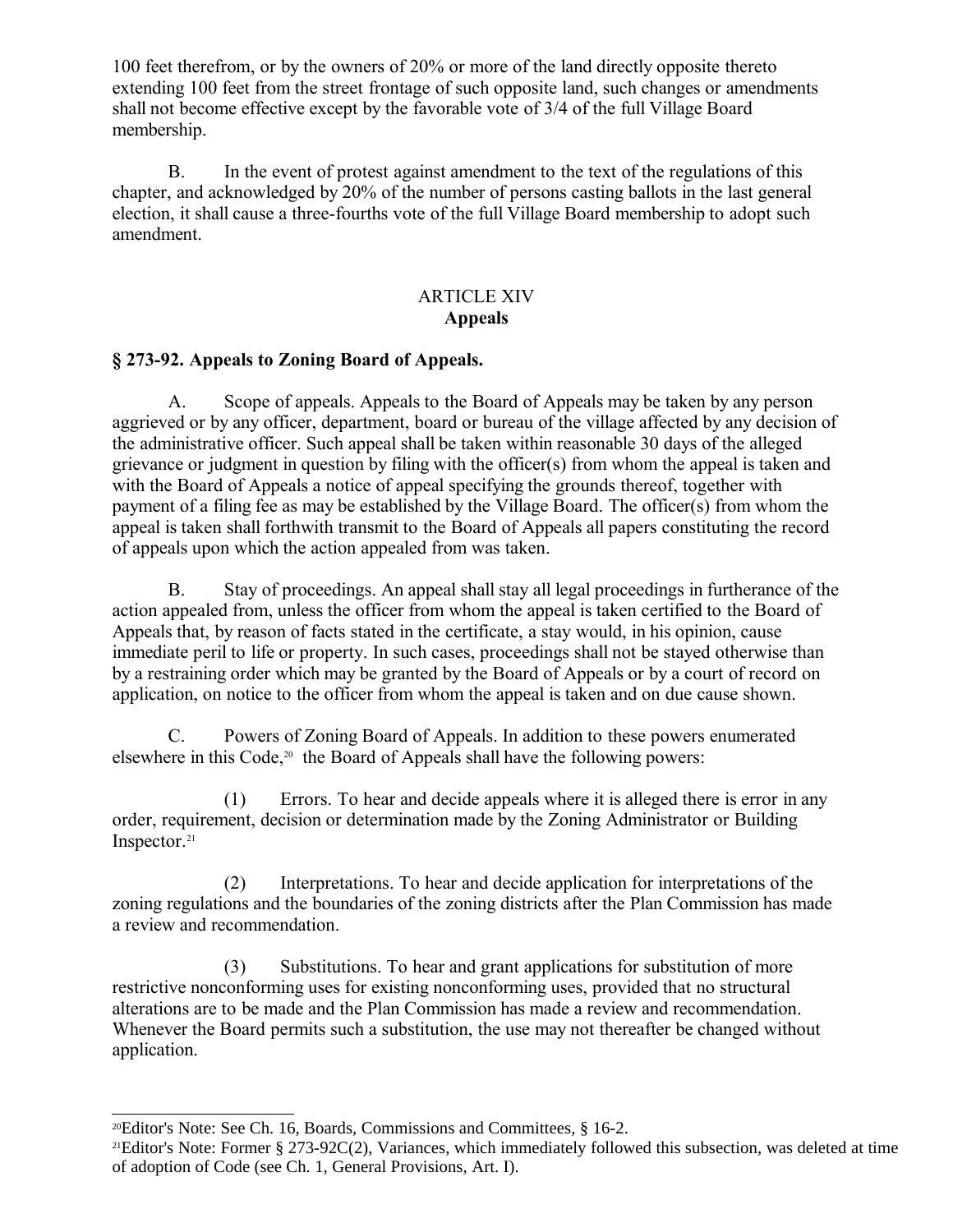(4) Unclassified uses. To hear and grant applications for unclassified and unspecified uses, provided that such uses are similar in character to the principal uses permitted in the district and the Plan Commission has made a review and recommendation.

(5) Temporary uses. To hear and grant applications for temporary uses in any district, provided that such uses are of a temporary nature, do not involve the erection of a substantial structure and are compatible with the neighboring uses, and the Plan Commission has made a review and recommendation. The permit shall be temporary, revocable, subject to any condition required by the Zoning Board of Appeals and shall be issued for a period not to exceed 12 months. Compliance with all other provisions of this chapter shall be required.

(6) Permits. The Board may reverse, affirm wholly or partly, modify the requirements appealed from and may issue or direct the issue of a permit.

### **§ 273-93. Hearing on appeals.**

 The Board of Appeals shall fix a reasonable time for the hearing, cause notice thereof to be published in the official newspaper not less than seven days prior thereto and cause notice to be given to the appellant or applicant and the administrative officer(s) appealed from by regular mail or by personal service not less than five days prior to the date of hearing. In every case involving a variance, notice shall also be mailed not less than five days prior to the hearing of the fee owners of records of all land within 100 feet of any part of the subject building or premises involved in the appeal.

### **§ 273-94. Decisions of Board of Appeals.**

A. Time frame. The Board of Appeals shall decide all appeals and applications within 30 days after the public hearing and shall transmit a signed copy of the Board's decision to the appellant or applicant and the Zoning Administrator.

B. Conditions. Conditions may be placed upon any zoning permit ordered or authorized by this Board.

C. Validity. Variances, substitutions or use permits granted by the Board shall expire within six months unless substantial work has commenced pursuant to such grant.

### **§ 273-95. Variations.**

A. Purpose.

(1) A request for a variance may be made when an aggrieved party can submit proof that strict adherence to the provisions of this chapter would cause him undue hardship or create conditions causing greater harmful effects than the initial condition. A variance granted to a nonconforming use brings that use into conformance with the district and zoning requirements.

(2) The Board of Appeals may authorize upon appeal, in specific cases, such variance from the terms of this chapter as will not be contrary to the public interest where, owing to special conditions a literal enforcement of the provisions of this chapter will result in unnecessary hardship and so that the spirit of this chapter shall be observed and substantial justice done. No variance shall have the effect of allowing in any district uses prohibited in that district,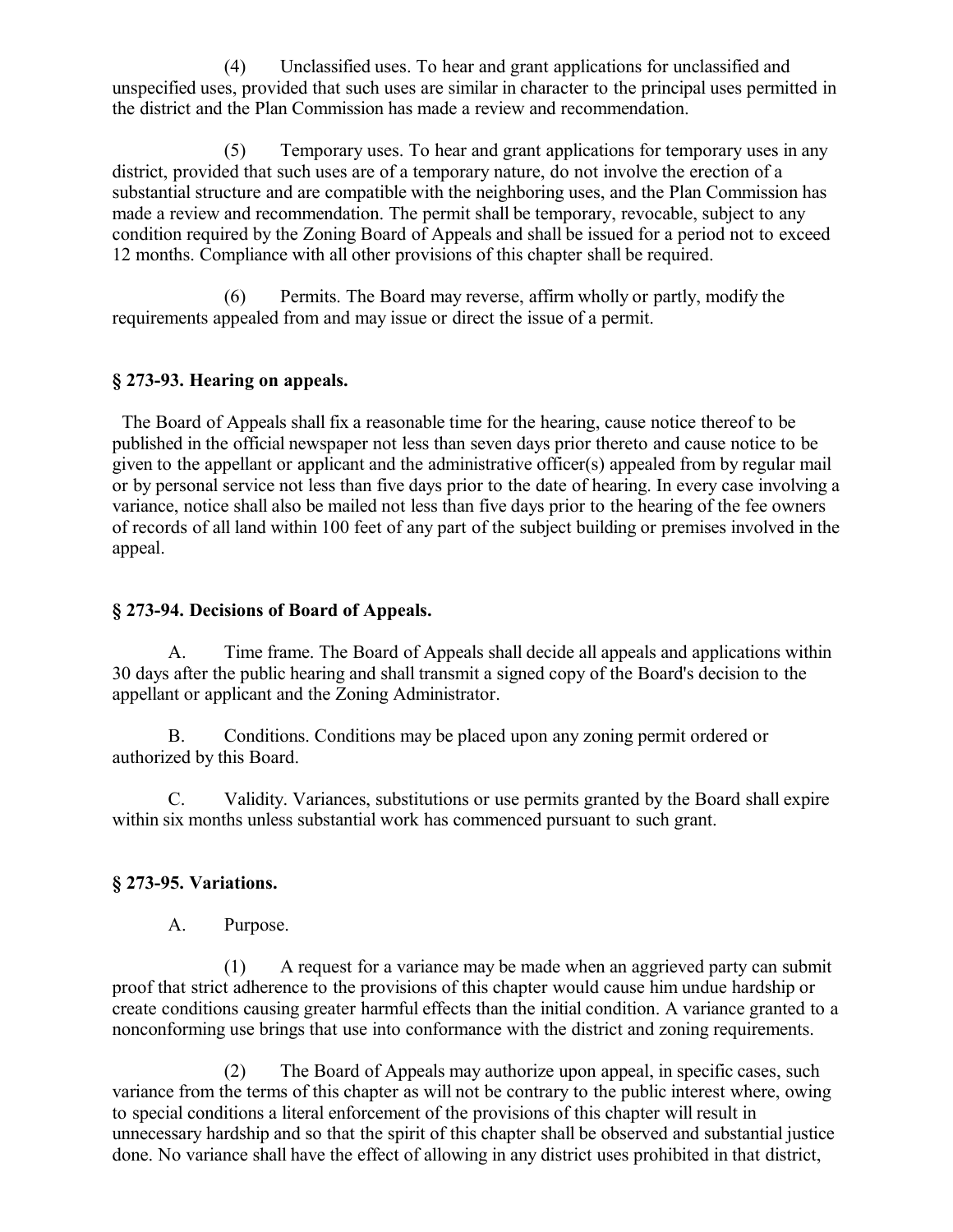permit a lower degree of flood protection than the flood protection elevation for the particular area or permit standards lower than those required by state law.

(3) For the purposes of this section, "unnecessary hardship" shall be defined as an unusual or extreme decrease in the adaptability of the property to the uses permitted by the zoning district which is caused by facts, such as rough terrain or good soil conditions, uniquely applicable to the particular piece of property as distinguished from those applicable to most or all property in the same zoning district.

B. Application for variation. The application for variation shall be filed with the Zoning Administrator, with a fee of \$50 plus publication and report costs. Applications may be made by the owner or lessee of the structure, land or water to be affected. The application shall contain the following information:

(1) Name and address of applicant and all abutting and opposite property owners of record.

(2) Statement that the applicant is the owner or the authorized agent of the owner of the property.

(3) Address and description of the property.

(4) A site plan showing an accurate depiction of the property.

(5) Additional information required by the Plan Commission, Village Engineer, Zoning Board of Appeals or Zoning Administrator.

(6) Fee receipt in the amount of \$25.

C. Public hearing of application. The Board of Appeals shall conduct at least one public hearing on the proposed variation. Notice of such hearing shall be given not more than 30 days and not less than 10 days before the hearing in one or more of the newspapers in general circulation in the village, and shall give due notice to the parties in interest, the Zoning Administrator and the Plan Commission. At the hearing the appellant or applicant may appear in person, by agent or by attorney. The Board shall thereafter reach its decision within 30 days after the final hearing and shall transmit a written copy of its decision to the appellant or applicant, Zoning Administrator, Plan Commission and Village Board.

D. Action of the Board of Appeals. For the Board to grant a variance, it must find that:

(1) Denial of variation may result in hardship to the property owner due to physiographical consideration. There must be exceptional, extraordinary or unusual circumstances or conditions applying to the lot or parcel, structure, use or intended use that do not apply generally to other properties or uses in the same district and the granting of the variance would not be of so general or recurrent nature as to suggest that this chapter should be changed.

(2) The conditions upon which a petition for a variation is based are unique to the property for which variation is being sought and that such variance is necessary for the preservation and enjoyment of substantial property rights possessed by other properties in the same district and same vicinity.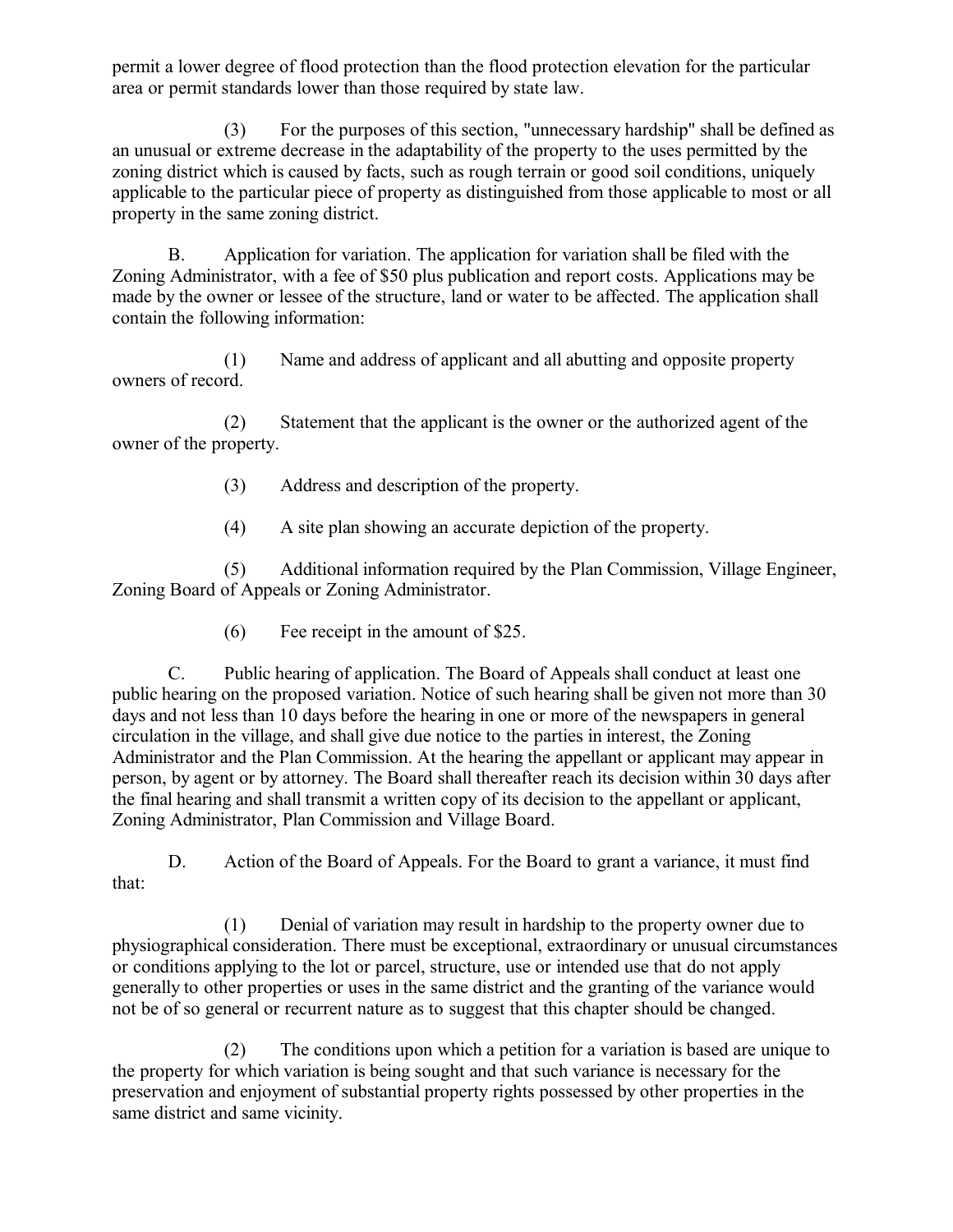(3) The purpose of the variation is not based exclusively upon a desire to increase the value or income potential of the property.

(4) The granting of the variation will not be detrimental to the public welfare or injurious to the other property or improvements in the neighborhood in which the property is located.

(5) The proposed variation will not undermine the spirit and general and specific purposes of this chapter.

E. Conditions. The Board of Appeals may impose such conditions and restrictions upon the premises benefited by a variance as may be necessary to comply with the standards established in this section.

#### **§ 273-96. Review by court of record.**

 Any person or persons aggrieved by any decision of the Board of Appeals may present to a court of record a petition, duly verified, setting forth that such decision is illegal and specifying the grounds of the illegality. Such petition shall be presented to the court within 30 days after the filing of the decision in the offices of the Board of Appeals.

#### ARTICLE XV **Terminology**

#### **§ 273-97. Definitions and word usage.**

A. Definitions. For the purposes of this chapter, the following definitions shall be used, unless a different definition is specifically provided for a section:

ABUTTING -- Having a common property line or district line.

ACCESSORY USE OR STRUCTURE -- A use or detached structure subordinate to the principal use of a structure, parcel of land or water and located on the same lot or parcel serving a purpose incidental to the principal use or the principal structure.

ACRE, NET -- The actual land devoted to the land use, excluding public streets, public lands or unusable lands, and school sites contained within 43,560 square feet.

ALLEY -- A public way not more than 21 feet wide which affords only a secondary means of access to abutting property.

APARTMENT -- A room or suite of rooms in a multiple-family structure which is arranged, designed, used or intended to be used as a single housekeeping unit. Complete kitchen facilities, permanently installed, must always be included for each apartment.

ARTERIAL STREET -- A public street or highway used or intended to be used primarily for large volume or heavy through traffic. Arterial streets shall include freeways and expressways as well as arterial streets, highways and parkways.

A ZONES -- Areas of potential flooding shown on the village's Flood Insurance Rate Map which would be inundated by the regional flood as defined herein. These zones may be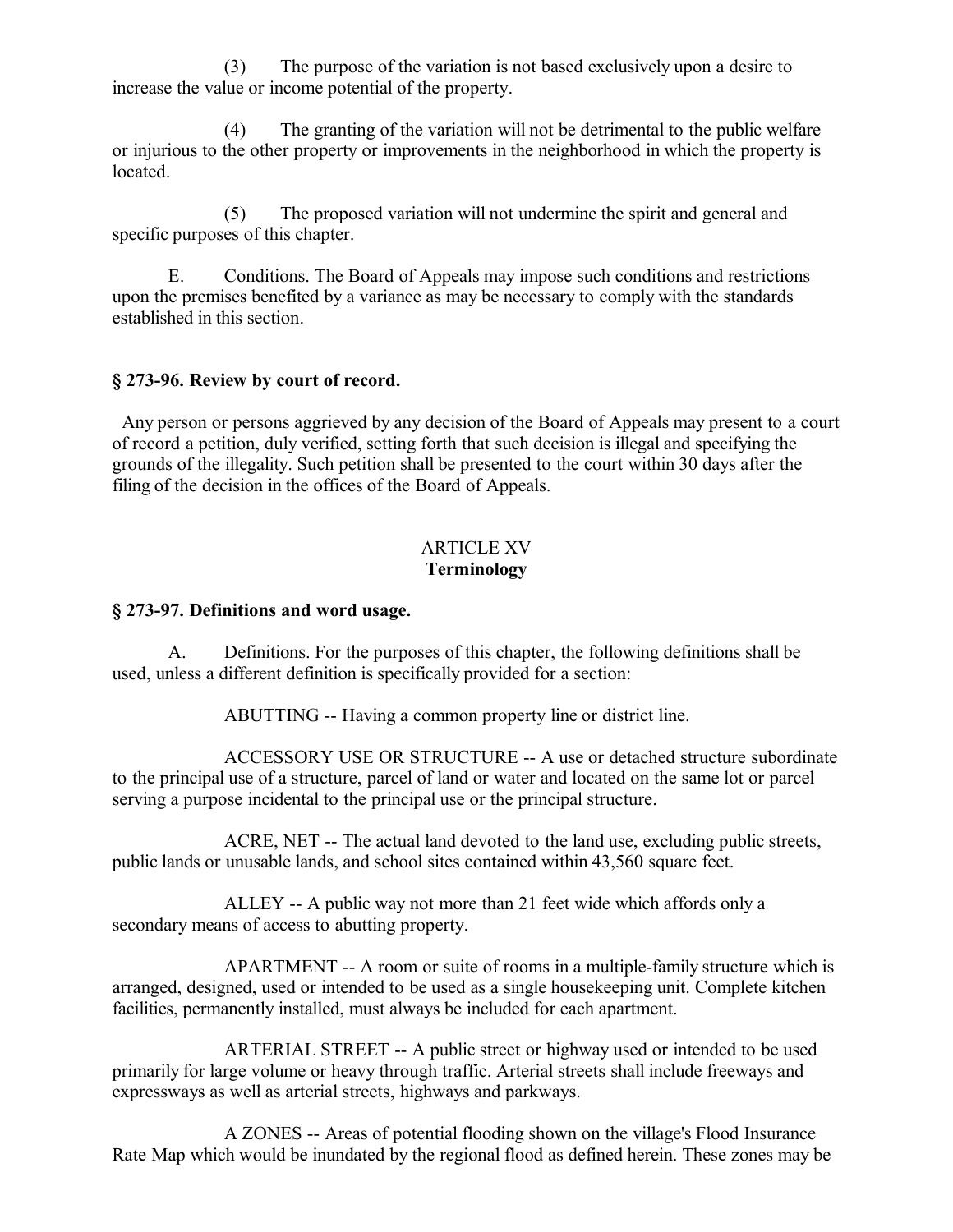numbered as A0, A1 to A99 or be unnumbered A Zones. The A Zones may or may not be reflective of flood profiles, depending on the availability of data for a given area.

BASEMENT -- That portion of any structure located partly below the average adjoining lot grade which is not designed or used primarily for year-round living accommodations. Space partly below-grade which is designed and finished as habitable space is not defined as basement space.

BLOCK -- A tract of land bounded by streets or by a combination of streets and public parks or other recognized lines of demarcation.

BOARDINGHOUSE -- A building other than a hotel or restaurant where meals or lodging are regularly furnished by prearrangement for compensation for three or more persons not members of a family, but not exceeding 12 persons and not open to transient customers.

BUILDABLE LOT AREA -- The portion of a lot remaining after required yards have been provided.

BUILDING -- Any structure having a roof supported by columns or walls used or intended to be used for the shelter or enclosure of persons, animals, equipment, machinery or materials. When a building is divided into separate parts by unpierced walls extending from the ground up, each part shall be deemed a separate building.

lot.

BUILDING, DETACHED -- A building surrounded by open space on the same

BUILDING, HEIGHTS OF -- The vertical distance from the average curb level in front of the lot or the finished grade at the building line, whichever is higher, to the highest point of the coping of a flat roof, to the deck line of a mansard roof or to the average height of the highest gable of a gambrel, hip or pitch roof.

BUILDING, PRINCIPAL -- A building in which the principal use of the lot on which it is located is conducted.

BUILDING SETBACK LINE -- A line parallel to the lot line at a distance parallel to it, regulated by the yard requirements set up in this code.

BUSINESS -- An occupation, employment or enterprise which occupies time, labor and materials or wherein merchandise is exhibited or sold or where services are offered.

CAMPING GROUND -- A parcel of land to be used, let or rented for occupancy by campers or for occupancy by or of trailers, tents or movable or temporary dwellings, rooms or sleeping quarters of any kind.

CHANNEL -- Those floodlands normally occupied by a stream of water under average annual high-water flow conditions while confined within generally well-established banks.

COMMUNITY LIVING ARRANGEMENT -- The following facilities licensed or operated or permitted under the authority of the Wisconsin State Statutes: Child welfare agencies under W.S.A. s. 48.60, group foster homes for children under W.S.A. s. 48.02(7) and community-based residential facilities under W.S.A. s. 50.01, but does not include day-care centers, nursing homes, general hospitals, special hospitals, prisons and jails. The establishment of a community living arrangement shall be in conformance with applicable sections of the Wisconsin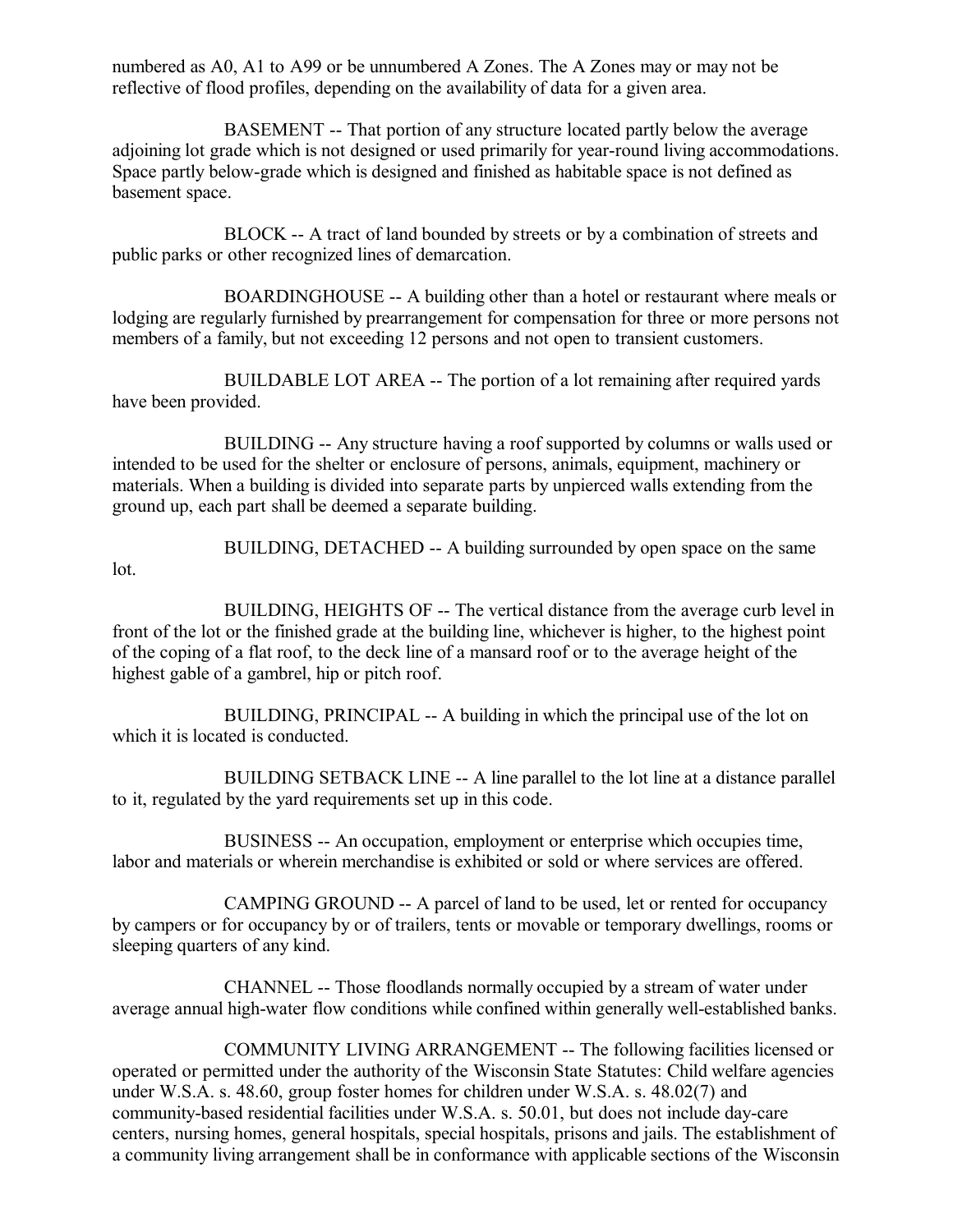State Statutes, including W.S.A. ss. 46.03(22), 59.69(15), 62.23(7)(i) and 62.23(7a), and amendments thereto, and also the Wisconsin Administrative Code.<sup>[22](#page-66-0)</sup>

CONDITIONAL USES -- Uses of a special nature as to make impractical their predetermination as a principal use in a district.

CONSERVATION STANDARDS -- Guidelines and specifications for soil and water conservation practices and management enumerated in the Technical Guide, prepared by the USDA Soil Conservation Service for Green County, adopted by the County Soil and Water Conservation District Supervisors, and containing suitable alternatives for the use and treatment of land based upon its capabilities from which the landowner selects that alternative which best meets his needs in developing his soil and water conservation.

CONTROLLED ACCESS ARTERIAL STREET -- The condition in which the right of owners or occupants of abutting land or other persons to access, light, air or view in connection with an arterial street is fully or partially controlled by public authority.

CORNER LOT -- On corner lots, the setback shall be measured from the street right-of-way line on which the lot fronts. The setback from the side street shall be equal to 75% of the setback required on residences fronting on the side street, but the side yard setback shall in no case restrict the buildable width to less than 30 feet. Said corner lots shall be consisting of a parcel of property abutting on two or more streets at their intersection, provided that the interior angle of such intersection is less than 135°.

DEVELOPMENT -- Any man-made change to improved or unimproved real estate, including but not limited to construction of or additions or substantial improvements to buildings, other structures or accessory uses, mining, dredging, filling, grading, paving, excavation or drilling operations or disposition of materials.

DISTRICT, BASIC -- A part or parts of the village for which the regulations of this chapter governing the use and location of land and building are uniform.

DISTRICT, OVERLAY -- Overlay districts, also referred to herein as regulatory areas, provide for the possibility of superimposing certain additional requirements upon a basic zoning district without disturbing the requirements of the basic district. In the instance of conflicting requirements, the more strict of the conflicting requirements shall apply.

DWELLING -- A building designed or used exclusively as a residence or sleeping place, but does not include boarding or lodging houses, motels, hotels, tents, cabins or mobile homes.

DWELLING, EFFICIENCY -- A dwelling unit consisting of one principal room with no separate sleeping rooms.

DWELLING, MULTIPLE-FAMILY -- A residential building designed for or occupied by three or more families, with the number of families in residence not to exceed the number of dwelling units provided.

DWELLING, SINGLE-FAMILY -- A detached building designed for or occupied by one family.

<span id="page-66-0"></span><sup>22</sup>Editor's Note: Amended at time of adoption of Code (see Ch. 1, General Provisions, Art. I).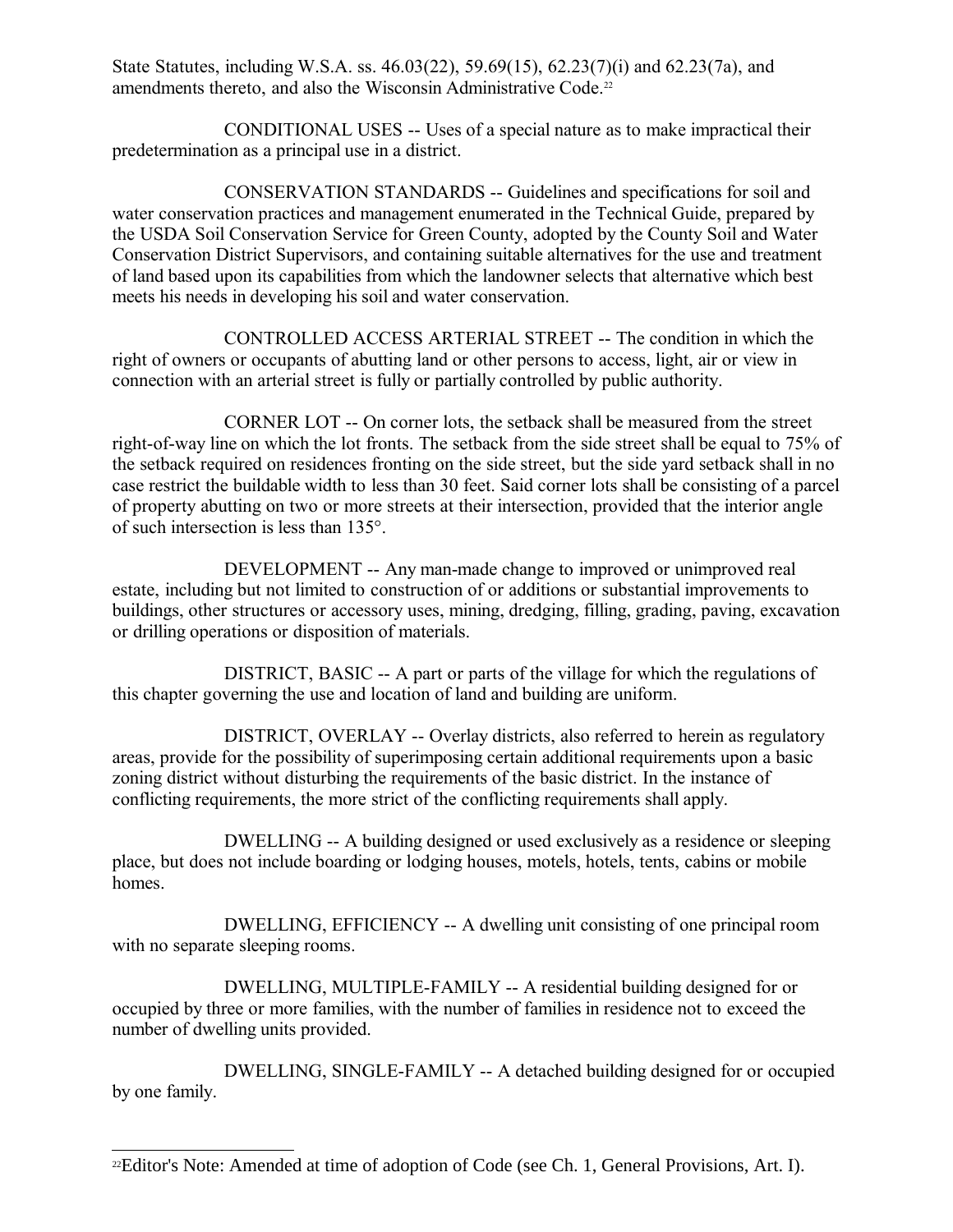DWELLING, TWO-FAMILY -- A detached building containing two separate dwelling (or living) units, designed for occupancy by not more than two families.

DWELLING UNIT -- A group of rooms constituting all or part of a dwelling, which are arranged, designed, used or intended for use exclusively as living quarters for one family.

EQUAL DEGREE OF HYDRAULIC ENCROACHMENT -- The effect of any encroachment into the floodway is to be computed by assuming an equal degree of hydraulic encroachment on the opposite side of a river or stream for a significant hydraulic reach, in order to compute the effect of the encroachment upon hydraulic conveyance. This computation assures that the property owners up, down or across the river or stream will have the same rights of hydraulic encroachment.

ESSENTIAL SERVICES -- Services provided by public and private utilities, necessary for the exercise of the principal use or service of the principal structure. These services include underground, surface or overhead gas, electrical, steam, water, sanitary sewerage, stormwater drainage and communication systems and accessories thereto, such as poles, towers, wires, mains, drains, vaults, culverts, laterals, sewers, pipes, catch basins, water storage tanks, conduits, cables, fire alarm boxes, police call boxes, traffic signals, pumps, lift stations and hydrants, but not including buildings.

# FAMILY:

(1) One or more persons immediately related by blood, marriage or adoption and living as a single housekeeping unit in one dwelling unit shall constitute a family. A family may include in addition thereto two but not more than two persons not related by blood, marriage or adoption. A person shall be considered to be related for the purpose of this section if he is dwelling for the purpose of adoption or for a foster care program.

(2) Exceptions. Nothing in this chapter shall prohibit, under the definition of "family," priests, laybrothers, nurses or such other collective body of persons living together in one house under the same management and care, subsisting in common, and directing their attention to a common object or the promotion of their mutual interest and social happiness as set forth by the Wisconsin Supreme Court in Missionaries of Our Lady of LaSallette vs. Village of Whitefish Bay Zoning Board of Appeals, which is hereby incorporated by reference.<sup>[23](#page-67-0)</sup>

FARMSTEAD -- A single-family residential structure located on a parcel of land, which primary land use is associated with agriculture.

FLOOD -- A temporary rise in streamflow or stage in lake level that results in water overtopping the banks and inundating the areas adjacent to the steam channel or lake bed.

FLOOD INSURANCE STUDY -- An examination, evaluation and determination of flood hazards and, if appropriate, corresponding water surface elevations; or an examination, evaluation and determination of mudslide (i.e., mud flow) and/or flood-related erosion hazards. Such studies shall result in the publication of a Flood Insurance Rate Map showing the intensity of flood hazards in either numbered or unnumbered A Zones.

FLOODLANDS -- For the purpose of this code, the floodlands are all lands contained in the regional flood or one-hundred-year recurrence interval flood. For the purpose of

<span id="page-67-0"></span><sup>&</sup>lt;sup>23</sup> Editor's Note: Amended at time of adoption of Code (see Ch. 1, General Provisions, Art. I).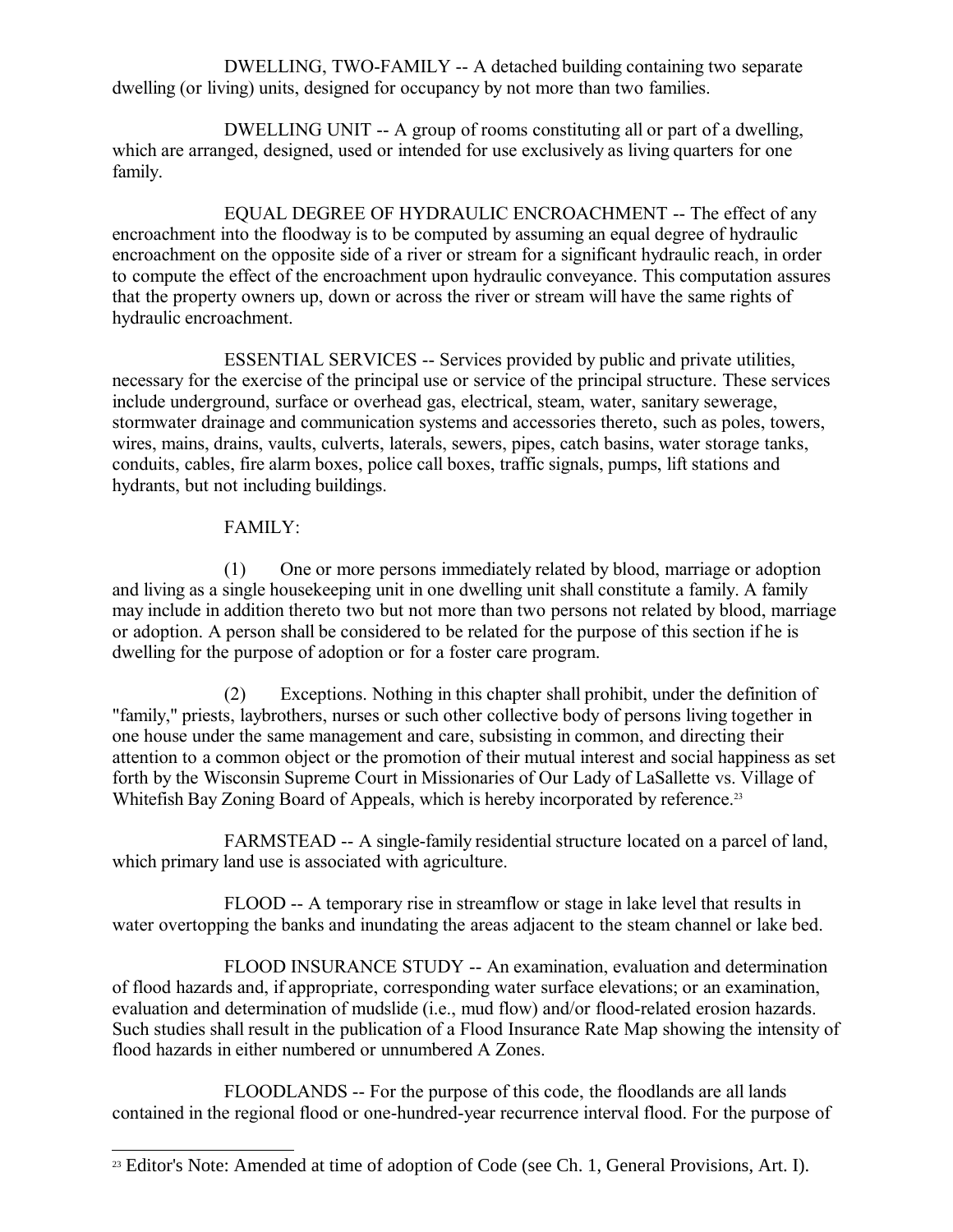zoning regulation, the floodlands are divided into the Floodway District, the Floodplain Conservancy District and the Floodplain Fringe Overlay District.

FLOODPLAIN FRINGE -- Those floodlands, outside the floodway, subject to inundation by the one-hundred-year recurrence interval flood. For the purpose of this code, the floodplain fringe includes the Floodplain Conservancy District and the Floodplain Fringe Overlay District.

FLOOD PROFILE -- A graph showing the relationship of the floodwater surface elevation of a flood event of a specified recurrence interval to the stream bed and other significant natural and man-made features along a stream.

FLOODPROOFING -- Measures designed to prevent and reduce flood damage for those uses which cannot be removed from, or which, of necessity, must be erected in the floodplain, ranging from structural modifications through installation of special equipment or materials, to operation and management safeguards, such as the following: reinforcing the basement walls; underpinning of floors; permanent sealing of all exterior openings; use of masonry construction; erection of permanent watertight bulkheads, shutters and doors; treatment of exposed timbers; elevation of flood-vulnerable utilities; use of waterproof cement; adequate fuse protection; sealing of basement walls; installation of sump pumps; placement of automatic swing check valves; installation of seal-tight windows and doors; installation of wire reinforced glass; location and elevation of valuable items; waterproofing, disconnecting, elevation or removal of all electric equipment; avoidance of the use of flood-vulnerable areas; temporary removal of waterproofing of merchandise; operation of emergency pump equipment; closing of backwater sewer valve; placement of plugs and food drain pipes; placement of movable watertight bulkheads; erection of sandbag levees; and the shoring of weak walls or structures. Floodproofing of structures shall be extended at least to a point two feet above the elevation of the regional flood. Any structure that is located entirely or partially below the flood protection elevation shall be anchored to protect it from larger floods.

FLOOD PROTECTION ELEVATION -- A point two feet above the water surface elevation of the one-hundred-year recurrence interval flood. This safety factor, also called "freeboard," is intended to compensate for the many unknown factors that contribute to flood heights greater than those computed. Such unknown factors may include ice jams, debris accumulation, wave action and obstructions of bridge openings.

FLOOD STAGE -- The elevation of the floodwater surface above an officially established datum plane, which is Mean Sea Level, 1929 Adjustment, on the Supplementary Floodland Zoning Map.

FLOODWAY -- A designated portion of the one-hundred-year flood area that will safely convey the regulatory flood discharge with small, acceptable upstream and downstream stage increases, limited in Wisconsin to 0.1 foot unless special legal measures are provided. The floodway, which includes the channel, is that portion of the floodplain not suited for human habitation. All fill, structures and other development that would impair floodwater conveyance by adversely increasing flood stages or velocities or would itself be subject to flood damage should be prohibited in the floodway.

FLOOR AREA, BUSINESS AND MANUFACTURING BUILDINGS -- For the purpose of determining off-street parking and off-street loading requirements, the sum of the gross horizontal areas of the floors of the building, or portion thereof, devoted to a use requiring off-street parking or loading. This area shall include accessory storage areas located within selling or working space occupied by counters, racks or closets and any basement floor area devoted to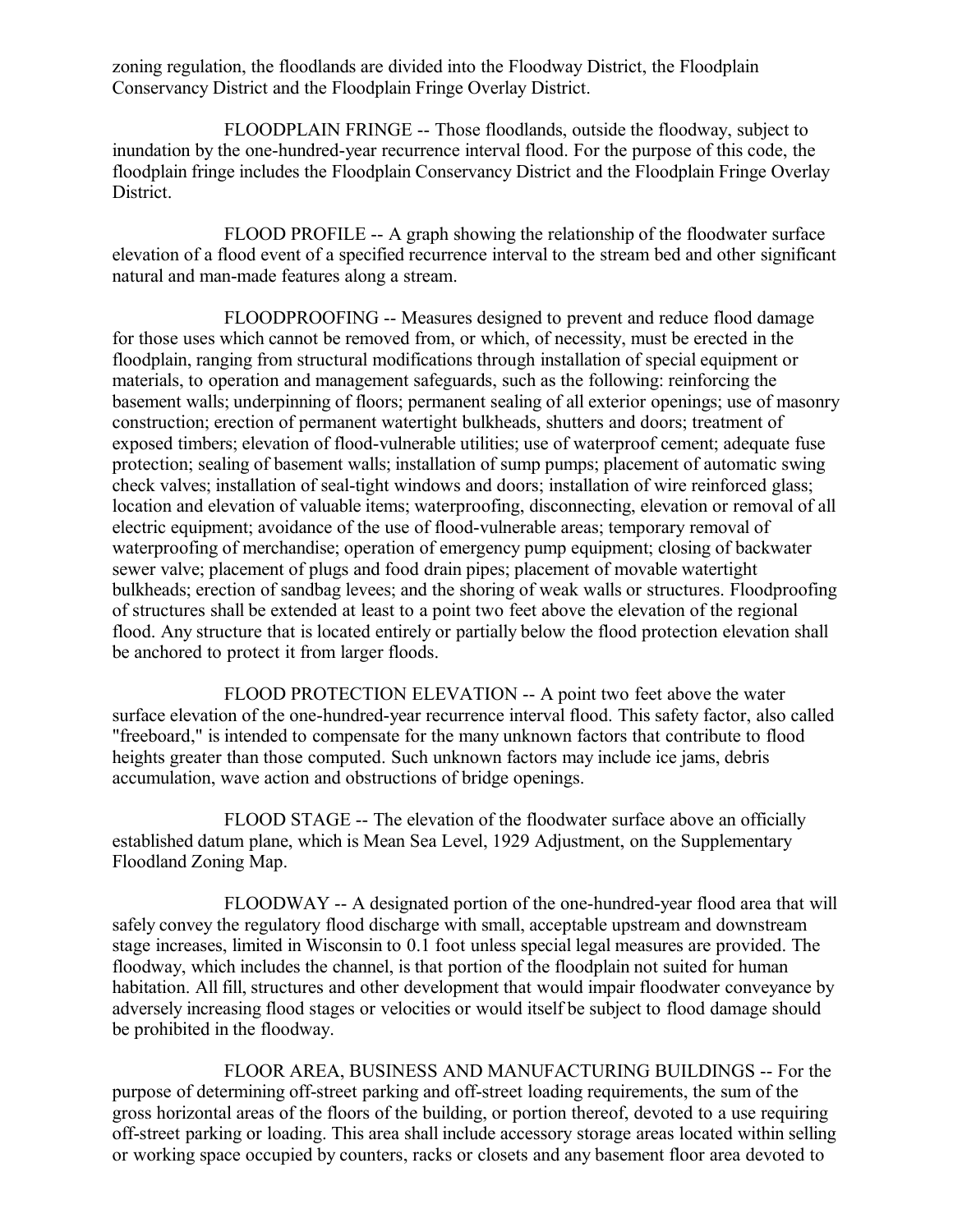retailing activities, to the production or processing of goods or to business or professional offices. However, floor area, for the purposes of determining off-street parking spaces, shall not include floor area devoted primarily to storage purposes except as otherwise noted herein.

FOSTER FAMILY HOME -- The primary domicile of a foster parent which has four or fewer foster children and which is licensed under W.S.A. s. 48.62, and amendments thereto.

FRONTAGE -- All the property butting on one side of a street between two intersecting streets or all of the property abutting on one side of a street between an intersecting street and the dead end of a street.

GARAGE, PRIVATE -- A detached accessory building or portion of the principal building designed, arranged, used or intended to be used for storage of automobiles of the occupant of the premises.

GARAGE, PUBLIC -- Any building or portion thereof, not accessory to a residential building or structure, used for equipping, servicing, repairing, leasing or public parking of motor vehicles.

GROUP FOSTER HOME -- Any facility operated by a person required to be licensed by the State of Wisconsin under W.S.A. s. 48.62 for the care and maintenance of five to eight foster children.

HOME OFFICES, PROFESSIONAL -- Residences of doctors of medicine, practitioners, dentists, clergymen, architects, landscape architects, professional engineers, registered land surveyors, lawyers, artists, teachers, authors, musicians or other recognized professions used to conduct their professions where the office does not exceed 1/2 the area of only one floor of the residence and only one nonresident person is employed. The use is to be clearly incidental to the use of the dwelling unit for residential purposes and shall not endanger the public health or safety. No articles shall be sold or offered for sale on the premises except such as is produced by the occupation on the premises, and no mechanical or electrical equipment shall be installed or maintained other than such as is customarily incidental to domestic use. No business such as a shop or store shall be conducted upon the premises. No material or equipment shall be stored outside the confines of the home. No mechanical equipment may be used which creates a disturbance, such as noise, dust, odor or electrical disturbance. The home may not be altered to attract business. No motors shall be utilized which exceed one horsepower each and not exceeding five horsepower in total, such activity being deemed a public nuisance. Repairing of motor bicycles, motorcycles and motor-driven cycles, other than those licensed and owned by the occupants of a home in a residential area, is strictly prohibited. For the purpose of this subsection, the definitions of the above-mentioned vehicles shall be as set forth in Ch. 340 of the Vehicle Code of the Wisconsin State Statutes. Such repairing is deemed a public nuisance. It is immaterial for the purpose of this definition whether or not such repairing is done in return for remuneration.

HOTEL -- A building in which lodging, with or without meals, is offered to transient guests for compensation and in which there are more than five sleeping rooms, with no cooking facilities in any individual room or apartment.

LOADING AREA -- A completely off-street space or berth on the same lot for the loading or unloading of freight carriers, having adequate ingress and egress to a public street or alley.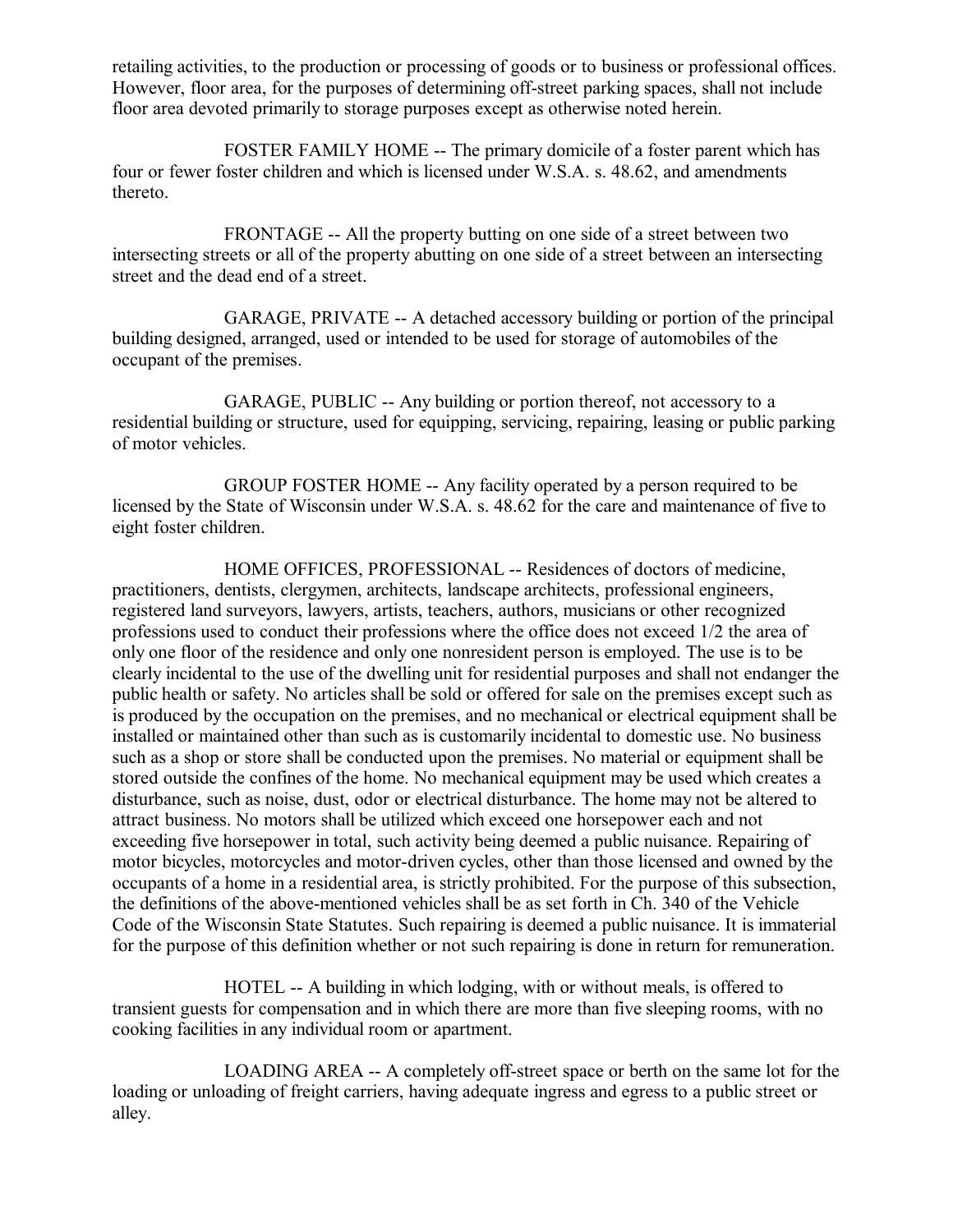LODGING HOUSE -- A building where lodging only is provided for compensation for not more than three persons not members of the family.

LOT -- A parcel of land having frontage on a public street, or other officially approved means of access, occupied or intended to be occupied by a principal structure or use and sufficient in size to meet the lot width, lot frontage, lot area and other open space provisions of this chapter as pertaining to the district wherein located.

LOT, CORNER -- A lot abutting two or more streets at their intersection, provided that the corner of such intersection shall have an angle of 135° or less, measured on the lot side.

LOT COVERAGE (EXCEPT RESIDENTIAL) -- The area of a lot occupied by the principal building or buildings and accessory buildings, including any driveways, parking areas, loading areas, storage areas and walkways.

LOT COVERAGE (RESIDENTIAL) -- The area of a lot occupied by the principal building or buildings and accessory building.

LOT, INTERIOR -- A lot situated on a single street which is bounded by adjacent lots along each of its other lines and is not a corner lot.

LOT LINE -- A property boundary line of any lot held in single or separate ownership, except that where any portion of the lot extends into the abutting street or alley, the lot line shall be deemed to be the abutting street or alley right-of-way line.

LOT LINES AND AREA -- The peripheral boundaries of a parcel of land and the total area lying within such boundaries.

LOT, SUBSTANDARD -- A parcel of land held in separate ownership having frontage on a public street, or other approved means of access, occupied or intended to be occupied by a principal building or structure, together with accessory buildings and uses, having insufficient size to meet the lot width, lot area, yard, off-street parking areas or other open space provisions of this chapter as pertaining to the district wherein located.

LOT, THROUGH -- A lot which has a pair of opposite lot lines along two substantially parallel streets and which is not a corner lot. On a through lot, both street lines shall be deemed front lot lines.

LOT WIDTH -- The horizontal distance between the side lot lines measured at the building setback line.

MINOR STRUCTURES -- Any small, movable accessory erection or construction, such as birdhouses, toolhouses, pet houses, play equipment, arbors and walls and fences under four feet in height.

MOBILE HOME -- A manufactured home that is HUD certified and labeled under the National Mobile Home Construction and Safety Standards Act of 1974. A mobile home is a transportable structure, being eight feet or more in width (not including the overhang of the roof), built on a chassis and designed to be used as a dwelling with or without permanent foundation when connected to the required utilities.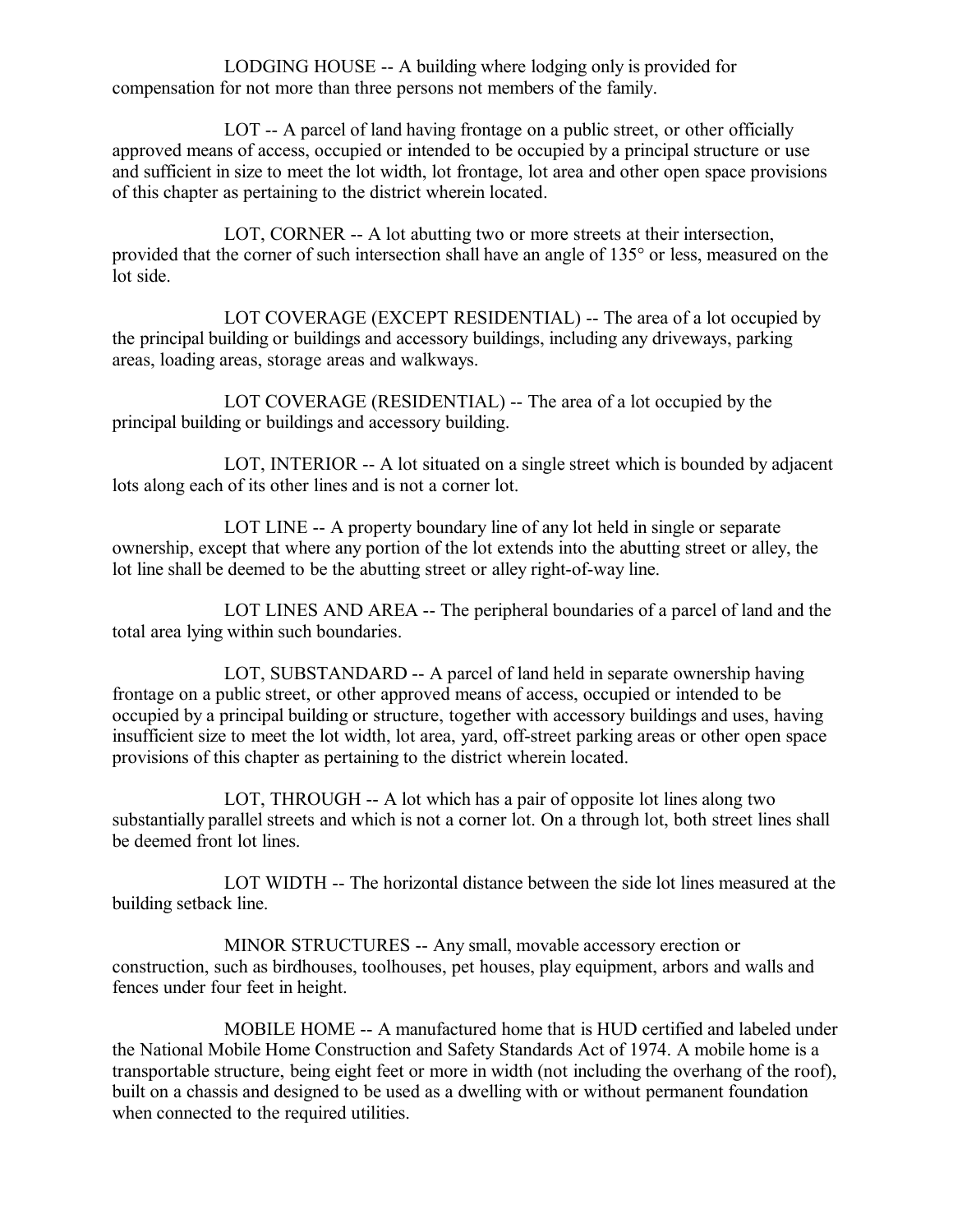MOBILE HOME LOT -- A parcel of land for the placement of a single mobile home and the exclusive use of its occupants.

MOBILE HOME PARK -- A parcel of land which has been developed for the placement of mobile homes and is owned by an individual, a firm, trust, partnership, public or private association or corporation. Individual lots within a mobile home park are rented to individual mobile home users.

MOBILE HOME SUBDIVISION -- A land subdivision, as defined by W.S.A. ch. 236, and any village land division ordinance,<sup>[24](#page-71-0)</sup> with lots intended for the placement of individual mobile home units. Individual homesites are in separate ownership as opposed to the rental arrangements in mobile home parks.

MODULAR UNIT -- A factory fabricated transportable building unit designed to be used by itself or to be incorporated with similar units at a building site into a modular structure to be used for residential, commercial, educational or industrial purposes.

NONCONFORMING USES -- Any structure, use of land, use of land and structure in combination or characteristic of use (such as yard requirement or lot size) which was existing at the time of the effective date of this chapter or amendments thereto and which is not in conformance with this chapter. Any such structure conforming in respect to use but not in respect to frontage, width, height, area, yard, parking, loading or distance requirements shall not be considered a nonconforming use, but shall be considered nonconforming with respect to those characteristics.

OFFICIAL LETTER OF MAP AMENDMENT -- Official notification from the Federal Emergency Management Agency (FEMA) that a Flood Hazard Boundary Map or Flood Insurance Rate Map has been amended.

PARKING LOT -- A structure or premises containing five or more parking spaces open to the public.

PARKING SPACE -- A graded and surfaced area of not less than 180 square feet in area, either enclosed or open, for the parking of a motor vehicle, having adequate ingress and egress to a public street or alley.

PARTIES IN INTEREST -- Includes all abutting property owners, all property owners within 100 feet and all property owners of opposite frontages.

PROFESSIONAL OFFICE -- The office of a doctor, practitioner, dentist, minister, architect, landscape architect, engineer, lawyer, author, musician or other recognized trade. When established in a residential district, a professional office shall be incidental to the residential occupation, not more than 25% of the floor area of one story of a dwelling unit shall be occupied by such office and only one unlighted nameplate, not exceeding one square foot in area, containing the name and profession of the occupant of the premises shall be exhibited.

PUBLIC AIRPORT -- Any airport which complies with the definition contained in W.S.A. s. 114.002(18m), or any airport which serves or offers to serve common carriers engaged in air transport.[25](#page-71-1)

<span id="page-71-0"></span><sup>24</sup>Editor's Note: See Ch. 272, Subdivision of Land.

<span id="page-71-1"></span><sup>25</sup>Editor's Note: Amended at time of adoption of Code (see Ch. 1, General Provisions, Art. I).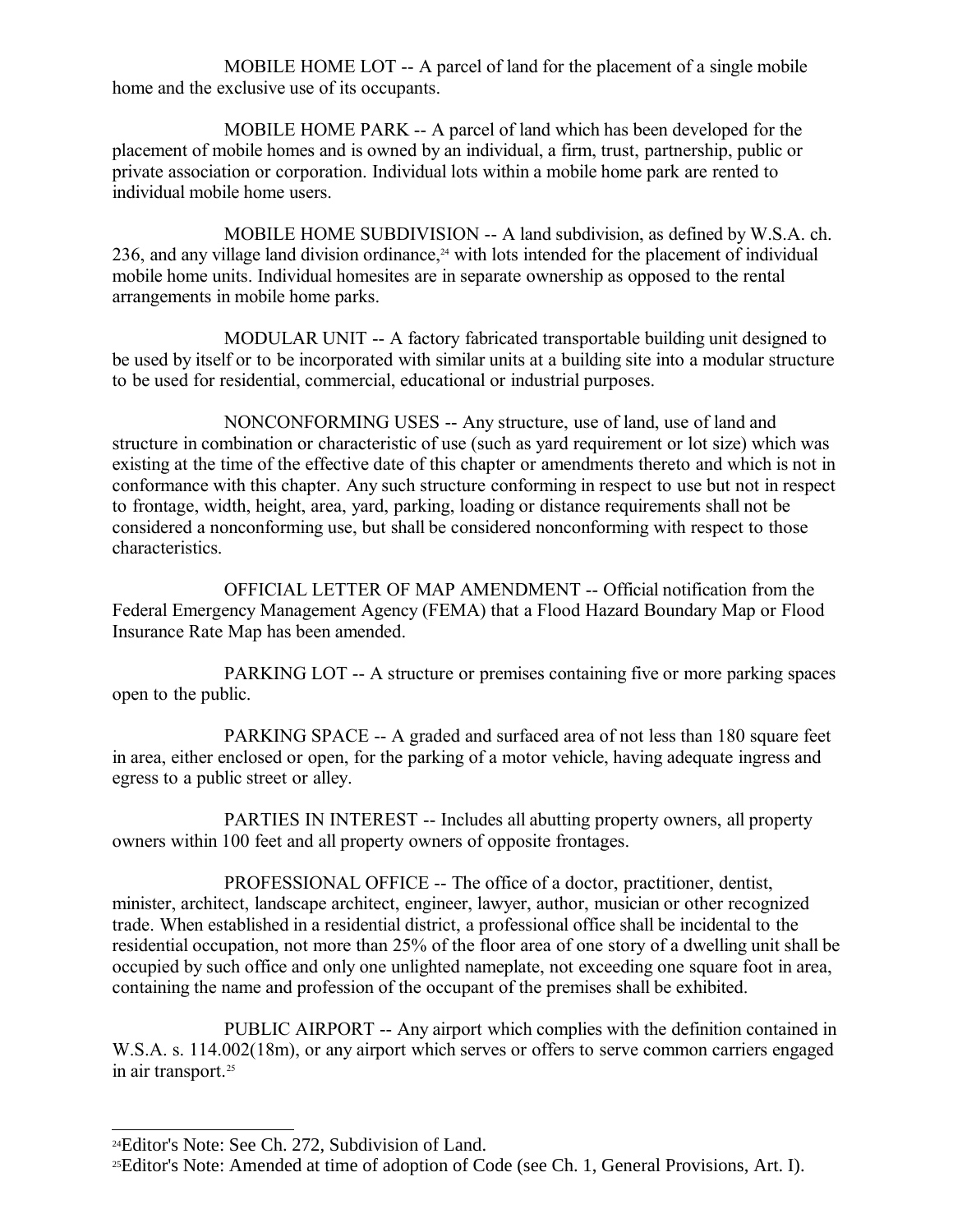REAR YARD -- A yard extending across the full width of the lot, the depth of which shall be the minimum horizontal distance between the rear lot line and a line parallel thereto through the nearest point of the principal structure. This yard shall be opposite the street yard or one of the street yards on a corner lot.

REGIONAL FLOOD -- A flood determined to be representative of large floods known to have generally occurred in Wisconsin and which may be expected to occur on a particular stream because of like physical characteristics. The flood frequency of the regional flood is once in every 100 years; this means that in any given year, there is a one-percent chance that the regional flood may occur or be exceeded. During a typical thirty-year mortgage period, the regional flood has a twenty-six-percent chance of occurrence.

RETAIL -- The sale of goods or merchandise in small quantities to the consumer.

SETBACK -- The minimum horizontal distance between the front lot line and the nearest point of the foundation of that portion of the building to be enclosed. The overhang cornices shall not exceed 24 inches. Any overhang of the cornice in excess of 24 inches shall be compensated by increasing the setback by an amount equal to the excess of cornice over 24 inches. Uncovered steps shall not be included in measuring the setback.

SIDE YARD -- A yard extending from the street yard to the rear yard of the lot, the width of which shall be the minimum horizontal distance between the side lot line and a line parallel thereto through the nearest point of the principal structure.

SIGNS -- Any medium, including its structure, words, letters, figures, numerals, phrases, sentences, emblems, devices, designs, trade names or trademarks, by which anything is made known and which are used to advertise or promote an individual, firm, association, corporation, profession, business, commodity or product and which is visible from any public street or highway.

STORY -- That portion of a building included between the surface of any floor and the surface of the next floor above it, or if there is no floor above it, then the space between the floor and the ceiling next above it. Any portion of a story exceeding 14 feet in height shall be considered as an additional story for each 14 feet or fraction thereof. A basement having 1/2 or more of its height above-grade shall be deemed a story for purposes of height regulation.

STORY, HALF -- That portion of a building under a gable, hip or mansard roof, the wall plates of which, on at least two opposite exterior walls, are not more than 41/2 feet above the finished floor of such story. In the case of one-family dwellings, two-family dwellings and multifamily dwellings less than three stories in height, half story in a sloping roof shall not be counted as a story for the purposes of this code.

STREET -- Property other than an alley or private thoroughfare or travelway which is subject to public easement or right-of-way for use as a thoroughfare and which is 21 feet or more in width.

STREET YARD -- A yard extending across the full width of the lot, the depth of which shall be the minimum horizontal distance between the existing street or highway right-ofway line and a line parallel thereto through the nearest point of the principal structure. Corner lots shall have two street yards.

STRUCTURAL ALTERATIONS -- Any change in the supporting members of a structure, such as foundations, bearing walls, columns, beams or girders.